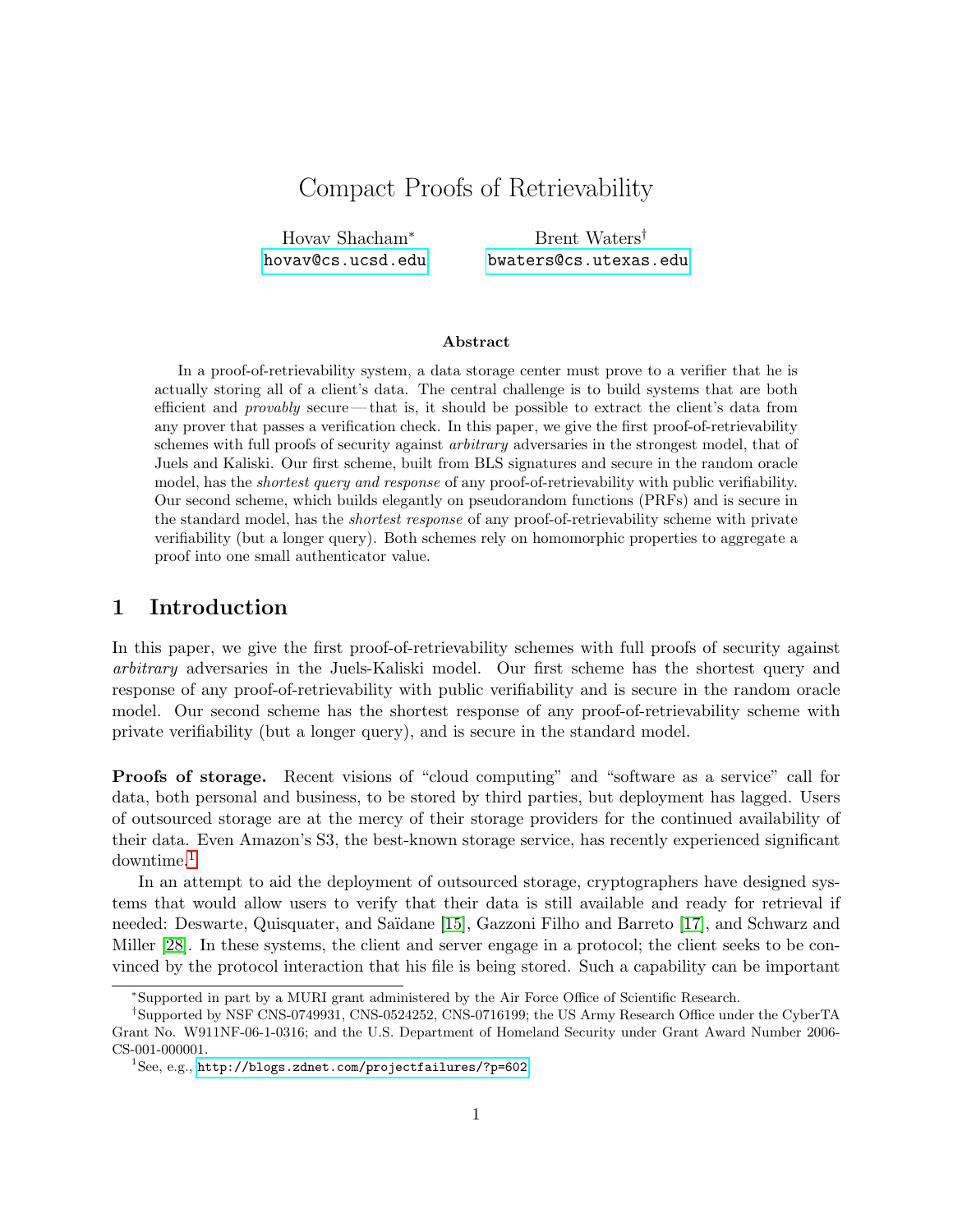to storage providers as well. Users may be reluctant to entrust their data to an unknown startup; an auditing mechanism can reassure them that their data is indeed still available.

Evaluation: formal security models. Such proof-of-storage systems should be evaluated by both "systems" and "crypto" criteria. Systems criteria include: (1) the system should be as *efficient* as possible in terms of both computational complexity and communication complexity of the proofof-storage protocol, and the storage overhead on the server should be as small as possible; (2) the system should allow *unbounded use* rather than imposing a priori bound on the number of audit-protocol interactions<sup>[2](#page-1-0)</sup>; (3) verifiers should be *stateless*, and not need to maintain and update state between audits, since such state is difficult to maintain if the verifier's machine crashes or if the verifier's role is delegated to third parties or distributed among multiple machine.<sup>[3](#page-1-1)</sup> Statelessness and unbounded use are required for proof-of-storage systems with *public verifiability*, in which anyone can undertake the role of verifier in the proof-of-storage protocol, not just the user who originally stored the file.[4](#page-1-2)

The most important crypto criterion is this: Whether the protocol actually establishes that any server that passes a verification check for a file — even a malicious server that exhibits arbitrary, Byzantine behavior— is *actually storing the file*. The early cryptographic papers lacked a formal security model, let alone proofs. But provable security matters. Even reasonable-looking protocols could in fact be insecure; see Appendix [B](#page-33-0) for an example.

The first papers to consider formal models for proofs of storage were by Naor and Rothblum, for "authenticators" [\[25\]](#page-31-1), and by Juels and Kaliski, for "proofs of retrievability" [\[20\]](#page-31-2). Though the details of the two models are different, the insight behind both is the same: in a secure system if a server can pass an audit then a special extractor algorithm, interacting with the server, must be able (w.h.p.) to extract the file.<sup>[5](#page-1-3)</sup>

A simple MAC-based construction. In addition, the Naor-Rothblum and Juels-Kaliski papers describe similar proof-of-retrievability protocols. The insight behind both is that checking that most of a file is stored is easier than checking that all is. If the file to be stored is first encoded redundantly, and each block of the encoded file is authenticated using a MAC, then it is sufficient for the client to retrieve a few blocks together with their MACs and check, using his secret key, that these blocks are correct. Naor and Rothblum prove their scheme secure in their model.[6](#page-1-4) The simple protocol obtained here uses techniques similar to those proposed by Lillibridge et al. [\[22\]](#page-31-3). Signatures can be used instead of MACs to obtain public verifiability.

The downside to this simple solution is that the server's response consists of  $\lambda$  block-authenticator pairs, where  $\lambda$  is the security parameter. If each authenticator is  $\lambda$  bits long, as required in the

<span id="page-1-0"></span><sup>&</sup>lt;sup>2</sup>We believe that systems allowing a bounded number of interactions can be useful, but only as stepping stones towards fully secure systems. Some examples are bounded identity-based encryption [\[19\]](#page-31-4) and bounded CCA-secure encryption  $[12]$ ; in these systems, security is maintained only as long as the adversary makes at most t private key extraction or decryption queries.

<span id="page-1-1"></span><sup>3</sup>We note that the sentinel-based scheme of Juels and Kaliski [\[20\]](#page-31-2), the scheme of Ateniese, Di Pietro, Mancini, and Tsudik [\[5\]](#page-30-3), and the scheme of Shah, Swaminathan and Baker [\[29\]](#page-31-5)lack both unbounded use and statelessness. We do not consider these schemes further in this paper.

<span id="page-1-2"></span><sup>&</sup>lt;sup>4</sup> Ateniese et al. [\[3\]](#page-29-0) were the first to consider public verifiability for proof-of-storage schemes.

<span id="page-1-4"></span><span id="page-1-3"></span><sup>&</sup>lt;sup>5</sup>This is, of course, similar to the intuition behind proofs of knowledge.

<sup>&</sup>lt;sup>6</sup> Juels and Kaliski do not give a proof of security against arbitrary adversaries, but this proof is trivial using the techniques we develop in this paper; for completeness, we give the proof in Section [5.](#page-22-0)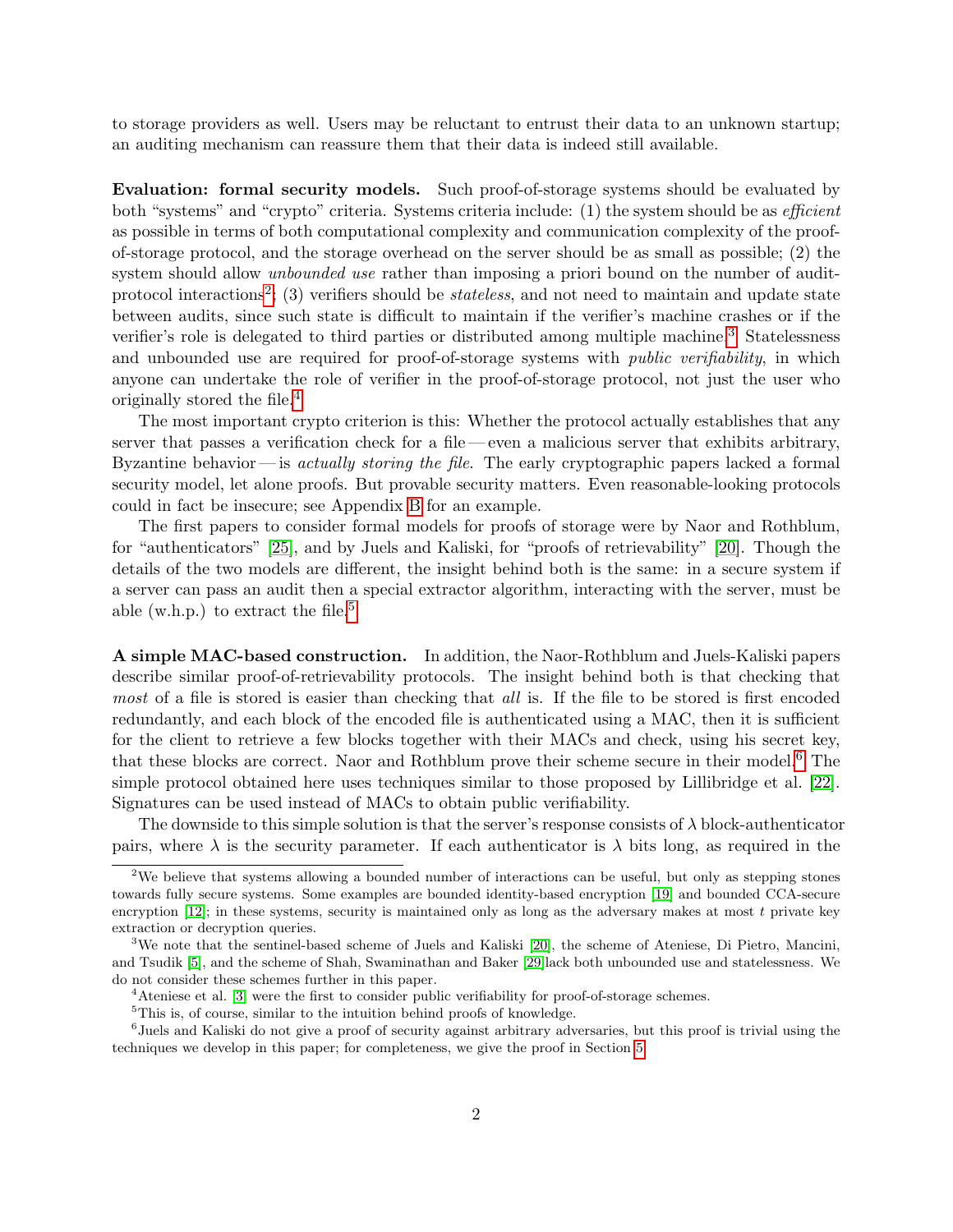Juels-Kaliski model, then the response is  $\lambda^2 \cdot (s+1)$  bits, where the ratio of file block to authenticator length is  $s:1.^7$  $s:1.^7$ 

Homomorphic authenticators. Ateniese et al. [\[3\]](#page-29-0) describe a proof-of-storage scheme that improves on the response length of the simple MAC-based scheme using homomorphic authenticators. In their scheme, the authenticators  $\sigma_i$  on each file block  $m_i$  are constructed in such a way that a verifier can be convinced that a linear combination of blocks  $\sum_i \nu_i m_i$  (with arbitrary weights  $\{\nu_i\}$ ) was correctly generated using an authenticator computed from  $\{\sigma_i\}$ .<sup>[8](#page-2-1)</sup>

When using homomorphic authenticators, the server can combine the blocks and  $\lambda$  authenticators in its response into a single aggregate block and authenticator, reducing the response length by a factor of  $\lambda$ . As an additional benefit, the Ateniese et al. scheme is the first with public verifiability. The homomorphic authenticators of Ateniese et al. are based on RSA and are thus relatively long.

Unfortunately, Ateniese et al. do not give a rigorous proof of security for their scheme. In particular, they do not show that one can extract a file (or even a significant fraction of one) from a prover that is able to answer auditing queries convincingly. The need for rigor in extraction arguments applies equally to both the proof-of-retrievability model we consider and the weaker proof of data possession model considered by Ateniese et al.[9](#page-2-2)

Our contributions. In this paper, we make two contributions.

- 1. We describe two new short, efficient homomorphic authenticators. The first, based on PRFs, gives a proof-of-retrievability scheme secure in the standard model. The second, based on BLS signatures [\[8\]](#page-30-4), gives a proof-of-retrievability scheme with public verifiability secure in the random oracle model.
- 2. We prove both of the resulting schemes secure in a variant of the Juels-Kaliski model. Our schemes are the first with a security proof against arbitrary adversaries in this model.

The scheme with public retrievability has the shortest query and response of any proof-of-retrievability scheme: 20 bytes and 40 bytes, respectively, at the 80-bit security level. The scheme with private retrievability has the shortest response of any proof-of-retrievability scheme (20 bytes), matching the response length of the Naor-Rothblum scheme in a more stringent security model, albeit at the cost of a longer query. We believe that derandomizing the query in this scheme is the major remaining open problem for proofs of retrievability.

#### <span id="page-2-3"></span>1.1 Our Schemes

In our schemes, as in the Juels-Kaliski scheme, the user breaks an erasure encoded file into n blocks  $m_1, \ldots, m_n \in \mathbb{Z}_p$  for some large prime p. The erasure code should allow decoding in the presence of adversarial erasure. Erasure codes derived from Reed-Solomon codes have this property, but decoding and encoding are slow for large files. In Appendix [A](#page-31-6) we discuss how to make use of more efficient codes secure only against random erasures.

<span id="page-2-0"></span><sup>7</sup>Naor and Rothblum show that one-bit MACs suffice for proving security in their less stringent model, for an overall response length of  $\lambda \cdot (s + 1)$  bits. The Naor-Rothblum scheme is not secure in the Juels-Kaliski model.

<span id="page-2-2"></span><span id="page-2-1"></span><sup>&</sup>lt;sup>8</sup> In the Ateniese et al. construction the aggregate authenticator is  $\prod_i \sigma_i^{\nu_i}$  mod N.

<sup>&</sup>lt;sup>9</sup>For completeness, we give a correct and fully proven Ateniese-et-al.–inspired, RSA-based scheme, together with a full proof of security, in Section [6.](#page-24-0)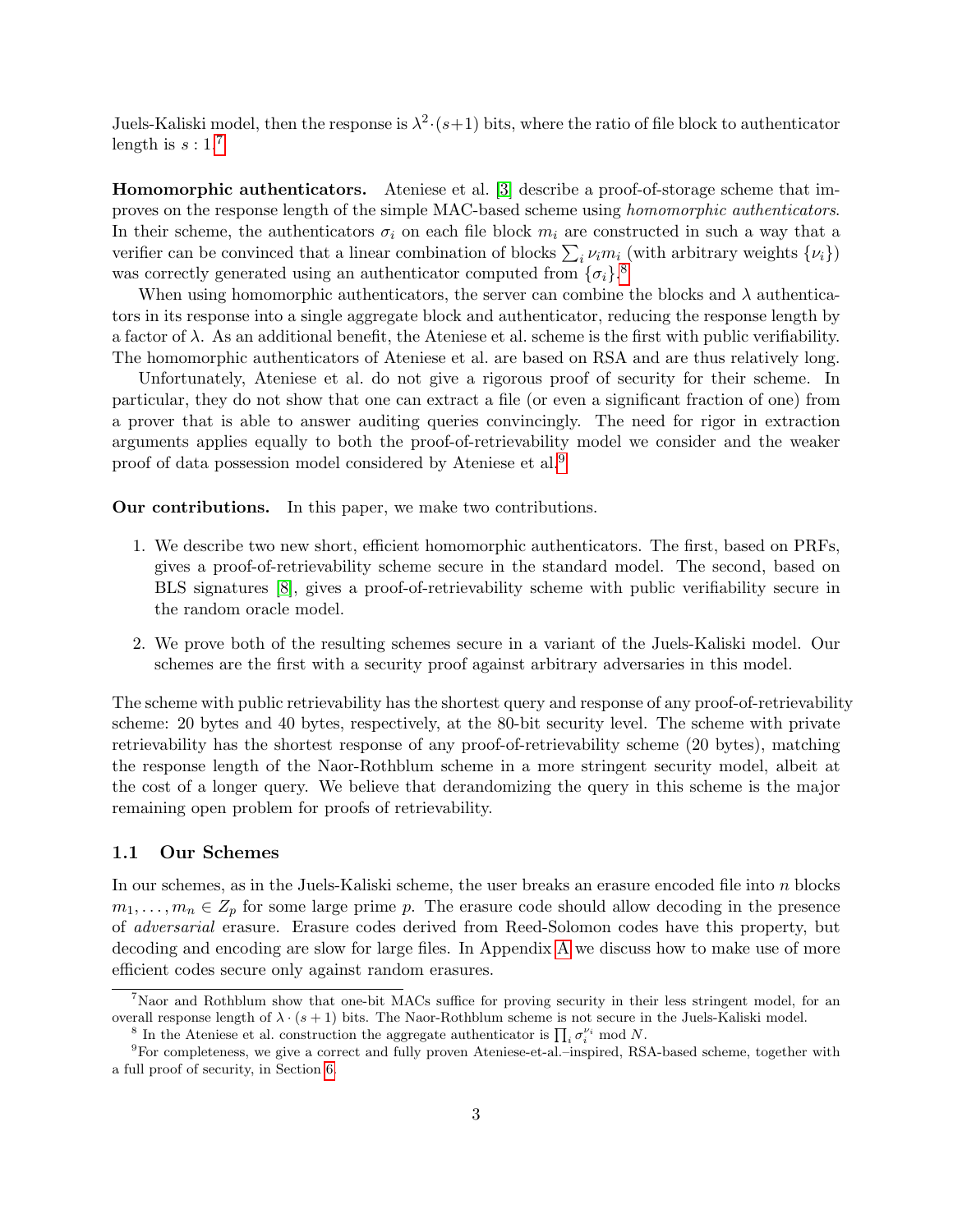The user authenticates each block as follows. She chooses a random  $\alpha \in \mathbb{Z}_p$  and PRF key k for function  $f$ . These values serve as her secret key. She calculates an authentication value for each block i as

$$
\sigma_i = f_k(i) + \alpha m_i \in \mathbb{Z}_p .
$$

The blocks  $\{m_i\}$  and authenticators  $\{\sigma_i\}$  are stored on the server. The proof of retrievability protocol is as follows. The verifier chooses a random challenge set I of l indices along with l random coefficients in  $Z_p$ .<sup>[10](#page-3-0)</sup> Let Q be the set  $\{(i, \nu_i)\}$  of challenge index-coefficient pairs. The verifier sends Q to the prover. The prover then calculates the response, a pair  $(\sigma, \mu)$ , as

$$
\sigma \leftarrow \sum_{(i,\nu_i)\in Q} \nu_i \cdot \sigma_i \quad \text{and} \quad \mu \leftarrow \sum_{(i,\nu_i)\in Q} \nu_i \cdot m_i \ .
$$

Now verifier can check that the response was correctly formed by checking that

$$
\sigma \stackrel{?}{=} \alpha \cdot \mu + \sum_{(i,\nu_i) \in Q} \nu_i \cdot f_k(i) .
$$

It is clear that our techniques admit short responses. But it is not clear that our new system admits a simulator that can extract files. Proving that it does is quite challenging, as we discuss below. In fact, unlike similar, seemingly correct schemes (see Appendix [B\)](#page-33-0), our scheme is provably secure in the standard model.

A scheme with public verifiability. Our second scheme is publicly verifiable. It follows the same framework as the first, but instead uses BLS signatures [\[8\]](#page-30-4) for authentication values that can be publicly verified. The structure of these signatures allows for them to be aggregated into linear combinations as above. We prove the security of this scheme under the Computational Diffie-Hellman assumption over bilinear groups in the random oracle model.

Let  $e: G \times G \to G_T$  be a computable bilinear map with group G's support being  $\mathbb{Z}_p$ . A user's private key is  $x \in \mathbb{Z}_p$ , and her public key is  $v = g^x \in G$  along with another generator  $u \in G$ . The signature on block i is  $\sigma_i = \left[ H(i) u^{m_i} \right]^{\tilde{x}}$ . On receiving query  $Q = \{(i, \nu_i)\}\$ , the prover computes and sends back  $\sigma \leftarrow \prod_{(i,\nu_i)\in Q} \sigma_i^{\nu_i}$  and  $\mu \leftarrow \sum_{(i,\nu_i)\in Q} \nu_i \cdot m_i$ . The verification equation is:

$$
e(\sigma, g) \stackrel{?}{=} e\left(\prod_{(i,\nu_i)\in Q} H(i)^{\nu_i} \cdot u^{\mu}, v\right) .
$$

This scheme has public verifiability: the private key x is required for generating the authenticators  $\{\sigma_i\}$  but the *public* key v is sufficient for the verifier in the proof-of-retrievability protocol.

**Parameter selection.** Let  $\lambda$  be the security parameter; typically,  $\lambda = 80$ . For the scheme with private verification, p should be a  $\lambda$  bit prime. For the scheme with public verification, p should be a 2 $\lambda$ -bit prime, and the curve should be chosen so that discrete logarithm is  $2^{\lambda}$ -secure. For values of  $\lambda$  up to 128, Barreto-Naehrig curves [\[6\]](#page-30-5) are the right choice; see the survey by Freeman, Scott, and Teske [\[16\]](#page-30-6).

Let n be the number of blocks in the file. We assume that  $n \gg \lambda$ . Suppose we use a rate- $\rho$ erasure code, i.e., one in which any  $\rho$ -fraction of the blocks suffices for decoding. (Encoding will

<span id="page-3-0"></span><sup>&</sup>lt;sup>10</sup>Or, more generally, from a subset B of  $\mathbb{Z}_p$  of appropriate size; see Section [1.1.](#page-2-3)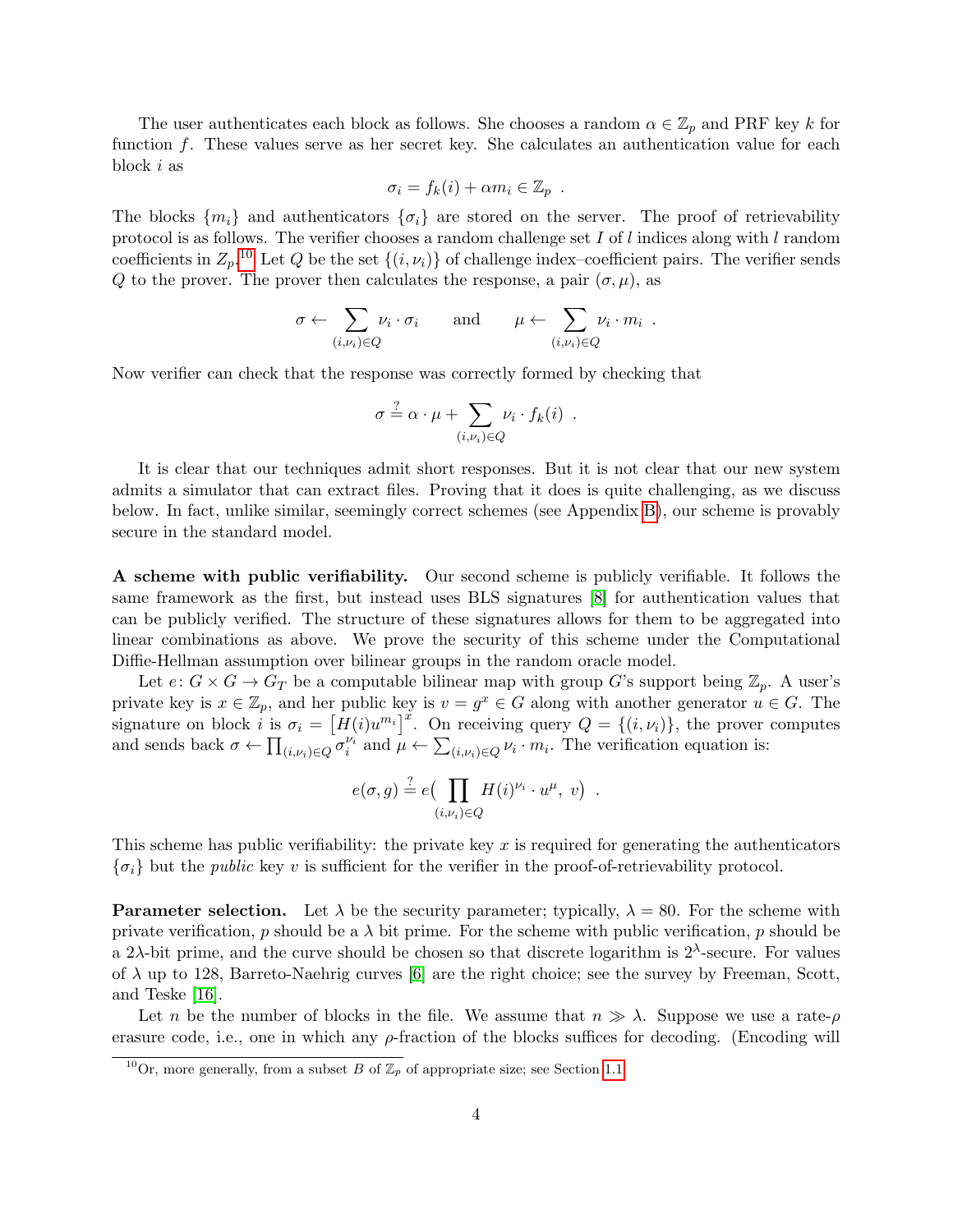cause the file length to grow approximately  $(1/\rho) \times$ .) Let l be the number of indices in the query Q, and  $B \subseteq \mathbb{Z}_p$  be the set from which the challenge weights  $\nu_i$  are drawn.

Our proofs — see Section [4.2](#page-18-0) for the details— guarantee that extraction will succeed from any adversary that convincingly answers an  $\epsilon$ -fraction of queries, provided that  $\epsilon - \rho^l - 1/\#B$  is nonnegligible in  $\lambda$ . It is this requirement that guides the choice of parameters.

A conservative choice is  $\rho = 1/2$ ,  $l = \lambda$ , and  $B = \{0, 1\}^{\lambda}$ ; this guarantees extraction against any adversary.[11](#page-4-0) For applications that can tolerate a larger error rate these parameters can be reduced. For example, if a 1-in-1,000,000 error is acceptable, we can take  $B$  to be the set of 22-bit strings and l to be 22; alternatively, the coding expansion  $1/\rho$  can be reduced.

A tradeoff between storage and communication. As we have described our schemes above, each file block is accompanied by an authenticator of equal length. This gives a  $2\times$  overhead beyond that imposed by the erasure code, and the server's response in the proof-of-retrievability protocol is  $2\times$  the length of an authenticator. In the full schemes of Section [3,](#page-9-0) we introduce a parameter s that gives a tradeoff between storage overhead and response length. Each block consists of s elements of  $\mathbb{Z}_p$  that we call sectors. There is one authenticator per block, reducing the overhead to  $(1 + 1/s) \times$ . The server's response is one aggregated block and authenticator, and is  $(1+s)\times$  as long as an authenticator. The choice  $s=1$  corresponds to our schemes as we described them above and to the scheme given by Ateniese et al.  $[3].^{12}$  $[3].^{12}$  $[3].^{12}$  $[3].^{12}$ 

**Compressing the request.** A request, as we have seen, consists of an l element subset of  $[1, n]$ together with  $l$  elements of the coefficient set  $B$ , chosen uniformly and independently at random. In the conservative parametrization above, a request is thus  $\lambda \cdot (\lceil \lg n \rceil + \lambda)$  bits long. One can reduce the randomness required to *generate* the request using standard techniques,<sup>[13](#page-4-2)</sup> but this will not shorten the request itself. In the random oracle model, the verifier can send a short  $(2\lambda \text{ bit})$ seed for the random oracle from which the prover will generate the full query. Using this technique we can make the queries as well as responses compact in our publicly verifiable scheme, which already relies on random oracles.<sup>[14](#page-4-3)</sup> Obtaining short queries in the standard model is the major remaining open problem in proofs of retrievability.

We note that, by techniques similar to those discussed above, a PRF can be used to generate the per-file secret values  $\{\alpha_i\}$  for our privately verifiable scheme and a random oracle seed can be used to generate the per-file public generators  $\{u_i\}$  in our publicly verifiable scheme. This allows file tags for both schemes to be short:  $O(\lambda)$ , asymptotically.

We also note that subsequent to our work Bowers, Juels, and Oprea [\[9\]](#page-30-7) provided a framework. based on "inner and outer" error correcting codes, by which they describe parameterizations of our approach that trade off the cost of a single audit and the computational efficiency of extracting a

<span id="page-4-0"></span><sup>&</sup>lt;sup>11</sup>The careful analysis in our proofs allows us to show that, for 80-bit security, the challenge coefficients  $\nu_i$  can be 80 bits long, not 160 as proposed in [\[4,](#page-30-8) p. 17]. The smaller these coefficients, the more efficient the multiplications or exponentiations that involve them.

<span id="page-4-1"></span> $12$ It would be possible to shorten the response further using knowledge-of-exponent assumptions, as Ateniese et al. do, but such assumptions are strong and nonstandard; more importantly, their use means that the extractor can never be implemented in the real world.

<span id="page-4-2"></span><sup>&</sup>lt;sup>13</sup>For example, choose keys k' and k'' for PRFs with respective ranges [1, n] and B. The query indices are the first *l* distinct values amongst  $f'_{k'}(1), f'_{k'}(2), \ldots$ ; the query coefficients are  $f''_{k''}(1), \ldots, f''_{k''}(l)$ .

<span id="page-4-3"></span><sup>&</sup>lt;sup>14</sup> Ateniese et al. propose to eliminate random oracles here by having the prover generate the full query using PRF keys sent by the verifier [\[4,](#page-30-8) p. 11], but it is not clear how to prove such a scheme secure, since the PRF security definition assumes that keys are kept secret.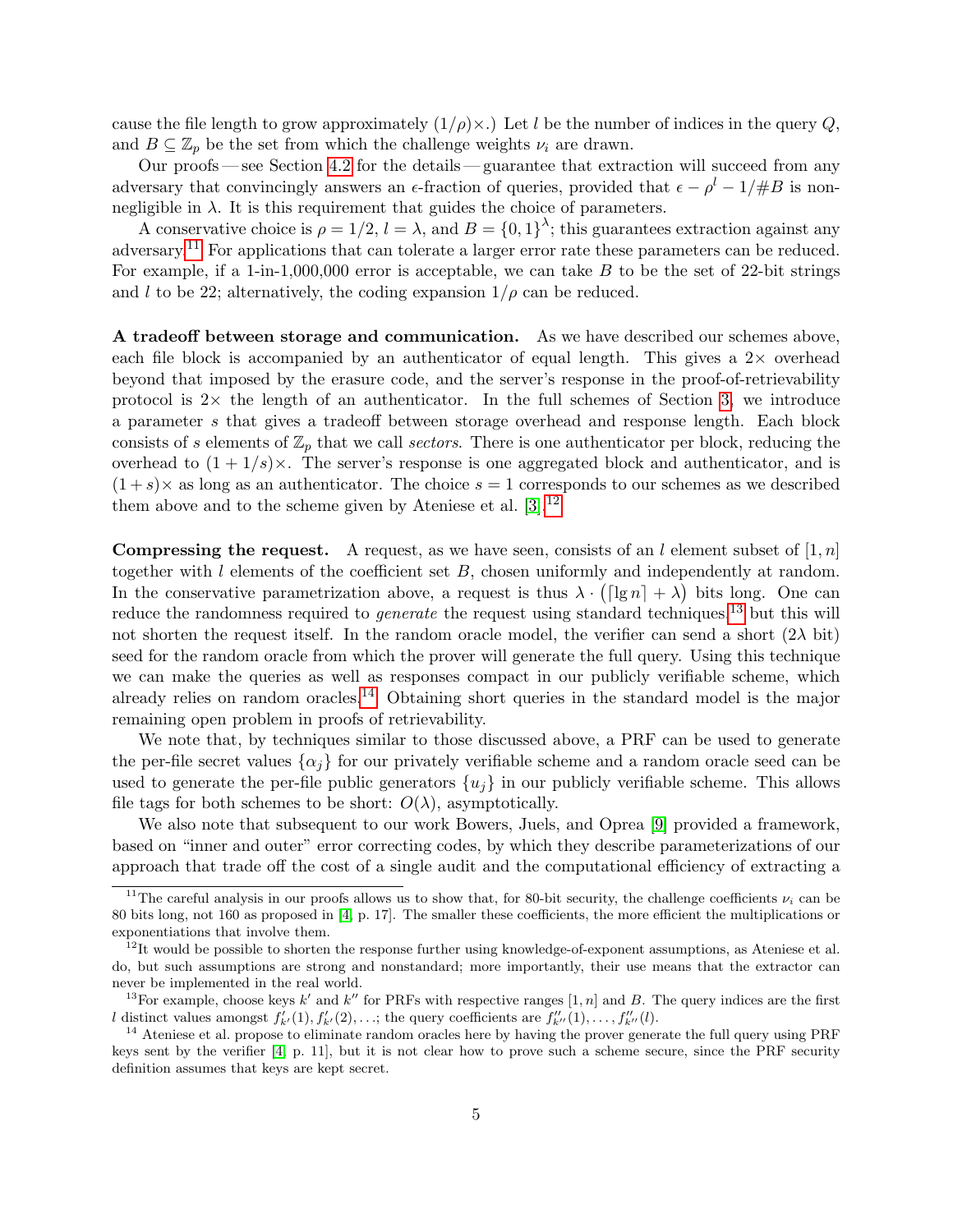file a series of audit requests. In our work we have chosen to put emphasis on reducing single audit costs. We envision an audit as a mechanism to ensure that a file is indeed available and that a file under most circumstances will be retrieved as a simple bytestream.

### 1.2 Our Proofs

We provide a modular proof framework for the security of our schemes. Our framework allows us to argue about the systems unforgeability, extractability, and retrievability with these three parts based respectively on cryptographic, combinatorial, and coding-theoretical techniques. Only the first part differs between the three schemes we propose. The combinatorial techniques we develop are nontrivial and we believe they will be of independent interest.

It is interesting to compare both our security model and our proof methodology to those in related work.

The proof of retrievability model has two major distinctions from that used by Naor and Rothblum [\[25\]](#page-31-1) (in addition to the public-key setting). First, the NR model assumes a checker can request and receive specific memory locations from the prover. In the proof of retrievability model, the prover can consist of an arbitrary program as opposed to a simple memory layout and this program may answer these questions in an arbitrary manner. We believe that this realistically represents an adversary in the type of setting we are considering. In the NR setting the extractor needs to retrieve the file given the server's memory; in the POR setting the analogy is that the extractor receives the adversary's program.

Second, in the proof of retrievability model we allow the attacker to execute a polynomial number of proof attempts before committing to how it will store memory. In the NR model the adversary does not get to execute the protocol before committing its memory. This weaker model is precisely what allows for the use of 1-bit MACs with error correcting codes in one NR variant. One might argue that in many situations this is sufficient. If a storage server responds incorrectly to an audit request we might assume that it is declared to be cheating and there is no need to go further. However, this limited view overlooks several scenarios. In particular, we want to be able to handle setups where there are several verifiers that do not communicate or if there might be several storage servers handling the same encoded file that are audited independently. Only our stronger model can correctly reflect these situations. In general, we believe that the strongest security model allows for a system to be secure in the most contexts including those not previously considered.[15](#page-5-0)

One of the distinctive and challenging parts of our work is to argue extraction from homomorphically accumulated blocks. While Ateniese et al. [\[3\]](#page-29-0) proposed using homomorphic RSA signatures and proved what is equivalent to our unforgeability requirement, they did not provide an argument that one could extract individual blocks from a prover. The only place where extractability is addressed in their work is a short paragraph in Appendix A, where they provide some intuitive arguments. Here is one concrete example: Their constructions make multiple uses of pseudorandom functions (PRFs), yet the security properties of a PRF are never applied in a security reduction. This gives compelling evidence that a rigorous security proof was not provided. Again, we emphasize that extraction is needed in even the weaker proof of data possession model claimed by the authors.

Extractability issues arise in several natural constructions. Proving extraction from aggregated

<span id="page-5-0"></span><sup>&</sup>lt;sup>15</sup>We liken this argument to that for the strong definition currently accepted for chosen-ciphertext secure encryption.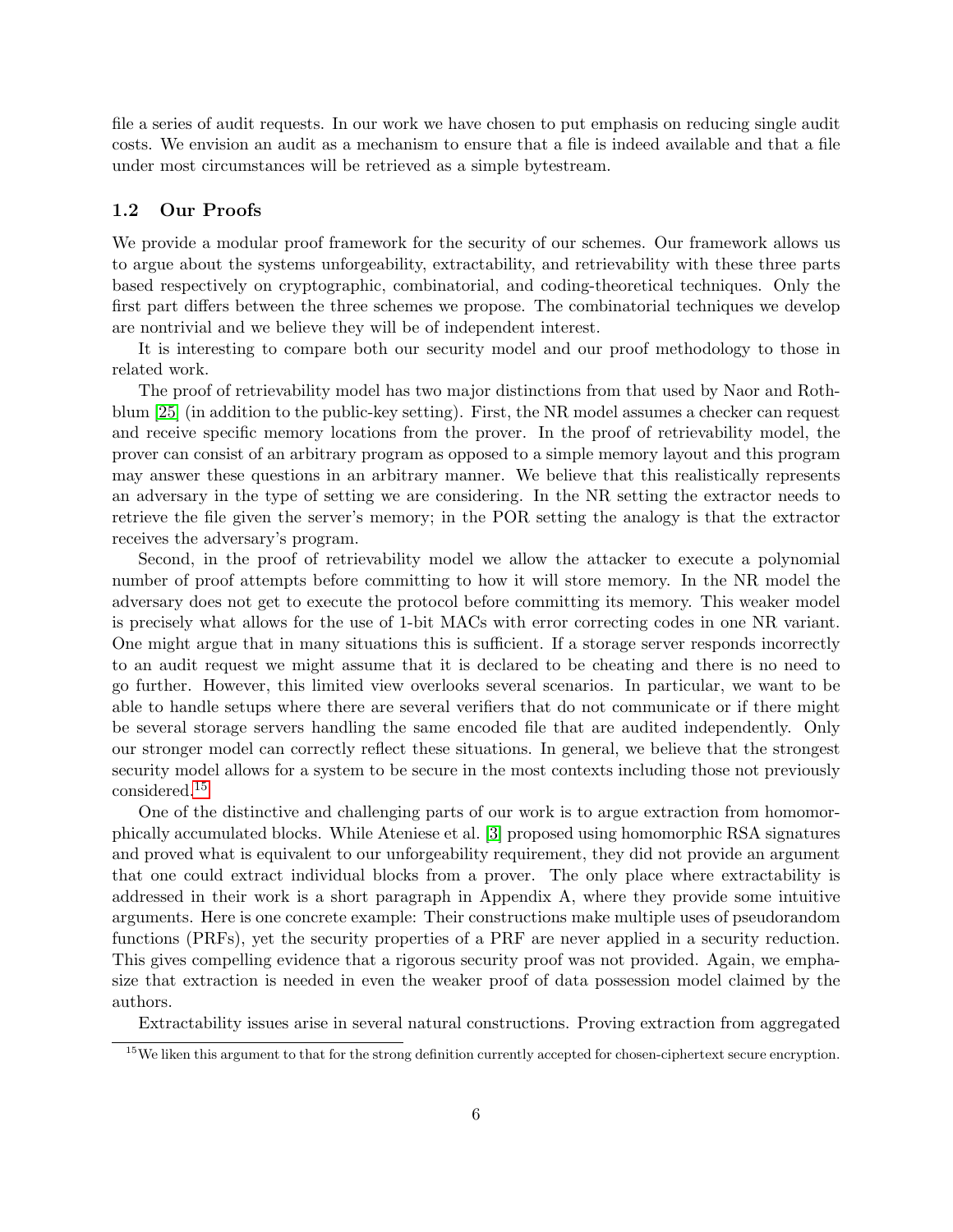authenticator values can be challenging; in Appendix [B](#page-33-0) we show an attack on a natural but incorrect system that is very similar to the "E-PDP" efficient alternative scheme given by Ateniese et al. (which they use in their performance measurements). For this scheme, Ateniese et al. claim only that the protocol establishes that a cheating prover has the sum  $\sum_{i\in I} m_i$  of the blocks. We show that indeed this is all it can provide. Ateniese et al. calculate that a malicious server attacking the E-PDP scheme et al. that a malicious server attacking the E-PDP scheme would need to store  $10^{140}$  blocks in order to cheat with probability 100%. By contrast, our attack, which allows the server to cheat with somewhat lower probability (almost 9% for standard parameters) requires no more storage than were the server faithfully storing the file.

Finally, we argue that the POR is the "right" model for considering practical data storage problems, since provides a successful audit guarantees that all the data can be extracted. Other work has advocated that a weaker Proof of Data Possession [\[3\]](#page-29-0) model might be acceptable. In this model, one only wants to guarantee that a certain percentage (e.g., 90%) of data blocks are available. By offering this weaker guarantee one might hope to avoid the overhead of applying erasure codes. However, this weaker condition is unsatisfactory for most practical application demands. One might consider how happy a user would be were 10% of a file containing accounting data lost. Or if, for a compressed file, the compression tables were lost— and with them all useful data. Instead of hoping that there is enough redundancy left to reconstruct important data in an ad-hoc way, it is much more desirable to have a model that inherently provides this. We also note that Ateniese et al. [\[3\]](#page-29-0) make an even weaker guarantee for their "E-PDP" system that they implement and use as the basis for their measurements. According to [\[3\]](#page-29-0) their E-PDP system "only guarantees possession of the sum of the blocks." While this might be technically correct, it is even more difficult to discern what direct use could come from retrieving a sum of a subset of data blocks.

One might still hope to make use of systems proved secure under these models. For example, we might attempt to make a PDP system usable by adding on an erasure encoding step. In addition, if a system proved that one could be guaranteed sums of blocks for a particular audit, then it might be the case that by using multiple audit one could guarantee that individual file blocks could be extracted. However, one must prove that this is the case and account for the additional computational and communication overhead of multiple passes. When systems use definitions that don't model full retrievability it becomes very difficult to make any useful security or performance comparisons.

# <span id="page-6-0"></span>2 Security Model

We recall the security definition of Juels and Kaliski [\[20\]](#page-31-2). Our version differs from the original definition in several details:

- we rule out any state  $({}^{\alpha} \alpha^{\gamma})$  in key generation and in verification, because (as explained in Section [1\)](#page-0-1) we believe that verifiers in proof-of-retrievability schemes should be stateless;
- we allow the proof protocol to be arbitrary, rather than two-move, challenge-response; and
- our key generation emits a public key as well as a private key, to allow us to capture the notion of public verifiability.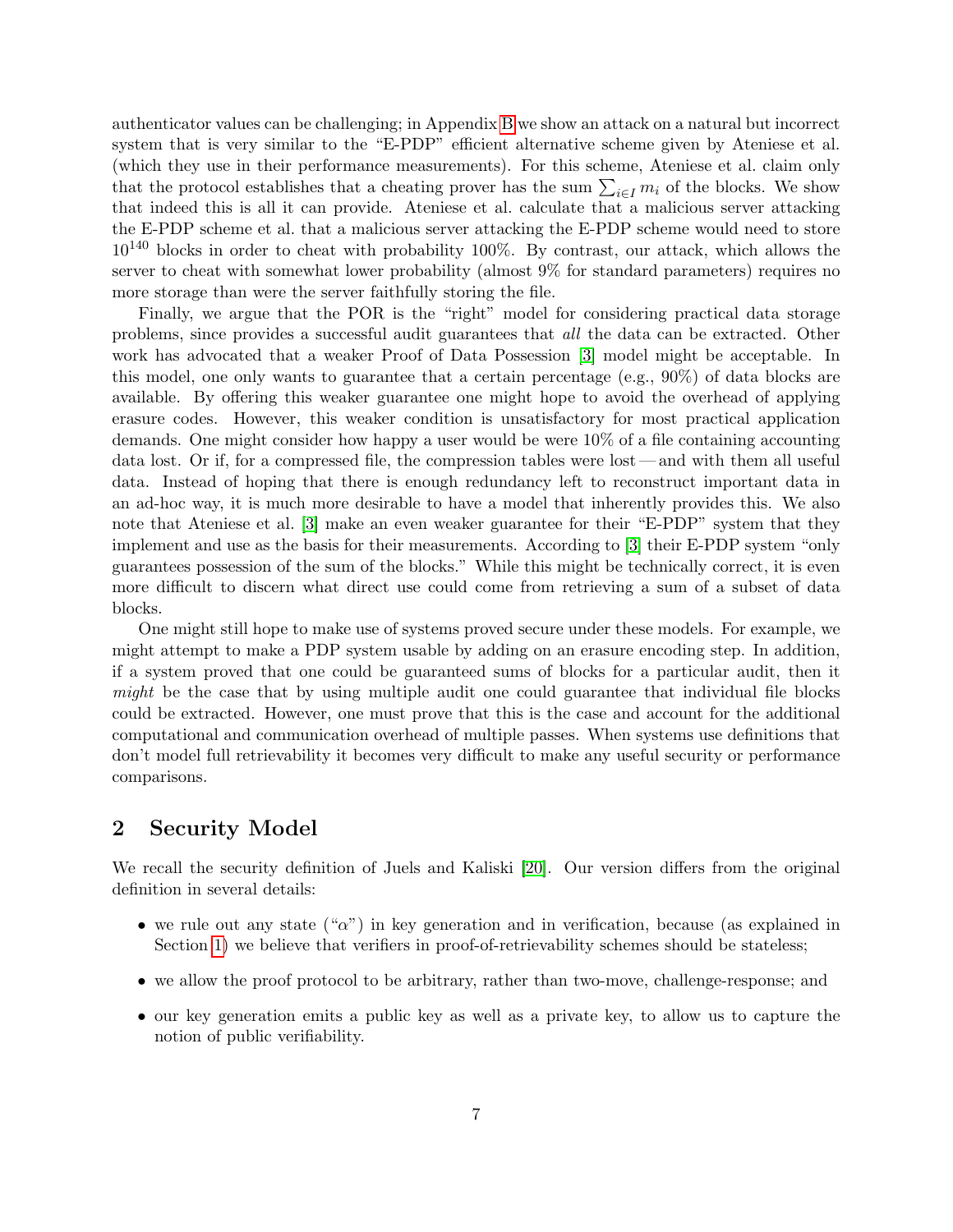Note that any stateless scheme secure in the original Juels-Kaliski model will be secure in our variant, and any scheme secure in our variant whose proof protocol can be cast as two-move, challenge-response protocol will be secure in the Juels-Kaliski definition. In particular, our scheme with private verifiability is secure in the original Juels-Kaliski model.<sup>[16](#page-7-0)</sup>

A proof of retrievability scheme defines four algorithms,  $Kg$ ,  $St$ ,  $V$ , and  $P$ , which behave thus:

- $\mathbf{Kg}$ . This randomized algorithm generates a public-private keypair (*pk, sk*).
- **St**(sk, M). This randomized file-storing algorithm takes a secret key sk and a file  $M \in \{0,1\}^*$  to store. It processes M to produce and output  $M^*$ , which will be stored on the server, and a tag t. The tag contains information that names the file being stored; it could also contain additional secret information encrypted under the secret key sk.
- $\mathcal{P}, \mathcal{V}.$  The randomized proving and verifying algorithms define a protocol for proving file retrievability. During protocol execution, both algorithms take as input the public key pk and the file tag t output by  $St$ . The prover algorithm also takes as input the processed file description  $M^*$  that is output by  $St$ , and the verifier algorithm takes as input the secret key. At the end of the protocol run,  $\mathcal V$  outputs 0 or 1, where 1 means that the file is being stored on the server. We can denote a run of two machines executing the algorithms as:  $\{0,1\} \stackrel{\text{R}}{\leftarrow} (\mathcal{V}(pk, sk, t) \rightleftarrows \mathcal{P}(pk, t, M^*)).$

We would like a proof-of-retrievability protocol to be correct and sound. Correctness requires that, for all keypairs (pk, sk) output by Kg, for all files  $M \in \{0,1\}^*$ , and for all  $(M^*, t)$  output by  $St(sk, M)$ , the verification algorithm accepts when interacting with the valid prover:

$$
(\mathcal{V}(pk, sk, t) \rightleftharpoons \mathcal{P}(pk, t, M^*)) = 1.
$$

A proof-of-retrievability protocol is sound if any cheating prover that convinces the verification algorithm that it is storing a file  $M$  is actually storing that file, which we define in saying that it yields up the file  $M$  to an extractor algorithm that interacts with it using the proof-of-retrievability protocol. We formalize the notion of an extractor and then give a precise definition for soundness.

An extractor algorithm  $\textsf{Extr}(pk, sk, t, \mathcal{P}')$  takes the public and private keys, the file tag t, and the description of a machine implementing the prover's role in the proof-of-retrievability protocol: for example, the description of an interactive Turing machine, or of a circuit in an appropriately augmented model. The algorithm's output is the file  $M \in \{0,1\}^*$ . Note that Extr is given nonblack-box access to  $\mathcal{P}'$  and can, in particular, rewind it.

Consider the following setup game between an adversary  $A$  and an environment:

- 1. The environment generates a keypair  $(pk, sk)$  by running Kg, and provides pk to A.
- 2. The adversary can now interact with the environment. It can make queries to a store oracle, providing, for each query, some file M. The environment computes  $(M^*, t) \stackrel{\text{R}}{\leftarrow} \mathsf{St}(sk, M)$  and returns both  $M^*$  and t to the adversary.

<span id="page-7-0"></span><sup>&</sup>lt;sup>16</sup>In an additional minor difference, we do not specify the extraction algorithm as part of a scheme, because we do not expect that the extract algorithm will be deployed in outsourced storage applications. Nevertheless, the extract algorithm used in our proofs (cf. Section [4.2\)](#page-18-0) is quite simple: undertake many random  $V$  interactions with the cheating prover; keep track of those queries for which  $\mathcal V$  accepts the cheating prover's reply as valid; and continue until enough information has been gathered to recover file blocks by means of linear algebra. The adversary  $A$  could implement this algorithm by means of its proof-of-retrievability protocol access.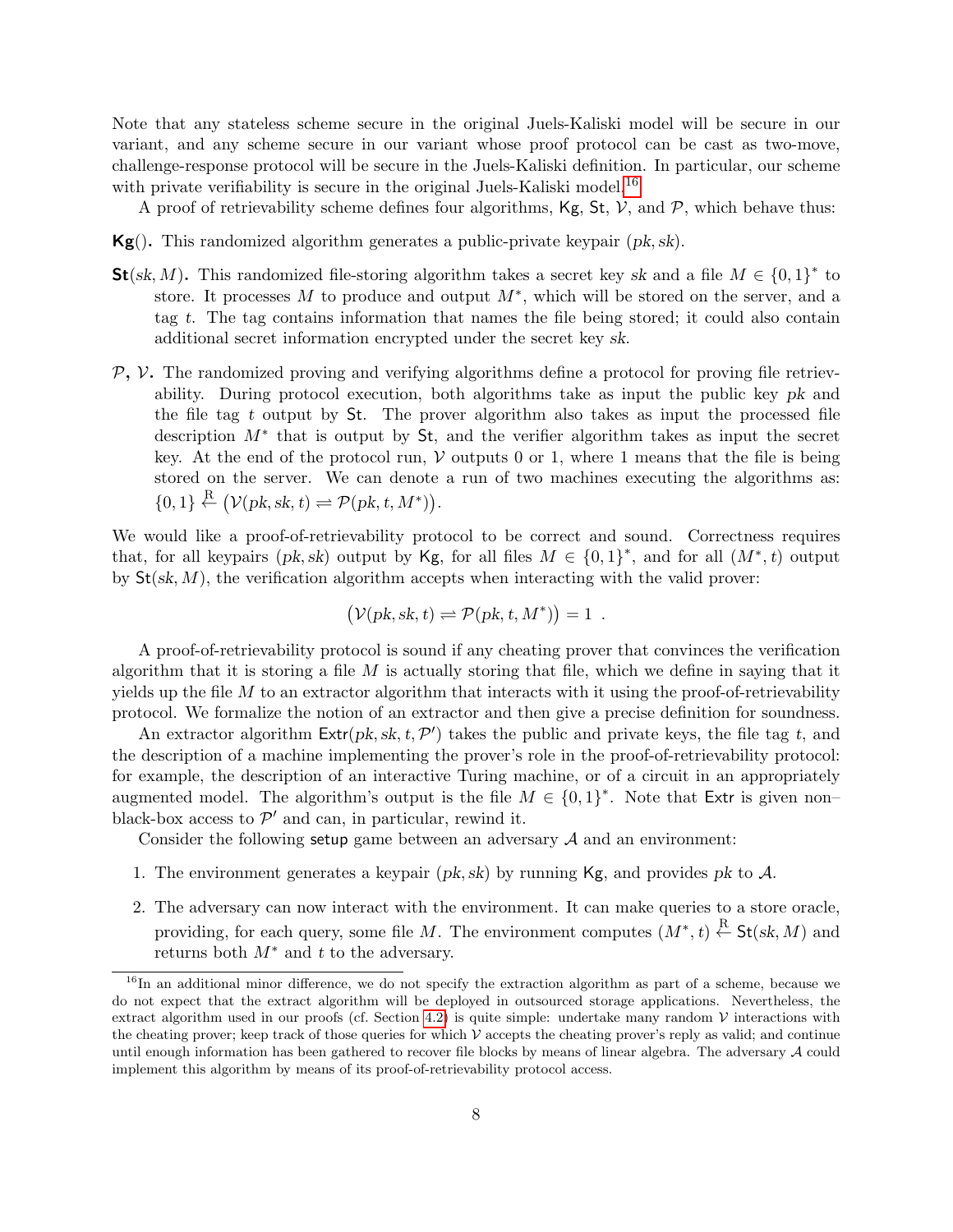- 3. For any M on which it previously made a store query, the adversary can undertake executions of the proof-of-retrievability protocol, by specifying the corresponding tag t. In these protocol executions, the environment plays the part of the verifier and the adversary plays the part of the prover:  $V(pk, sk, t) \rightleftharpoons \mathcal{A}$ . When a protocol execution completes, the adversary is provided with the output of  $\mathcal V$ . These protocol executions can be arbitrarily interleaved with each other and with the store queries described above.
- 4. Finally, the adversary outputs a challenge tag t returned from some store query, and the description of a prover  $\mathcal{P}'$ .

The cheating prover  $\mathcal{P}'$  is  $\epsilon$ -admissible if it convincingly answers an  $\epsilon$  fraction of verification challenges, i.e., if  $Pr[(\mathcal{V}(pk, sk, t) \rightleftharpoons \mathcal{P}')] \ge \epsilon$ . Here the probability is over the coins of the verifier and the prover. Let  $M$  be the message input to the store query that returned the challenge tag  $t$ (along with a processed version  $M^*$  of  $M$ ).

**Definition 2.1.** We say a proof-of-retrievability scheme is  $\epsilon$ -sound if there exists an extraction algorithm Extr such that, for every adversary  $A$ , whenever  $A$ , playing the setup game, outputs an  $\epsilon$ -admissible cheating prover  $\mathcal{P}'$  for a file M, the extraction algorithm recovers M from  $\mathcal{P}'$  -i.e.,  $\text{Extr}(pk, sk, t, \mathcal{P}') = M - \text{except possibly with negligible probability.}$ 

Note that it is okay for  $\mathcal A$  to have engaged in the proof-of-retrievability protocol for M in its interaction with the environment. Note also that each run of the proof-of-retrievability protocol is independent: the verifier implemented by the environment is stateless.

Finally, note that we require that extraction succeed (with all but negligible probability) from an adversary that causes  $V$  to accept with any nonnegligible probability  $\epsilon$ . An adversary that passes the verification even a very small but nonnegligible fraction of the time — say, once in a million interactions — is fair game. Intuitively, recovering enough blocks to reconstruct the original file from such an adversary should take  $O(n/\epsilon)$  interactions; our proofs achieve essentially this bound.

Concrete or asymptotic formalization. A proof-of-retrievability scheme is secure if no efficient algorithm wins the game above except rarely, where the precise meaning of "efficient" and "rarely" depends on whether we employ a concrete of asymptotic formalization.

It is possible to formalize the notation above either concretely or asymptotically. In a concrete formalization, we require that each algorithm defining the proof-of-retrievability scheme run in at most some number of steps, and that for any algorithm  $A$  that runs in time t steps, that makes at most  $q<sub>S</sub>$  store queries, and that undertakes at most  $q<sub>P</sub>$  proof-of-retrievability protocol executions, extraction from an  $\epsilon$ -admissible prover succeeds except with some small probability  $\delta$ . In an asymptotic formalization, every algorithm is provided with an additional parameter  $1^{\lambda}$  for security parameter  $\lambda$ , we require each algorithm to run in time polynomial in  $\lambda$ , and we require that extraction fail from an  $\epsilon$ -admissible prover with only negligible probability in  $\lambda$ , provided  $\epsilon$  is nonnegligible.

Public or private verification, public or private extraction. In the model above, the verifier and extractor are provided with a secret that is not known to the prover or other parties. This is a secret-verification, secret-extraction model model. If the verification algorithm does not use the secret key, any third party can check that a file is being stored, giving public verification. Similarly, if the extract algorithm does not use the secret key, any third party can extract the file from a server, giving public extraction.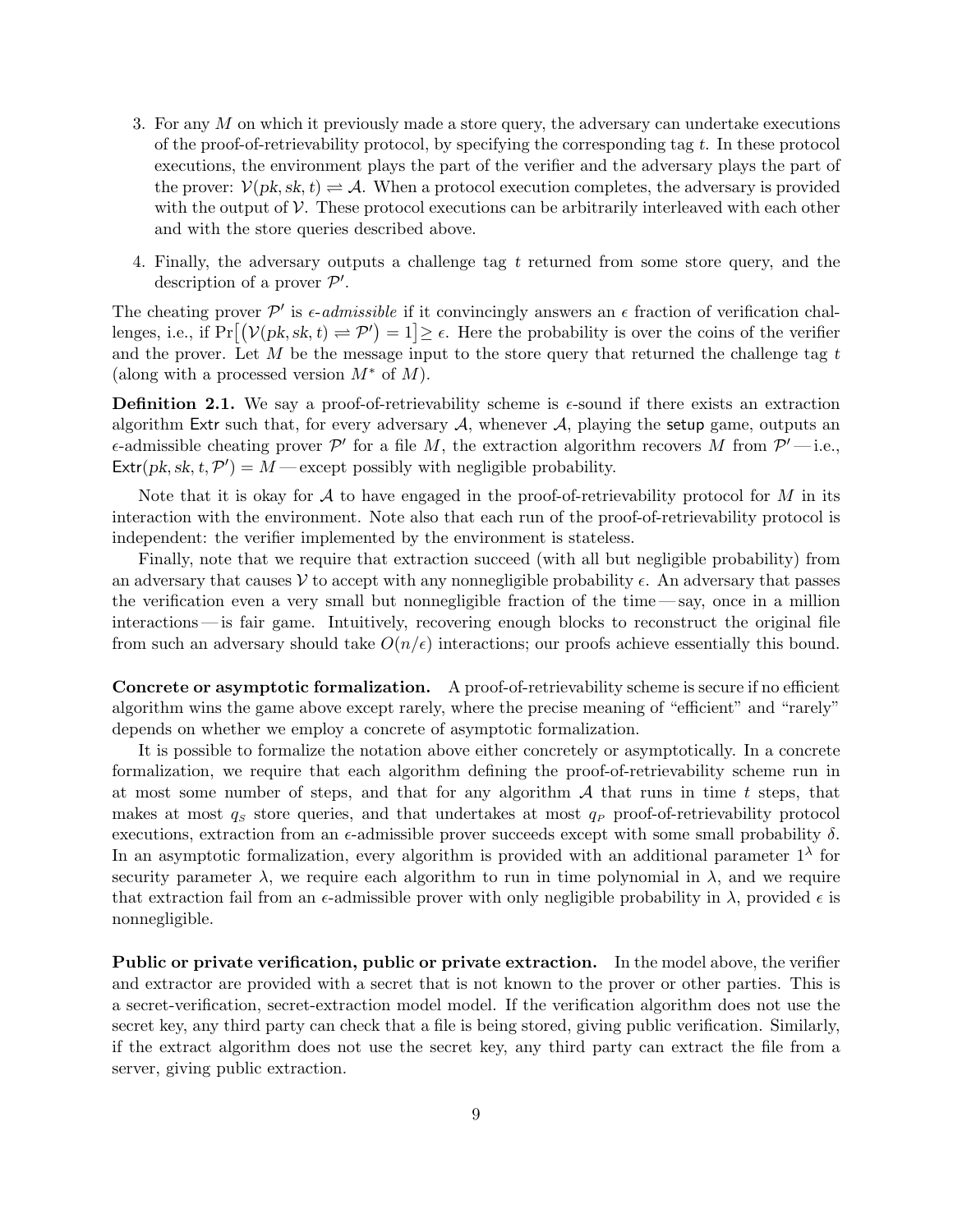### <span id="page-9-0"></span>3 Constructions

In this section we give formal descriptions for both our private and public verification systems. The systems here follow the constructions outlined in the introduction with a few added generalizations. First, we allow blocks to contain  $s \geq 1$  elements of  $\mathbb{Z}_p$ . This allows for a tradeoff between storage overhead and communication overhead. Roughly the communication complexity grows as  $s + 1$ elements of  $\mathbb{Z}_p$  and the ratio of authentication overhead to data stored (post encoding) is 1 : s. Second, we describe our systems where the set of coefficients sampled from B can be smaller than all of  $\mathbb{Z}_p$ . This enables us to take advantage make more efficient systems in certain situations.

### <span id="page-9-2"></span>3.1 Common Notation

We will work in the group  $\mathbb{Z}_p$ . When we work in the bilinear setting, the group  $\mathbb{Z}_p$  is the support of the bilinear group G, i.e.,  $\#G = p$ . In queries, coefficients will come from a set  $B \subseteq \mathbb{Z}_p$ . For example, B could equal  $\mathbb{Z}_p$ , in which case query coefficients will be randomly chosen out of all of  $\mathbb{Z}_p$ .

After a file undergoes preliminary processing, the processed file is split into *blocks*, and each block is split into sectors. Each sector is one element of  $\mathbb{Z}_p$ , and there are s sectors per block. If the processed file is b bits long, then there are  $n = \lfloor b/s \lg p \rfloor$  blocks. We will refer to individual file sectors as  $\{m_{ij}\}\$ , with  $1 \leq i \leq n$  and  $1 \leq j \leq s$ .

Queries. A query is an *l*-element set  $Q = \{(i, \nu_i)\}\$ . Each entry  $(i, \nu_i) \in Q$  is such that i is a block index in the range  $[1, n]$ , and  $\nu_i$  is a multiplier in B. The size l of Q is a system parameter, as is the choice of the set B.

The verifier chooses a random query as follows. First, she chooses, uniformly at random, an l-element subset I of [1, n]. Then, for each element  $i \in I$  she chooses, uniformly at random, an element  $\nu_i \stackrel{\text{R}}{\leftarrow} B$ . We observe that this procedure implies selection of l elements from [1, n] without replacement but a selection of l elements from B with replacement.

Although the set notation  $Q = \{(i, \nu_i)\}\$ is space-efficient and convenient for implementation, we will also make use of a vector notation in the analysis. A query Q over indices  $I \subset [1,n]$  is represented by a vector  $\mathbf{q} \in (\mathbb{Z}_p)^n$  where  $\mathbf{q}_i = \nu_i$  for  $i \in I$  and  $\mathbf{q}_i = 0$  for all  $i \notin I$ . Equivalently, letting  $\mathbf{u}_1,\ldots,\mathbf{u}_n$  be the usual basis for  $(\mathbb{Z}_p)^n$ , we have  $\mathbf{q} = \sum_{(i,\nu_i)\in Q} \nu_i \mathbf{u}_i$ .<sup>[17](#page-9-1)</sup>

If the set  $B$  does not contain 0 then a random query (according to the selection procedure defined above) is a random weight-l vector in  $(\mathbb{Z}_p)^n$  with coefficients in B. If B does contain 0, then a similar argument can be made, but care must be taken to distinguish the case " $i \in I$  and  $\nu_i = 0$ " from the case " $i \notin I$ ."

**Aggregation.** For its response, the server responds to a query  $Q$  by computing, for each j,  $1 \leq j \leq s$ , the value

$$
\mu_j \leftarrow \sum_{(i,\nu_i)\in Q} \nu_i m_{ij} .
$$

That is, by combining sectorwise the blocks named in  $Q$ , each with its multiplier  $\nu_i$ . Addition, of course, is modulo p. The response is  $(\mu_1, \ldots, \mu_s) \in (\mathbb{Z}_p)^s$ .

<span id="page-9-1"></span><sup>&</sup>lt;sup>17</sup>We are using subscripts to denote vector elements (for q) and to choose a particular vector from a set (for **u**); but no confusion should arise.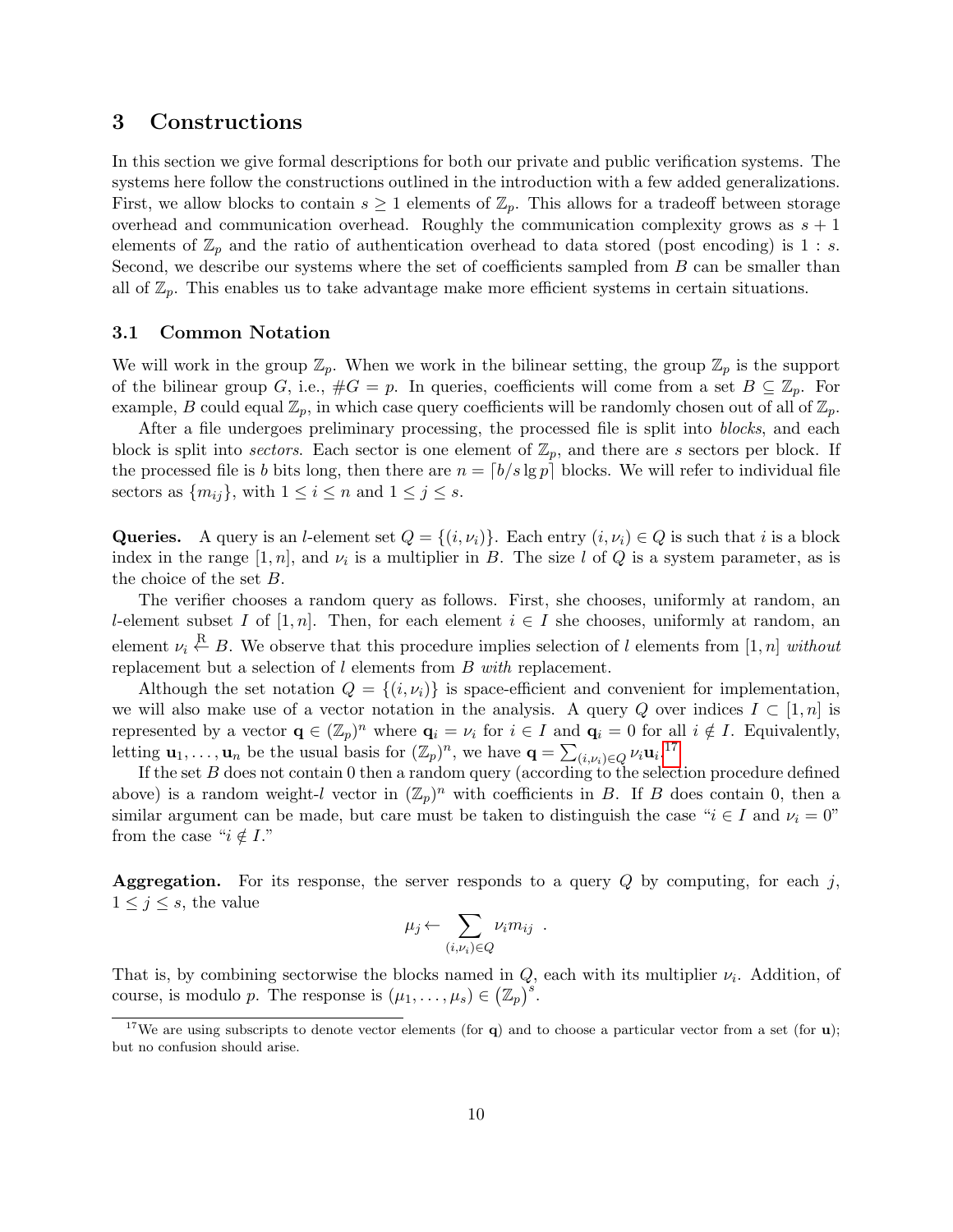Suppose we view the message blocks on the server as an  $n \times s$  element matrix  $M = (m_{ij})$ , then, using the vector notation for queries given above, the server's response is given by  $qM$ .

### 3.2 Construction for Private Verification

Let  $f: \{0,1\}^* \times \mathcal{K}_{\text{prf}} \to \mathbb{Z}_p$  be a PRF.<sup>[18](#page-10-0)</sup> The construction of the private verification scheme Priv is:

- **Priv.Kg**(). Choose a random symmetric encryption key  $k_{\text{enc}} \leftarrow \mathcal{K}_{\text{enc}}$  and a random MAC key  $k_{\text{mac}} \stackrel{\text{R}}{\leftarrow} \mathcal{K}_{\text{mac}}$ . The secret key is  $sk = (k_{\text{enc}}, k_{\text{mac}})$ ; there is no public key.
- **Priv. St**(sk, M). Given the file M, first apply the erasure code to obtain  $M'$ ; then split M' into n blocks (for some *n*), each s sectors long:  $\{m_{ij}\}_{\substack{1 \le i \le n \\ 1 \le j \le s}}$ . Now choose a PRF key  $k_{\text{prf}} \overset{R}{\leftarrow} \mathcal{K}_{\text{prf}}$ and s random numbers  $\alpha_1, \ldots, \alpha_s \stackrel{R}{\leftarrow} \mathbb{Z}_p$ . Let  $t_0$  be  $n||\textsf{Enc}_{k_{enc}}(k_{\text{prf}}||\alpha_1|| \cdots ||\alpha_s)$ ; the file tag is  $t = t_0 \|\text{MAC}_{k_{\text{mac}}}(t_0)$ . Now, for each  $i, 1 \leq i \leq n$ , compute

$$
\sigma_i \leftarrow f_{k_{\text{prf}}}(i) + \sum_{j=1}^s \alpha_j m_{ij} .
$$

The processed file  $M^*$  is  $\{m_{ij}\}, 1 \leq i \leq n, 1 \leq j \leq s$  together with  $\{\sigma_i\}, 1 \leq i \leq n$ .

**Priv.**  $\mathcal{V}(pk, sk, t)$ . Parse sk as  $(k_{enc}, k_{mac})$ . Use  $k_{mac}$  to verify the MAC on t; if the MAC is invalid, reject by emitting 0 and halting. Otherwise, parse t and use  $k_{\text{enc}}$  to decrypt the encrypted portions, recovering n,  $k_{\text{prf}}$ , and  $\alpha_1, \ldots, \alpha_s$ . Now pick a random *l*-element subset I of the set [1, n], and, for each  $i \in I$ , a random element  $\nu_i \stackrel{R}{\leftarrow} B$ . Let Q be the set  $\{(i, \nu_i)\}$ . Send Q to the prover.

Parse the prover's response to obtain  $\mu_1, \ldots, \mu_s$  and  $\sigma$ , all in  $\mathbb{Z}_p$ . If parsing fails, fail by emitting 0 and halting. Otherwise, check whether

$$
\sigma \stackrel{?}{=} \sum_{(i,\nu_i)\in Q} \nu_i f_{k_{\text{prf}}}(i) + \sum_{j=1}^s \alpha_j \mu_j ;
$$

if so, output 1; otherwise, output 0.

**Priv.** $\mathcal{P}(pk, t, M^*)$ . Parse the processed file  $M^*$  as  $\{m_{ij}\}\$ ,  $1 \leq i \leq n, 1 \leq j \leq s$ , along with  $\{\sigma_i\}\$ ,  $1 \leq i \leq n$ . Parse the message sent by the verifier as Q, an l-element set  $\{(i, \nu_i)\}\,$  with the i's distinct, each  $i \in [1, n]$ , and each  $\nu_i \in B$ . Compute

$$
\mu_j \leftarrow \sum_{(i,\nu_i)\in Q} \nu_i m_{ij}
$$
 for  $1 \le j \le s$ , and  $\sigma \leftarrow \sum_{(i,\nu_i)\in Q} \nu_i \sigma_i$ 

.

Send to the prover in response the values  $\mu_1, \ldots, \mu_s$  and  $\sigma$ .

<span id="page-10-0"></span><sup>&</sup>lt;sup>18</sup>In fact, the domain need only be  $\lceil \lg N \rceil$ -bit strings, where N is a bound on the number of blocks in a file.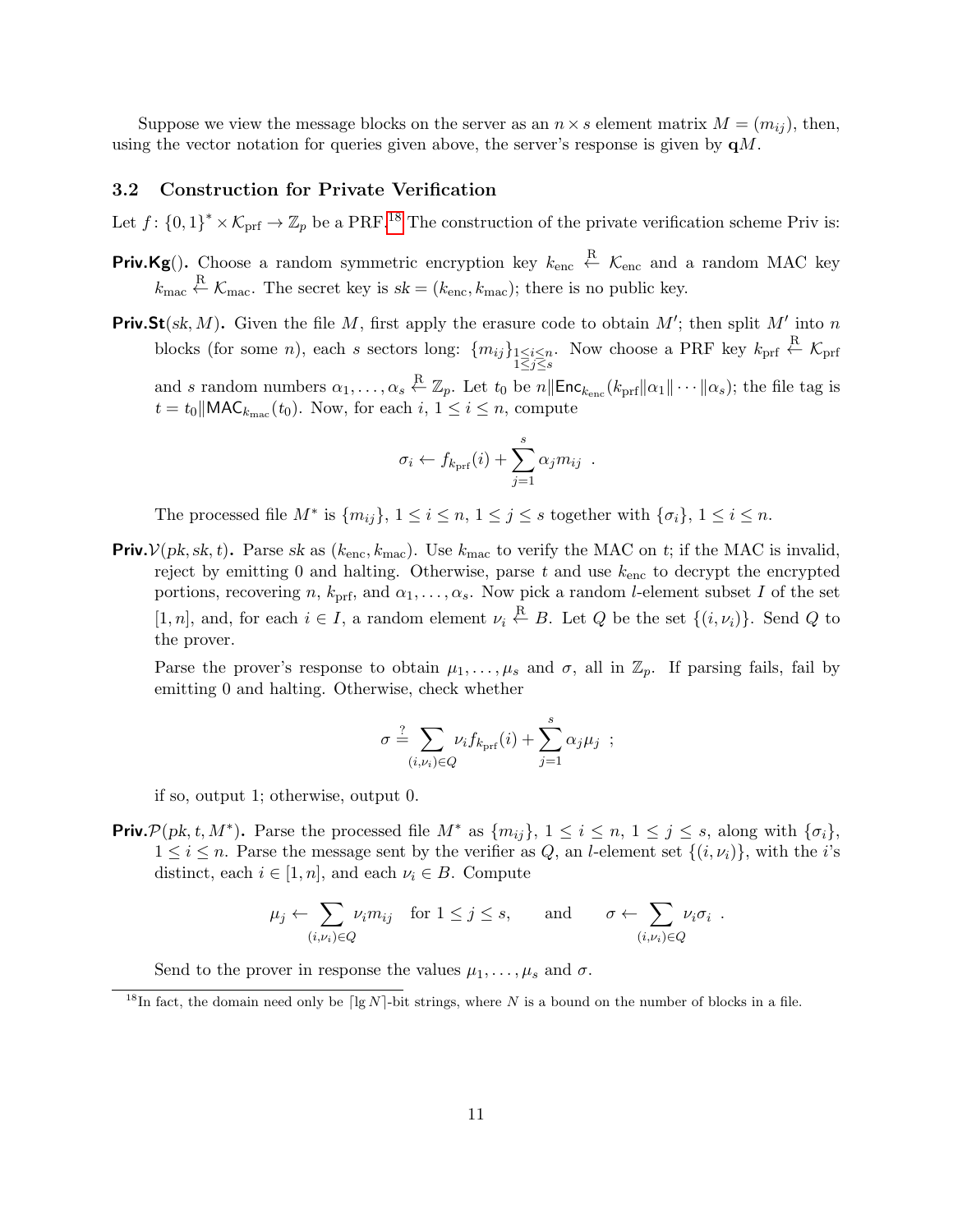### 3.3 Construction for Public Verification

Let  $e: G \times G \to G_T$  be a bilinear map, let g be a generator of G, and let  $H: \{0,1\}^* \to G$  be the BLS hash, treated as a random oracle.<sup>[19](#page-11-0)</sup> The construction of the public verification scheme Pub is:

- **Pub.Kg**(). Generate a random signing keypair (spk, ssk)  $\stackrel{R}{\leftarrow}$  SKg. Choose a random  $\alpha \stackrel{R}{\leftarrow} \mathbb{Z}_p$  and compute  $v \leftarrow g^{\alpha}$ . The secret key is  $sk = (\alpha, ssk)$ ; the public key is  $pk = (v, spk)$ .
- **Pub.St**(sk, M). Given the file M, first apply the erasure code to obtain  $M'$ ; then split M' into *n* blocks (for some *n*), each *s* sectors long:  $\{m_{ij}\}_{1 \leq i \leq n}$ . Now parse *sk* as  $(\alpha, s s k)$ . Choose a random file name name from some sufficiently large domain (e.g.,  $\mathbb{Z}_p$ ). Choose s random elements  $u_1, \ldots, u_s \stackrel{R}{\leftarrow} G$ . Let  $t_0$  be "name $||n||u_1|| \cdots ||u_s$ "; the file tag t is  $t_0$  together with a signature on  $t_0$  under private key ssk:  $t \leftarrow t_0$  Sig<sub>ssk</sub> $(t_0)$ . For each  $i, 1 \le i \le n$ , compute

$$
\sigma_i \leftarrow \left( H(\text{name}||i) \cdot \prod_{j=1}^s u_j^{m_{ij}} \right)^{\alpha} .
$$

The processed file  $M^*$  is  $\{m_{ij}\}, 1 \leq i \leq n, 1 \leq j \leq s$  together with  $\{\sigma_i\}, 1 \leq i \leq n$ .

**Pub.** $V(pk, sk, t)$ . Parse pk as  $(v, spk)$ . Use spk to verify the signature on on t; if the signature is invalid, reject by emitting 0 and halting. Otherwise, parse t, recovering name,  $n$ , and  $u_1, \ldots, u_s$ . Now pick a random *l*-element subset I of the set [1, n], and, for each  $i \in I$ , a random element  $\nu_i \stackrel{\text{R}}{\leftarrow} B$ . Let  $Q$  be the set  $\{(i, \nu_i)\}$ . Send  $Q$  to the prover.

Parse the prover's response to obtain  $(\mu_1, \ldots, \mu_s) \in (\mathbb{Z}_p)^s$  and  $\sigma \in G$ . If parsing fails, fail by emitting 0 and halting. Otherwise, check whether

$$
e(\sigma, g) \stackrel{?}{=} e\Big(\prod_{(i,\nu_i)\in Q} H(\text{name}||i)^{\nu_i} \cdot \prod_{j=1}^s u_j^{\mu_j}, v\Big) ;
$$

if so, output 1; otherwise, output 0.

**Pub.** $\mathcal{P}(pk, t, M^*)$ . Parse the processed file  $M^*$  as  $\{m_{ij}\}\$ ,  $1 \leq i \leq n, 1 \leq j \leq s$ , along with  $\{\sigma_i\}\$ ,  $1 \leq i \leq n$ . Parse the message sent by the verifier as Q, an l-element set  $\{(i, \nu_i)\}\$ , with the i's distinct, each  $i \in [1, n]$ , and each  $\nu_i \in B$ . Compute

$$
\mu_j \leftarrow \sum_{(i,\nu_i)\in Q} \nu_i m_{ij} \in \mathbb{Z}_p
$$
 for  $1 \leq j \leq s$ , and  $\sigma \leftarrow \prod_{(i,\nu_i)\in Q} \sigma_i^{\nu_i} \in G$ .

Send to the prover in response the values  $\mu_1, \ldots, \mu_s$  and  $\sigma$ .

<span id="page-11-0"></span> $19$ For notational simplicity, we present our scheme using a symmetric bilinear map, but efficient implementations will use an asymmetric map  $e: G_1 \times G_2 \to G_T$ . Translating our scheme to this setting is simple. User public keys v will live in  $G_2$ ; file generators  $u_j$  will live in  $G_1$ , as will the output of H; and security will be reduced to co-CDH [\[8\]](#page-30-4).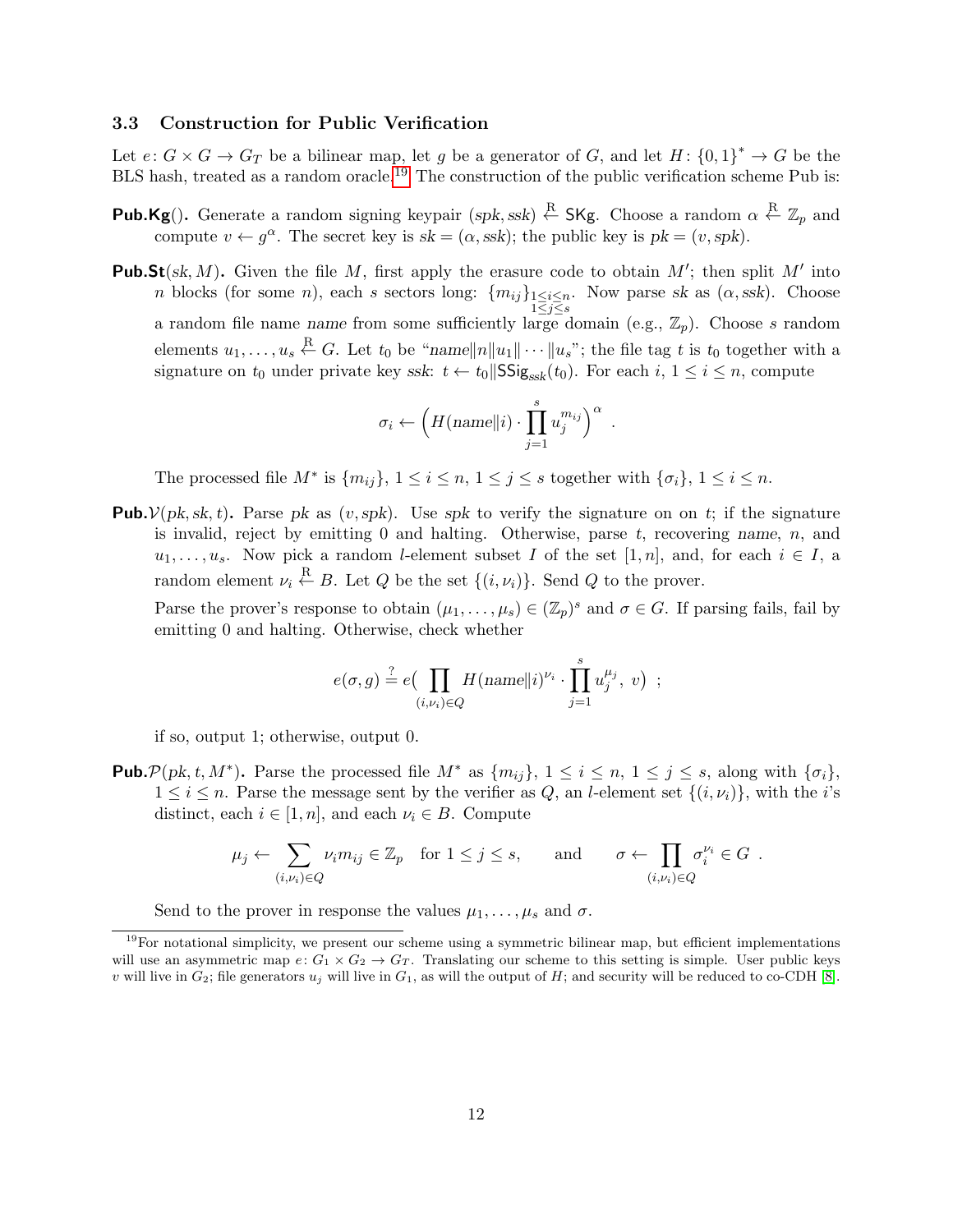### 4 Security Proofs

In this section we prove that both of our systems are secure under the model we provided. Intutively, we break our proof into three parts. The first part shows that the attacker can never give a forged response back to the a verifier. The second part of the proof shows that from any adversary that passes the check a non-negligible amount of the time we will be able to extract a constant fraction of the encoded blocks. The second step uses the fact that (w.h.p.) all verified responses must be legitimate. Finally, we show that if this constant fraction of blocks is recovered we can use the erasure code to reconstruct the original file.

The proof, for both schemes, is in three parts:

- 1. Prove that the verification algorithm will reject except when the prover's  $\{\mu_j\}$  are correctly computed, i.e., are such that  $\mu_j = \sum_{(i,\nu_i)\in Q} \nu_i m_{ij}$ . This part of the proof uses cryptographic techniques.
- 2. Prove that the extraction procedure can efficiently reconstruct a  $\rho$  fraction of the file blocks when interacting with a prover that provides correctly-computed  $\{\mu_j\}$  responses for a nonnegligible fraction of the query space. This part of the proof uses combinatorial techniques.
- 3. Prove that a  $\rho$  fraction of the blocks of the erasure-coded file suffice for reconstructing the original file. This part of the proof uses coding theory techniques.

The crucial point is the second and third parts of the proof are *identical* for our two schemes; only the first part is different.

### <span id="page-12-1"></span>4.1 Part-One Proofs

#### 4.1.1 Scheme with Private Verifiability

<span id="page-12-0"></span>**Theorem 4.1.** If the MAC scheme is unforgeable, the symmetric encryption scheme is semantically secure, and the PRF is secure, then (except with negligible probability) no adversary against the soundness of our private-verification scheme ever causes  $\mathcal V$  to accept in a proof-of-retrievability protocol instance, except by responding with values  $\{\mu_i\}$  and  $\sigma$  that are computed correctly, i.e., as they would be by Priv.P.

We prove the theorem in a series of games.

Game 0. The first game, Game 0, is simply the challenge game defined in Section [2.](#page-6-0)

Game 1. Game 1 is the same as Game 0, with one difference. The challenger keeps a list of all MAC-authenticated tags ever issued as part of a store-protocol query. If the adversary ever submits a tag t either in initiating a proof-of-storage protocol or as the challenge tag, that (1) verifies as valid under  $k_{\text{mac}}$  but (2) is not a tag authenticated by the challenger, the challenger declares failure and aborts.

Clearly, if there is a difference in the adversary's success probability between Games 0 and 1, we can use the adversary to construct a forger against the MAC scheme.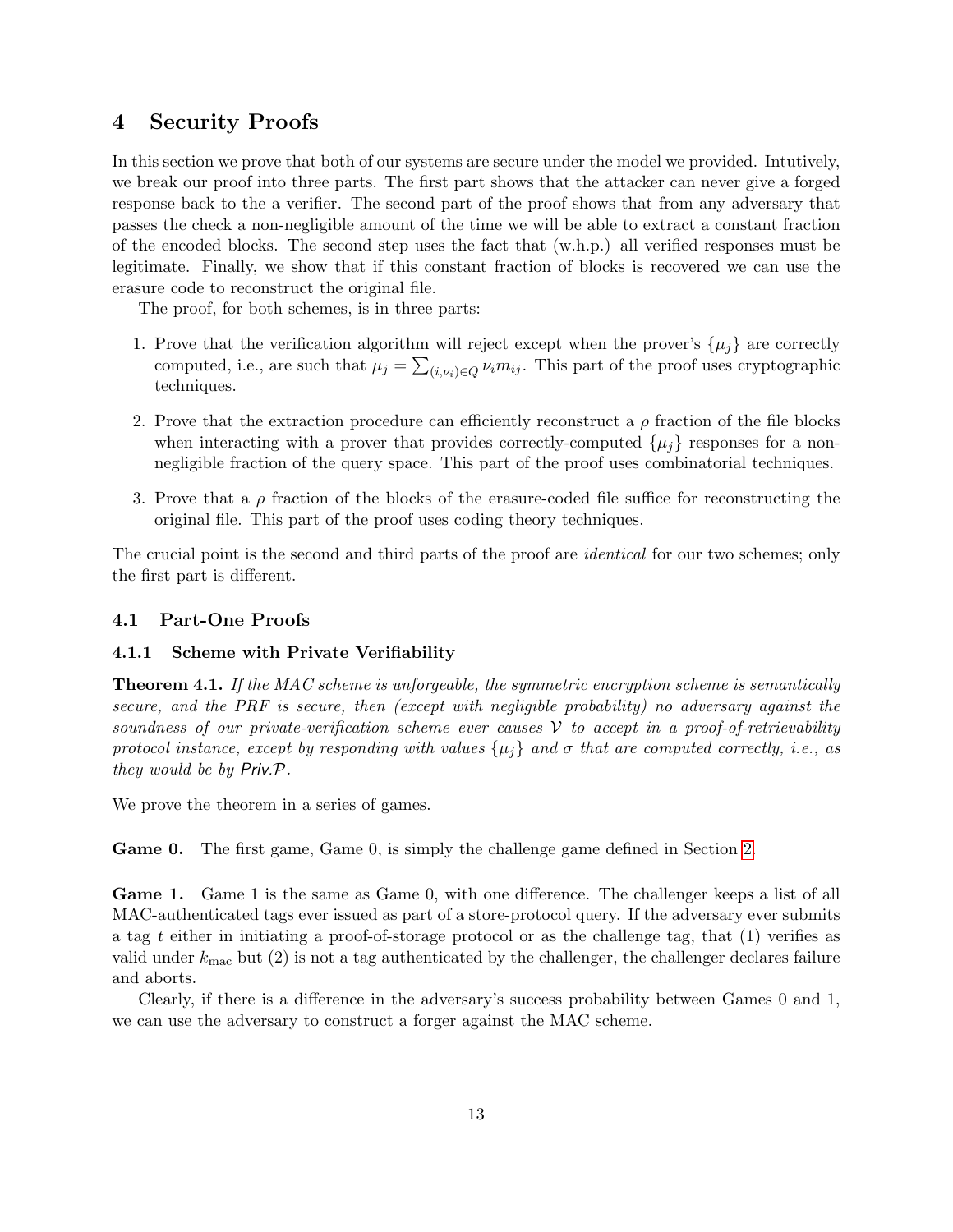**Game 2.** In Game 2, the challenger includes in the tags not the encryption of  $k_{\text{prf}}\|\alpha_1\|\cdots\|\alpha_s$ but a random bit-string of the same length. When given a tag by the adversary, the challenger uses the values that would (in previous games) have been encrypted in the tag.

Note that the modification made in Game 1 ensures that the challenger never sees a tag except those it issued through St queries, so it need never actually decrypt a tag portion.

Clearly, if there is a difference in the adversary's success probability between Games 1 and 2, we can use the adversary to break the semantic security of the symmetric encryption scheme. Note that the reduction so obtained will suffer a  $1/q<sub>S</sub>$  security loss, where  $q<sub>S</sub>$  is the number of St queries made by the adversary, because we must use a hybrid argument between "all valid encryptions" and "no valid encryptions."

**Game 3.** In Game 3, the challenger picks uses truly random values in  $\mathbb{Z}_p$  instead of PRF output, remembering these values to use when verifying the adversary's responses in proof-of-storage protocol instances. More specifically, the challenger evaluates  $f_{k_{\text{prf}}}(i)$  not by applying the PRF algorithm but by generating a random value  $r \stackrel{\text{R}}{\leftarrow} \mathbb{Z}_p$  and inserting an entry  $(k_{\text{prf}}, i, r)$  in a table; it consults this table when evaluating the PRF to ensure consistency.

If there is a difference in the adversary's success probability between Games 2 and 3, we can use the adversary to break the security of the PRF. As before, a hybrid argument necessitates a security loss in the reduction; this time, the loss is  $1/(Nq<sub>S</sub>)$ , where N is a bound on the number of blocks in the encoding of any file the adversary requests to have stored.

Game 4. In Game 4, the challenger keeps a table of its responses to St queries made by the adversary. It observes each instance of the proof-of-storage protocol with the adversary — whether because of a proof-of-storage query made by the adversary, or in the test made of  $\mathcal{P}'$ , or as part of the extraction attempt by Extr. If in any of these interactions the adversary responds with in a way that (1) passes the verification algorithm but (2) is not what would have been computed by an honest prover, the challenger declares failure and aborts.

More specifically, suppose the protocol instance involves an  $n$ -block file with secret values  $\alpha_1, \ldots, \alpha_s$ , contains sectors  $\{m_{ij}\}\$ , and the block signatures issued by St are  $\{\sigma_i\}\$ . Suppose  $Q = \{(i, v_i)\}\$ is the query that causes the challenger to abort, and that the adversary's response to that query was  $\mu'_1, \ldots, \mu'_s$  together with  $\sigma'$ . Let the expected response—i.e., the one that would have been obtained from an honest prover—be  $\mu_1, \ldots, \mu_s$  and  $\sigma$ , where  $\sigma = \sum_{(i,\nu_i)\in Q} \nu_i \sigma_i$  and  $\mu_j = \sum_{(i,\nu_i)\in Q} \nu_i m_{ij}$  for  $1 \leq j \leq s$ . If the adversary's response satisfies the verifier—i.e., if  $\sigma' = \sum_{(i,\nu_i)\in Q} \nu_i r_{k_{\text{prf}},i} + \sum_{j=1}^s \alpha_j \mu'_j$ , where  $r_{k_{\text{prf}},i}$  is the random value substituted by Game 2 for  $f_{k_{\text{prf}}}(i)$ , but  $\mu'_j \neq \mu_j$  for at least one j, the challenger aborts. (If  $\mu'_j = \mu_j$  for all j but  $\sigma' \neq \sigma$ , it is impossible that the verification equation holds, so we need not worry about this case.)

By the correctness of the scheme the expected values  $\sigma$  along with  $\{\mu_i\}$  also satisfy the verification equation, so we have  $\sigma = \sum_{i \in I} r_{k_{\text{prf}},i} + \sum_{j=1}^{s} \alpha_j \mu_j$ . Letting  $\Delta \sigma \stackrel{\text{def}}{=} \sigma' - \sigma$  and  $\Delta \mu_j \stackrel{\text{def}}{=} \mu'_j - \mu_j$ for  $1 \leq j \leq s$  and subtracting the verification equation for  $\sigma$  from that for  $\sigma'$ , we have

<span id="page-13-0"></span>
$$
\Delta \sigma = \sum_{j=1}^{s} \alpha_j \Delta \mu_j \quad . \tag{1}
$$

We can think of  $\{\Delta \mu_i\}$  and  $\Delta \sigma$  as variables in an  $(s + 1)$ -dimensional space. The values for these variables that are accepted by the verifier are exactly those that satisfy equation [\(1\)](#page-13-0), i.e.,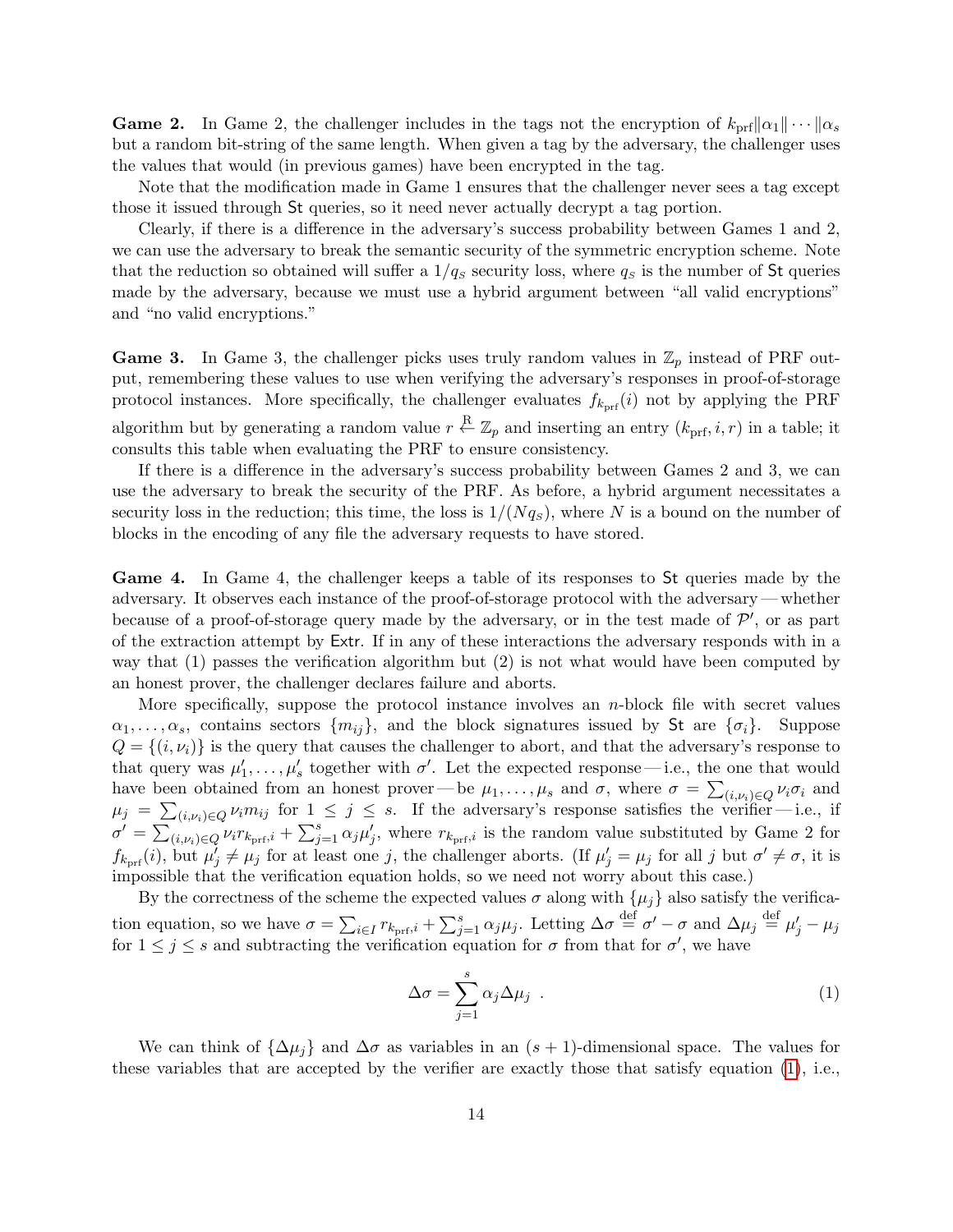those that lie on a certain s-dimensional hyperplane. Any choice of values  $\{\Delta \mu_j\}$  and  $\Delta \sigma$  on this hyperplane, aside from the all-zero assignment that corresponds to the honest prover's answer, will cause the challenger to abort.

We will proceed by induction on the adversary's proof-of-storage protocol instances for any file, proving that if the adversary had not caused an abort in its first i protocol instances, it will not cause an abort in its  $(i + 1)$ st protocol instance except with negligible probability.

At the time of the adversary's first protocol execution, the values  $\alpha_1, \ldots, \alpha_s$  are independent of its view: They are no longer encrypted in the tag, and their only other appearance is in computing  $\sigma_i = r_{k_{\text{prf}},i} + \sum_{j=1}^s \alpha_j m_{ij}$  for  $1 \le i \le n$ ; but the random value  $r_{k_{\text{prf}},i}$  replacing  $f_{k_{\text{prf}}}(i)$  (and used only there) means that  $\sigma_i$  is independent of  $\alpha_1, \ldots, \alpha_j$ . Thus the probability that the values  $\{\Delta \mu_j\}$  and  $\Delta \sigma$  it chooses lie on the abort hyperplane is  $1/p$ , so execution continues with probability  $1 - 1/p$ .

The adversary learns some information about the abort-hyperplane from the rejection of its response: he learns that the point he queried is not on the hyperplane, and neither is any point on the line between that point and the origin. For his second protocol execution, he can choose a point on a plane containing this line but not on the line; this point lies on the abort-hyperplane with probability  $1/(p-1)$ . No other way of choosing a point allows him a success probability so high.

More generally, after i executions, the adversary has eliminated i lines between his each of his i points and the origin. Thus for his  $(i + 1)$ st execution he can succeed in naming a point on the abort-hyperplane with probability at most  $1/(p-i)$ . To achieve this bound, he must choose all his points from a single plane passing through the origin; with this strategy, each rejection allows him to eliminate  $p$  points out of the  $p^2$  points on the plane.

To complete the induction, we see that the challenger aborts at some point during the adversary's q protocol executions with probability

$$
1 - \left(1 - \frac{1}{p}\right)\left(1 - \frac{1}{p-1}\right)\cdots\left(1 - \frac{1}{p-q+1}\right) ,
$$

which is negligible. (This argument is inspired by Cramer and Shoup's analysis of their encryption scheme [\[14\]](#page-30-9).)

Wrapping up. In Game 4, the adversary is constrained from answering any verification query with values other than those that would have been computed by  $Priv.P.$  Yet we have argued that, assuming the MAC, encryption scheme, and PRF are secure, there is only a negligible difference in the success probability of the adversary in this game compared to Game 1, where the adversary is not constrained in this manner. This completes the proof of Theorem [4.1.](#page-12-0)  $\Box$ 

#### 4.1.2 Scheme with Public Verifiability

<span id="page-14-0"></span>**Theorem 4.2.** If the signature scheme used for file tags is existentially unforgeable and the computational Diffie-Hellman problem is hard in bilinear groups, then, in the random oracle model, except with negligible probability no adversary against the soundness of our public-verification scheme ever ever causes  $V$  to accept in a proof-of-retrievability protocol instance, except by responding with values  $\{\mu_i\}$  and  $\sigma$  that are computed correctly, i.e., as they would be by Pub.P.

Once again, we prove the theorem as a series of games.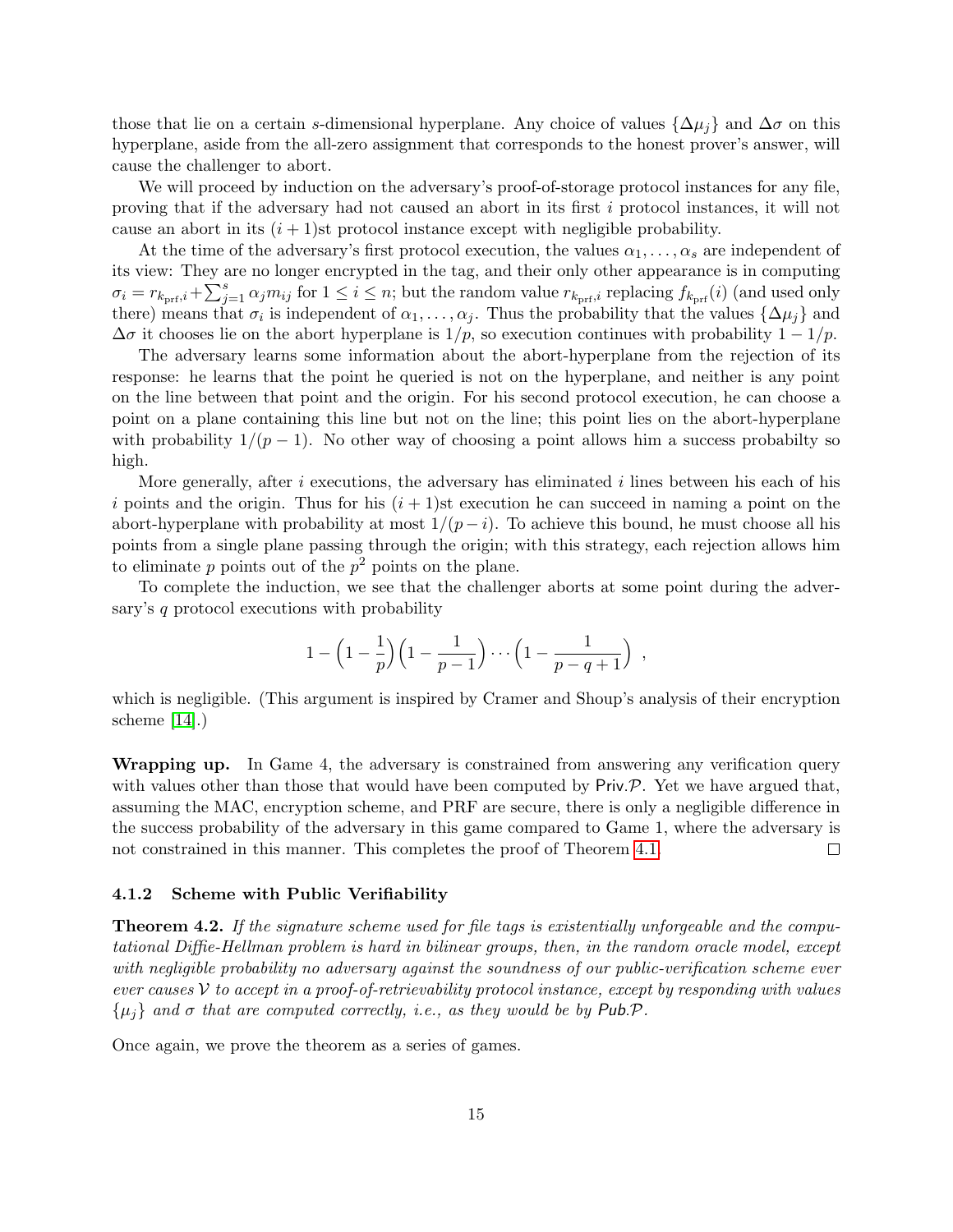Game 0. The first game, Game 0, is simply the challenge game defined in Section [2,](#page-6-0) with the changes for public verifiability sketched at the end of that section.

Game 1. Game 1 is the same as Game 0, with one difference. The challenger keeps a list of all signed tags ever issued as part of a store-protocol query. If the adversary ever submits a tag t either in initiating a proof-of-retrievability protocol or as the challenge tag, that (1) has a valid signature under ssk but (2) is not a tag signed by the challenger, the challenger declares failure and aborts.

Clearly, if there is a difference in the adversary's success probability between Games 0 and 1, we can use the adversary to construct a forger against the signature scheme.

Game 2. Game 2 is the same as Game 1, with one difference. The challenger keeps a list of its responses to St queries made by the adversary. Now the challenger observes each instance of the proof-of-retrievability protocol with the adversary— whether because of a proof-of-retrievability query made by the adversary, or in the test made of  $\mathcal{P}'$ , or as part of the extraction attempt by Extr. If in any of these instances the adversary is successful (i.e.,  $\mathcal V$  outputs 1) but the adversary's aggregate signature  $\sigma$  is not equal to  $\prod_{(i,\nu_i)\in Q} \sigma_i^{\nu_i}$  (where Q is the challenge issued by the verifier and  $\sigma_i$  are the signatures on the blocks of the file considered in the protocol instance) the challenger declares failure and aborts.

Before analyzing the difference in success probabilities between Games 1 and 2, we will establish some notation and draw a few conclusions. Suppose the file that causes the abort is  $n$  blocks long, has name name, has generating exponents  $\{u_i\}$ , and contains sectors  $\{m_{ij}\}$ , and that the block signatures issued by St are  $\{\sigma_i\}$ . Suppose  $Q = \{(i, \nu_i)\}\$ is the query that causes the challenger to abort, and that the adversary's response to that query was  $\mu'_1, \ldots, \mu'_s$  together with  $\sigma'$ . Let the expected response — i.e., the one that would have been obtained from an honest prover — be  $\mu_1,\ldots,\mu_s$  and  $\sigma$ , where  $\sigma = \prod_{(i,\nu_i)\in Q}\sigma_i^{\nu_i}$  and  $\mu_j = \sum_{(i,\nu_i)\in Q}\nu_i m_{ij}$  for  $1 \leq j \leq s$ . By the correctness of the scheme, we know that the expected response satisfies the verification equation, i.e., that

$$
e(\sigma, g) = e\left(\prod_{(i,\nu_i)\in Q} H(\text{name}||i)^{\nu_i} \cdot \prod_{j=1}^s u_j^{\mu_j}, v\right) ;
$$

Because the challenger aborted, we know that  $\sigma \neq \sigma'$  and that  $\sigma'$  passes the verification equation, i.e., that

$$
e(\sigma', g) = e\left(\prod_{(i,\nu_i)\in Q} H(\text{name}||i)^{\nu_i} \cdot \prod_{j=1}^s u_j^{\mu'_j}, v\right) ,
$$

where  $v = g^{\alpha}$  is part of the challenger's public key. Observe that if  $\mu'_j = \mu_j$  for each j, it follows from the verification equation that  $\sigma' = \sigma$ , which contradicts our assumption above. Therefore, if we define  $\Delta \mu_j \stackrel{\text{def}}{=} \mu'_j - \mu_j$  for  $1 \leq j \leq s$ , it must be the case that at least one of  $\{\Delta \mu_j\}$  is nonzero.

With this in mind, we now show that if there is a nonnegligible difference in the adversary's success probabilities between Games 1 and 2 we can construct a simulator that solves the computational Diffie-Hellman problem.

The simulator is given as inputs values  $g, g^{\alpha}, h \in G$ ; its goal is to output  $h^{\alpha}$ . The simulator behaves like the Game 1 challenger, with the following differences:

• In generating a key, it sets the public key v to  $g^{\alpha}$  received in the challenge. This means that it does not know the corresponding secret key  $\alpha$ .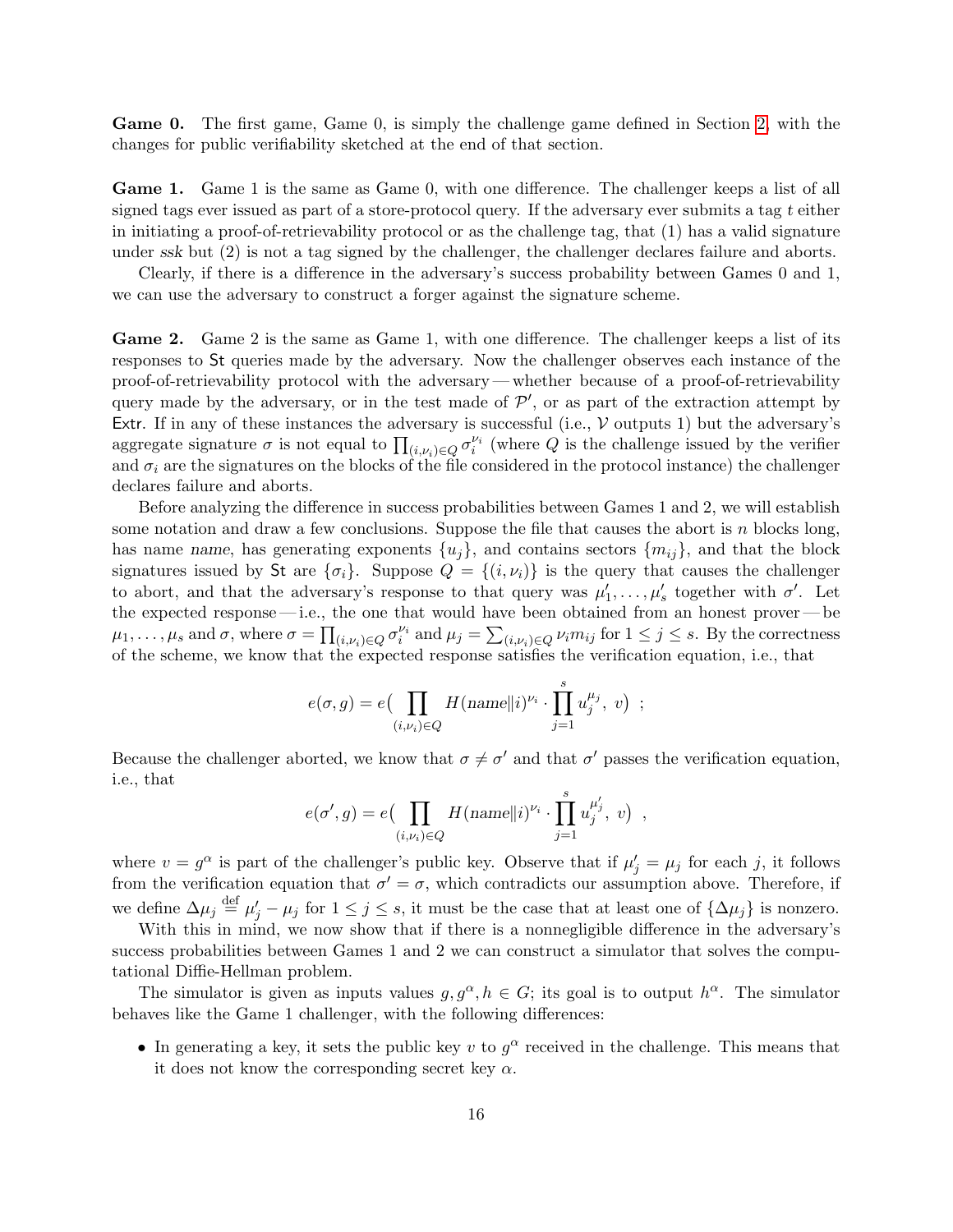- The simulator programs the random oracle  $H$ . It keeps a list of queries and responses to answers consistently. In answering the adversary's queries it chooses a random  $r \stackrel{\text{R}}{\leftarrow} \mathbb{Z}_p$  and responds with  $g^r \in G$ . It also answers queries of the form  $H(name||i)$  in a special way, as we will see below.
- When asked to store some file whose coded representation comprises the n blocks  $\{m_{ij}\},$  $1 \leq i \leq n, 1 \leq j \leq s$ , the simulator behaves as follows. It chooses a name name at random. Because the space from which names are drawn is large, it follows that, except with negligible probability, the simulator has not chosen this name before for some other file and a query has not been made to the random oracle at namelli for any i.

For each  $j, 1 \leq j \leq s$ , the simulator chooses random values  $\beta_j, \gamma_j \stackrel{\text{R}}{\leftarrow} \mathbb{Z}_p$  and sets  $u_j \leftarrow g^{\beta_j} \cdot h^{\gamma_j}$ . For each i,  $1 \leq i \leq n$ , the simulator chooses a random value  $r_i \stackrel{\text{R}}{\leftarrow} \mathbb{Z}_p$ , and programs the random oracle at i as

$$
H(\text{name}||i) = g^{r_i} / (g^{\sum_{j=1}^s \beta_j m_{ij}} \cdot h^{\sum_{j=1}^s \gamma_j m_{ij}}).
$$

Now the simulator can compute  $\sigma_i$ , since we have

$$
H(\text{name}||i) \cdot \prod_{j=1}^{s} u_j^{m_{ij}} = \prod_{j=1}^{s} u_j^{m_{ij}} \cdot g^{r_i} / g^{\sum_{j=1}^{s} \beta_j m_{ij}} \cdot h^{\sum_{j=1}^{s} \gamma_j m_{ij}} = g^{\sum_{j=1}^{s} \beta_j m_{ij}} \cdot h^{\sum_{i=1}^{s} \gamma_j m_{ij}} \cdot g^{r_i} / g^{\sum_{j=1}^{s} \beta_j m_{ij}} \cdot h^{\sum_{j=1}^{s} \gamma_j m_{ij}} = g^{r_i} ,
$$

so the simulator computes  $\sigma_i = (H(name||i) \cdot \prod_{j=1}^s u_j^{m_{ij}})$  $\binom{m_{ij}}{j}^{\alpha} = (g^{\alpha})^{r_i}.$ 

• The simulator continues interacting with the adversary until the condition specified in the definition of Game 2 occurs: the adversary, as part of a proof-of-retrievability protocol, succeeds in responding with a signature  $\sigma'$  that is different from the expected signature  $\sigma$ .

The change made from Game 0 to Game 1 establishes that the parameters associated with this protocol instance — name, n,  $\{u_i\}$ ,  $\{m_{ii}\}$ , and  $\{\sigma_i\}$  — were generated by the simulator as part of a St query; otherwise, execution would have already aborted. This means that these parameters were generated according to the simulator's procedure described above. Now, dividing the verification equation for the forged signature  $\sigma'$  by the verification equation for the expected signature  $\sigma$ , we obtain

$$
e(\sigma'/\sigma, g) = e\left(\prod_{j=1}^s u_j^{\Delta \mu_j}, v\right) = e\left(\prod_{j=1}^s (g^{\beta_j} \cdot h^{\gamma_j})^{\Delta \mu_j}, v\right) .
$$

Rearranging terms yields

$$
e(\sigma' \cdot \sigma^{-1} \cdot v^{-\sum_{j=1}^{s} \beta_j \Delta \mu_j}, g) = e(h, v)^{\sum_{j=1}^{s} \gamma_j \Delta \mu_j}
$$

,

Noting that v equals  $g^{\alpha}$ , we see that we have found the solution to the computational Diffie-Hellman problem,

$$
h^{\alpha} = \left( \sigma' \cdot \sigma^{-1} \cdot v^{-\sum_{j=1}^{s} \beta_j \Delta \mu_j} \right)^{\frac{1}{\sum_{j=1}^{s} \gamma_j \Delta \mu_j}},
$$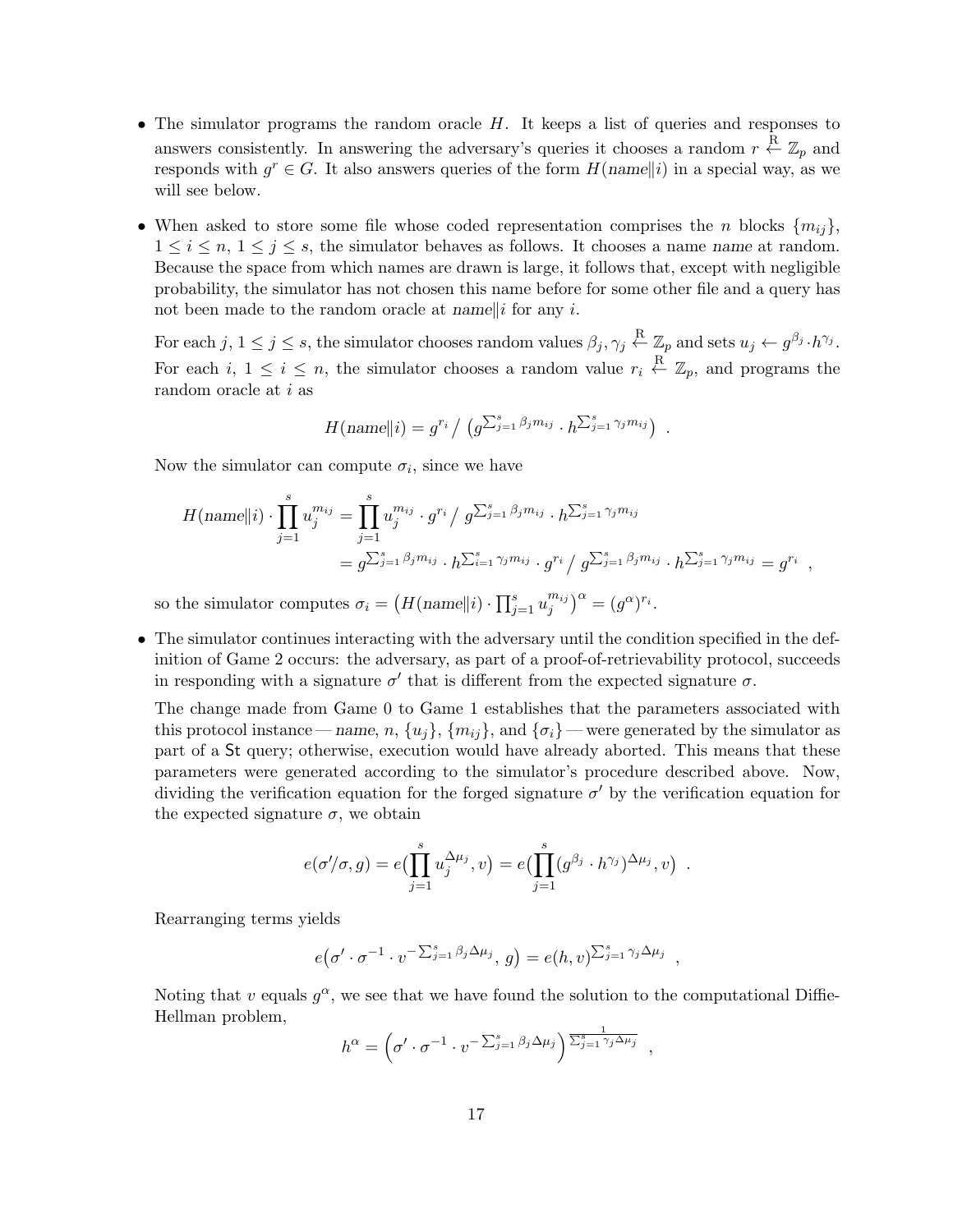unless evaluating the exponent causes a divide-by-zero. However, we noted already that not all of  $\{\Delta \mu_i\}$  can be zero, and the values of  $\{\gamma_i\}$  are information theoretically hidden from the adversary,<sup>[20](#page-17-0)</sup> so the denominator is zero only with probability  $1/p$ , which is negligible.

Thus if there is a nonnegligible difference between the adversary's probabilities of success in Games 1 and 2, we can construct a simulator that uses the adversary to solve computational Diffie-Hellman, as required.

Game 3. Game 3 is the same as Game 2, with one difference. As before, the challenger tracks St queries and observes proof-of-retrievability protocol instances. This time, if in any of these instances the adversary is successful (i.e.,  $\mathcal V$  outputs 1) but at least one of the aggregate messages  $m_j$  is not equal to the expected  $\sum_{(i,\nu_i)\in Q} \nu_i m_{ij}$  (where, again, Q is the challenge issued by the verifier) the challenger declares failure and aborts.

Again, let us establish some notation. Suppose the file that causes the abort is  $n$  blocks long, has name name, has generating exponents  $\{u_i\}$ , and contains sectors  $\{m_{ij}\}\$ , and that the block signatures issued by St are  $\{\sigma_i\}$ . Suppose  $Q = \{(i, \nu_i)\}\$ is the query that causes the challenger to abort, and that the adversary's response to that query was  $\mu'_1, \ldots, \mu'_s$  together with  $\sigma'$ . Let the expected response — i.e., the one that would have been obtained from an honest prover — be  $\mu_1, \ldots, \mu_s$  and  $\sigma$ , where  $\sigma = \prod_{(i,\nu_i)\in Q} \sigma_i^{\nu_i}$  and  $\mu_j = \sum_{(i,\nu_i)\in Q} \nu_i m_{ij}$  for  $1 \leq j \leq s$ . Game 2 already guarantees that we have  $\sigma' = \sigma$ ; it is only the values  $\{\mu'_j\}$  and  $\{\mu_j\}$  that can differ. Define  $\Delta \mu_j \stackrel{\text{def}}{=} \mu'_j - \mu_j$  for  $1 \leq j \leq s$ ; again, at least one of  $\{\Delta \mu_j\}$  is nonzero.

We now show that if there is a nonnegligible difference in the adversary's success probabilities between Games 2 and 3 we can construct a simulator that solves the discrete logarithm problem.

The simulator is given as inputs values  $g, h \in G$ ; its goal is to output x such that  $h = g^x$ . The simulator behaves like the Game 2 challenger, with the following differences:

- When asked to store some file whose coded representation comprises the n blocks  $\{m_{ij}\}$ ,  $1 \leq i \leq n, 1 \leq j \leq s$ , the simulator behaves according to St, except that For each j,  $1 \leq j \leq s$ , the simulator chooses random values  $\beta_j, \gamma_j \stackrel{\text{R}}{\leftarrow} \mathbb{Z}_p$  and sets  $u_j \leftarrow g^{\beta_j} \cdot h^{\gamma_j}$ .
- The simulator continues interacting with the adversary until the condition specified in the definition of Game 3 occurs: the adversary, as part of a proof-of-retrievability protocol, succeeds in responding with aggregate messages  $\{\mu'_j\}$  that are different from the expected aggregate messages  $\{\mu_i\}.$

As before, we know because of the change made in Game 1 that the parameters associated with this protocol instance were generated by the simulator as part of a St query. Because of the change made in Game 2 we know that  $\sigma' = \sigma$ . Equating the verification equations using  $\{\mu'_j\}$  and  $\{\mu_j\}$  gives us

$$
e\left(\prod_{(i,\nu_i)\in Q} H(\text{name}||i)^{\nu_i} \cdot \prod_{j=1}^s u_j^{\mu_j}, v\right) = e(\sigma, g) = e(\sigma', g) = e\left(\prod_{(i,\nu_i)\in Q} H(\text{name}||i)^{\nu_i} \cdot \prod_{j=1}^s u_j^{\mu'_j}, v\right) ,
$$

<span id="page-17-0"></span><sup>&</sup>lt;sup>20</sup>Hidden because they are used to compute only the values  $\{u_j\}$  in the adversary's view, and these are Pedersen commitments and so information-theoretically hiding.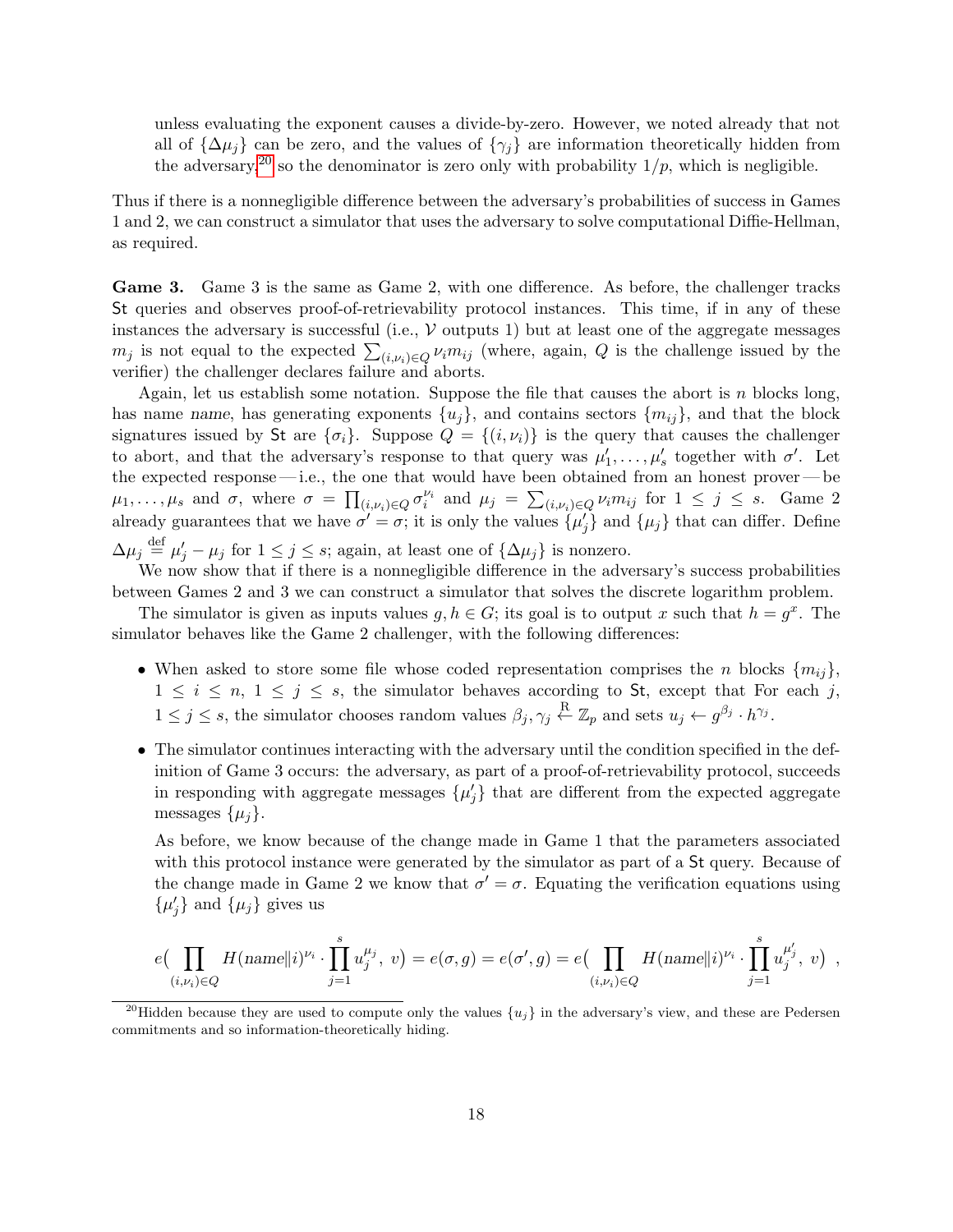from which we conclude that

$$
\prod_{j=1}^{s} u_j^{\mu_j} = \prod_{j=1}^{s} u_j^{\mu'_j}
$$

and therefore that

$$
1 = \prod_{j=1}^s u_j^{\Delta \mu_j} = \prod_{j=1}^s (g^{\beta_j} \cdot h^{\gamma_j})^{\Delta \mu_j} = g^{\sum_{j=1}^s \beta_j \Delta \mu_j} \cdot h^{\sum_{j=1}^s \gamma_j \Delta \mu_j}
$$

We see that we have found the solution to the discrete logarithm problem,

$$
h=g^{-\frac{\sum_{j=1}^s\beta_j\Delta\mu_j}{\sum_{j=1}^s\gamma_j\Delta\mu_j}}\enspace,
$$

unless the denominator is zero. However, not all of  $\{\Delta \mu_i\}$  can be zero, and the values of  $\{\gamma_i\}$  are information theoretically hidden from the adversary, so the denominator is zero only with probability  $1/p$ , which is negligible.

Thus if there is a nonnegligible difference between the adversary's probabilities of success in Games 2 and 3, we can construct a simulator that uses the adversary to compute discrete logarithms, as required.

Wrapping up. In Game 3, the adversary is constrained from answering any verification query with values other than those that would have been computed by  $Pub.P.$  Yet we have argued that, assuming the signature scheme is secure and computational Diffie-Hellman and discrete logarithm are hard in bilinear groups, there is only a negligible difference in the success probability of the adversary in this game compared to Game 1, where the adversary is not constrained in this manner. Moreover, the hardness of the CDH problem implies the hardness of the discrete logarithm problem.  $\Box$ This completes the proof of Theorem [4.2.](#page-14-0)

### <span id="page-18-0"></span>4.2 Part-Two Proof

We say that a cheating prover  $\mathcal{P}'$  is well-behaved if it never causes V to accept in a proof-ofretrievability protocol instance except by responding with values  $\{\mu_i\}$  and  $\sigma$  that are computed correctly, i.e., as they would be by Pub.P. The part-one proofs above guarantee that all adversaries that win the soundness game with nonnegligible probability output cheating provers that are wellbehaved, provided that the cryptographic primitives we employ are secure. The part-two theorem shows that extraction always succeeds against a well-behaved cheating prover:

<span id="page-18-1"></span>**Theorem 4.3.** Suppose a cheating prover  $\mathcal{P}'$  on an n-block file M is well-behaved in the sense above, and that it is  $\epsilon$ -admissible: i.e., convincingly answers and  $\epsilon$  fraction of verification queries. Let  $\omega = 1/\#B + (\rho n)^{l} / (n-l+1)^{l}$ . Then, provided that  $\epsilon - \omega$  is positive and nonnegligible, it is possible to recover a  $\rho$  fraction of the encoded file blocks in  $O(n \mid (\epsilon - \omega))$  interactions with  $\mathcal{P}'$  and in  $O(n^2s + (1 + \epsilon n^2)(n) / (\epsilon - \omega))$  time overall.

We first make the following definition.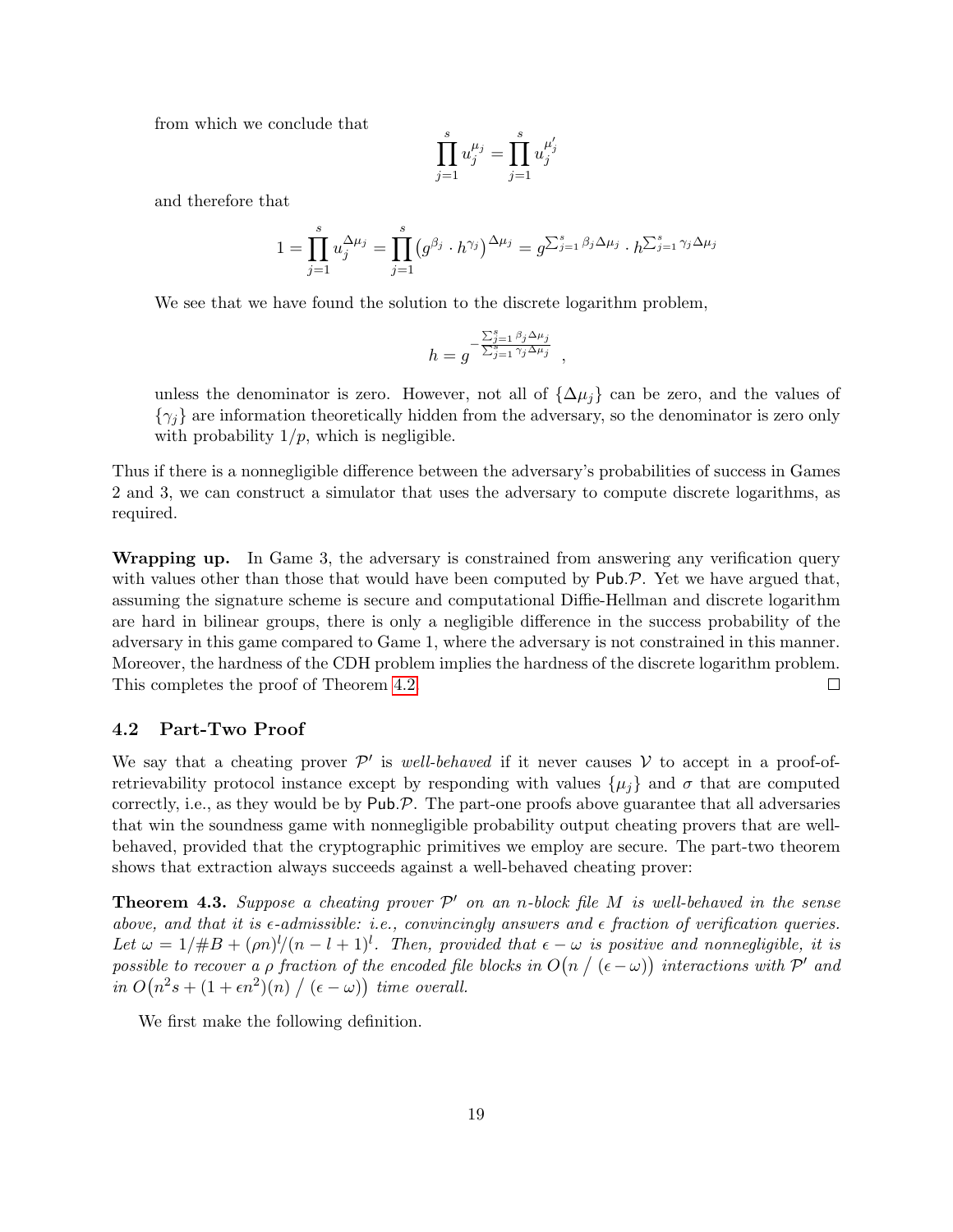**Definition 4.4.** Consider an adversary  $\mathcal{B}$ , implemented as a probabilistic polynomial-time Turing machine, that, given a query  $Q$  on its input tape, outputs either the correct response  $(qM)$  in vector notation) or a special symbol  $\perp$  to its output tape. Suppose B responds with probability  $\epsilon$ , i.e., on an  $\epsilon$  fraction of the query-and-randomness-tape space. We say that such an adversary is  $\epsilon$ -polite.

The proof of our theorem depends upon the following lemma that is proved below.

<span id="page-19-0"></span>**Lemma 4.5.** Suppose that B is an  $\epsilon$ -polite adversary as defined above. Let  $\omega$  equal  $1/\#B$  +  $(\rho n)^{l} / (n - l + 1)^{l}$ . If  $\epsilon > \omega$  then it is possible to recover a  $\rho$  fraction of the encoded file blocks in  $O(n / (\epsilon - \omega))$  interactions with B and in  $O(n^2s + (1 + \epsilon n^2)(n) / (\epsilon - \omega))$  time overall.

To apply Lemma [4.5,](#page-19-0) we need only show that a well-behaved  $\epsilon$ -admissible cheating prover  $\mathcal{P}'$ , as output by a setup-game adversary A, can be turned into an  $\epsilon$ -polite adversary B. But this is quite simple. Here is how  $\beta$  is implemented. We will use the  $\mathcal{P}'$  to construct the  $\epsilon$ -adversary  $\beta$ . Given a query Q, interact with  $\mathcal{P}'$  according to  $(\mathcal{V}(pk, sk, t, sk) \rightleftharpoons \mathcal{P}')$ , playing the part of the verifier. If the output of the interaction is 1, write  $(\mu_1, \ldots, \mu_s)$  to the output tape; otherwise, write ⊥. Each time  $\beta$  runs  $\mathcal{P}'$ , it provides it with a clean scratch tape and a new randomness tape, effectively rewinding it. Since  $\mathcal{P}'$  is well-behaved, a successful response will compute  $(\mu_1, \ldots, \mu_s)$  as prescribed for an honest prover. Since  $\mathcal{P}'$  is  $\epsilon$ -admissible, on an  $\epsilon$  fraction of interactions it answers correctly. Thus algorithm  $\beta$  that we have constructed is an  $\epsilon$ -polite advessary.

All that remains to to guarantee that  $\omega = 1/\#B + (\rho n)^{l}/(n-l+1)^{l}$  is such that  $\epsilon - \omega$  is positive—indeed, nonnegligible. But this simply requires that each of  $1/\#B$  and  $(\rho n)^{l}/(n-l+1)^{l}$ be negligible in the security parameter; see Section [1.1.](#page-2-3)  $\Box$ 

To prove Lemma [4.5,](#page-19-0) we must first introduce some arguments in linear algebra.

For a subspace  $\mathbb D$  of  $(\mathbb Z_p)^n$ , denote the dimension of  $\mathbb D$  by dim  $\mathbb D$ . Furthermore, let the free variables of a space, free  $\mathbb{D}$ , be the indices of the basis vectors  $\{u_i\}$  included in  $\mathbb{D}$ , i.e.,

free 
$$
\mathbb{D} \stackrel{\text{def}}{=} \{i \in [1, n] : \mathbb{D} \cap \mathbf{u}_i = \mathbf{u}_i\}.
$$

Observe that if we represent  $\mathbb D$  by means of a basis matrix in row-reduced echelon form, then we can efficiently compute dim D and free D.

Next, we give two claims.

<span id="page-19-1"></span>**Claim 4.6.** Let  $\mathbb{D}$  be a subspace of  $(\mathbb{Z}_p)^n$ , and let I be an *l*-element subset of  $[1, n]$ . If  $I \nsubseteq \text{free } \mathbb{D}$ , then a random query over indices I with coefficients in B is in  $\mathbb D$  with probability at most  $1/\#B$ .

*Proof.* Let I be the subspace spanned by the unit vectors in I, i.e., by  $\{u_i\}_{i\in I}$ . Clearly, dim  $\mathbb{D} \cap \mathbb{I}$  is at most  $l-1$ ; if it equalled l, then we would have  $\mathbb{D} \cap \mathbb{I} = \mathbb{I}$  and each of the vectors  $\{u_i\}_{i\in I}$ would be in  $\mathbb{D}$ , contradicting the lemma statement. Suppose dim  $\mathbb{D} \cap \mathbb{I}$  equals r. Then there exist r indices in I such that a choice of values for the coordinates at these indices determines the values of the remaining  $l - r$  coordinates. This means that there are at most  $(\#B)^r$  vectors in D ∩ I with coordinate values in B: a choice of one of  $\#B$  values for each of the r coordinates above determines the value to each of the other  $l - r$  coordinates; if the values of these coordinates are all in B, then this vector contributes 1 to the count; otherwise it contributes 0. The maximum possible count is thus  $(\#B)^r$ . By contrast, there are  $(\#B)^l$  vectors in I with coordinates in B, and these are exactly the vectors corresponding to each random query with indices I. Thus the probability that a random query is in  $\mathbb D$  is at most  $1 / (\#B)^{l-r} \leq 1 / (\#B)$ , which proves the lemma.  $\Box$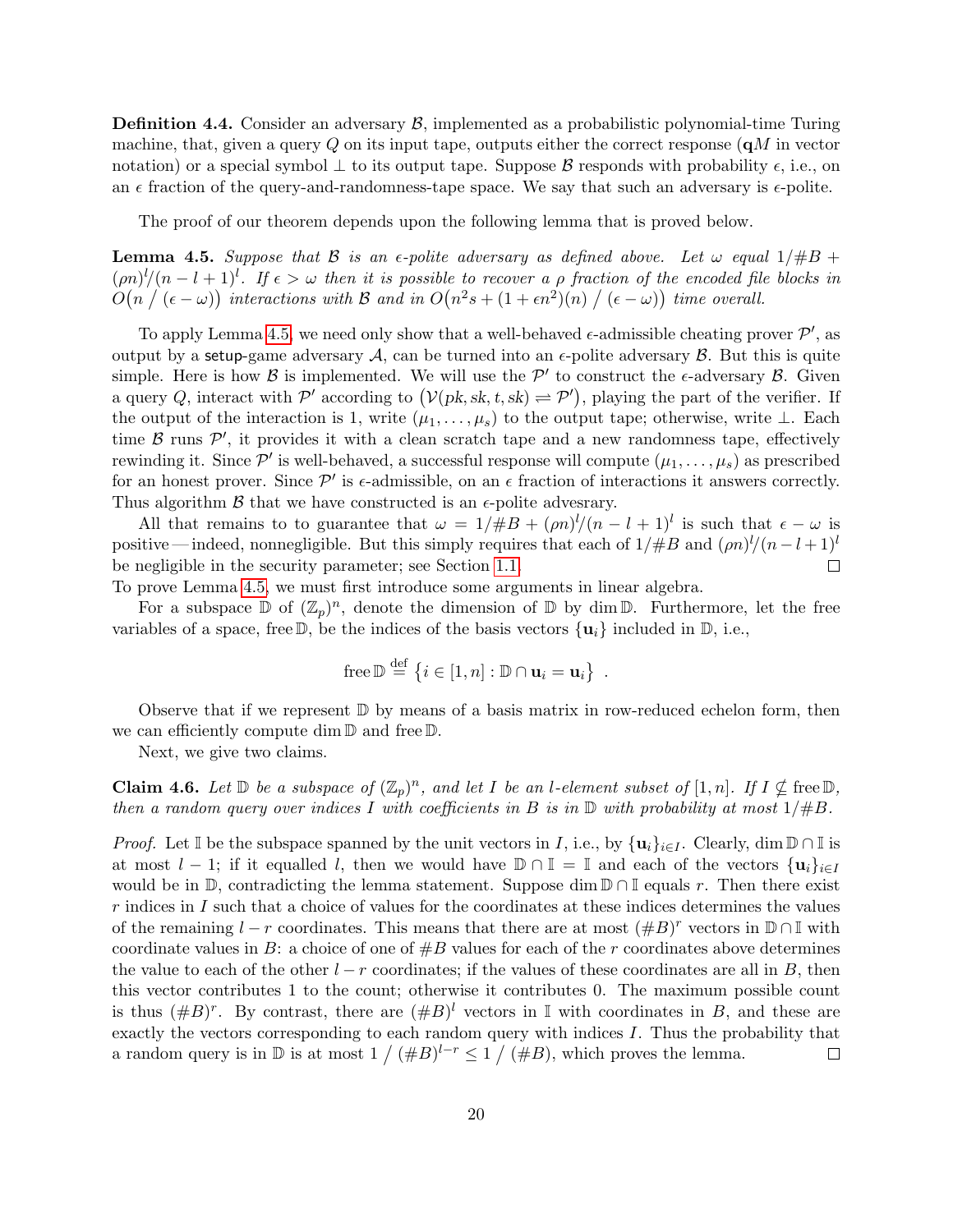<span id="page-20-0"></span>**Claim 4.7.** Let  $\mathbb{D}$  be a subspace of  $(\mathbb{Z}_p)^n$ , and suppose that  $\#(\text{free } \mathbb{D}) = m$ . Then for a random l-element subset I of  $[1,n]$  the probability that  $I \subseteq \text{free} \mathbb{D}$  is at most  $m^l/(n-l+1)^l$ .

*Proof.* Color the m indices included in free D black; color the remaining  $n - m$  indices white. A query I corresponds to a choice of l indices out of all these, without replacement. A query satisfies the condition that  $I \subseteq \text{free } \mathbb{D}$  exactly if every element of I is in free  $\mathbb{D}$ , i.e., is colored black. Thus the probability that a random query satisfies the condition is just the probability of drawing  $l$  black balls, without replacement, from a jar containing m black balls and  $n - m$  white balls; and this probability is

$$
{m \choose l} / {n \choose l} = \frac{(m!/(m-l)!)}{(n!/(n-l)!)} < \frac{m^l}{(n-l+1)^l} ,
$$

as required. Note that if  $m > n - l$  then we will have  $I \subseteq \text{free} \mathbb{D}$  with probability 1; the upper bound given by this lemma is a probability greater than 1 in this case, but of course still correct.  $\Box$ 

**Lemma 4.5.** Suppose that B is an  $\epsilon$ -polite adversary as defined above. Let  $\omega$  equal  $1/\#B$  +  $(\rho n)^{l} / (n - l + 1)^{l}$ . If  $\epsilon > \omega$  then it is possible to recover a  $\rho$  fraction of the encoded file blocks in  $O(n / (\epsilon - \omega))$  interactions with B and in  $O(n^2s + (1 + \epsilon n^2)(n) / (\epsilon - \omega))$  time overall.

*Proof.* We say the extractor's knowledge at each point is a subspace  $\mathbb{D}$ , represented by a  $t \times n$ matrix A in row-reduced echelon form. Suppose that the query–response pairs contributing to the extractor's knowledge are

$$
\mathbf{q}^{(1)}M = (\mu_1^{(1)}, \dots, \mu_s^{(1)}) \qquad \dots \qquad \mathbf{q}^{(t)}M = (\mu_1^{(t)}, \dots, \mu_s^{(t)}) \enspace ,
$$

or  $VM = W$ , where V is the  $t \times n$  matrix whose rows are  $\{q^{(i)}\}$  and W is the  $t \times s$  matrix whose rows are  $(\mu_1^{(i)}$  $\mu_1^{(i)}, \ldots, \mu_s^{(i)}$ ). The row-reduced echelon matrix A is related to V by  $A = UV$ , where U is a  $t \times t$  matrix with nonzero determinant computed in applying Gaussian elimination to V.

The extractor's knowledge is initially empty, i.e.,  $\mathbb{D} = \emptyset$ .

The extractor repeats the following behavior until  $#(\text{free } \mathbb{D}) \geq \rho n$ :

The extractor chooses a random query  $Q$ . It runs  $B$  on  $Q$ . Suppose  $B$  chooses to respond, giving answer  $(\mu_1, \ldots, \mu_s)$ ; clearly this happens with probability  $\epsilon$ . Let Q be over indices  $I \in [1, n]$ , and denote it in vector notation as  $q$ . Now we classify  $Q$  into three types:

- 1.  $\mathbf{q} \notin \mathbb{D}$ ;
- 2.  $\mathbf{q} \in \mathbb{D}$  but  $I \nsubseteq \text{free } \mathbb{D}$ ; or
- 3.  $I \subseteq \text{free } \mathbb{D}$ .

For queries of the first type, the extractor adds Q to its knowledge  $\mathbb{D}$ , obtaining new knowledge  $\mathbb{D}'$ , as follows. It adds a row corresponding to the query to  $V$ , obtaining  $V'$ , and a row corresponding to the response to W, obtaining W'; it modifies the transform matrix U, obtaining U', so that  $A' = U'V'$  is again in row-reduced echelon form and spans q. The primed versions  $\mathbb{D}', A', U', V'$ , and  $W'$  replace the unprimed versions in the extractor's state. For queries of type 2 or 3, the extractor does not add to its knowledge. Regardless, the extractor continues with another query.

Clearly, a type-1 query increases dim  $\mathbb D$  by 1. If dim  $\mathbb D$  equals n then free  $\mathbb D = [1, n]$  and  $\#(\text{free } \mathbb{D}) = n \geq \rho n$ , so the extractor's query phase is guaranteed to terminate by the time it has encountered *n* type-1 queries.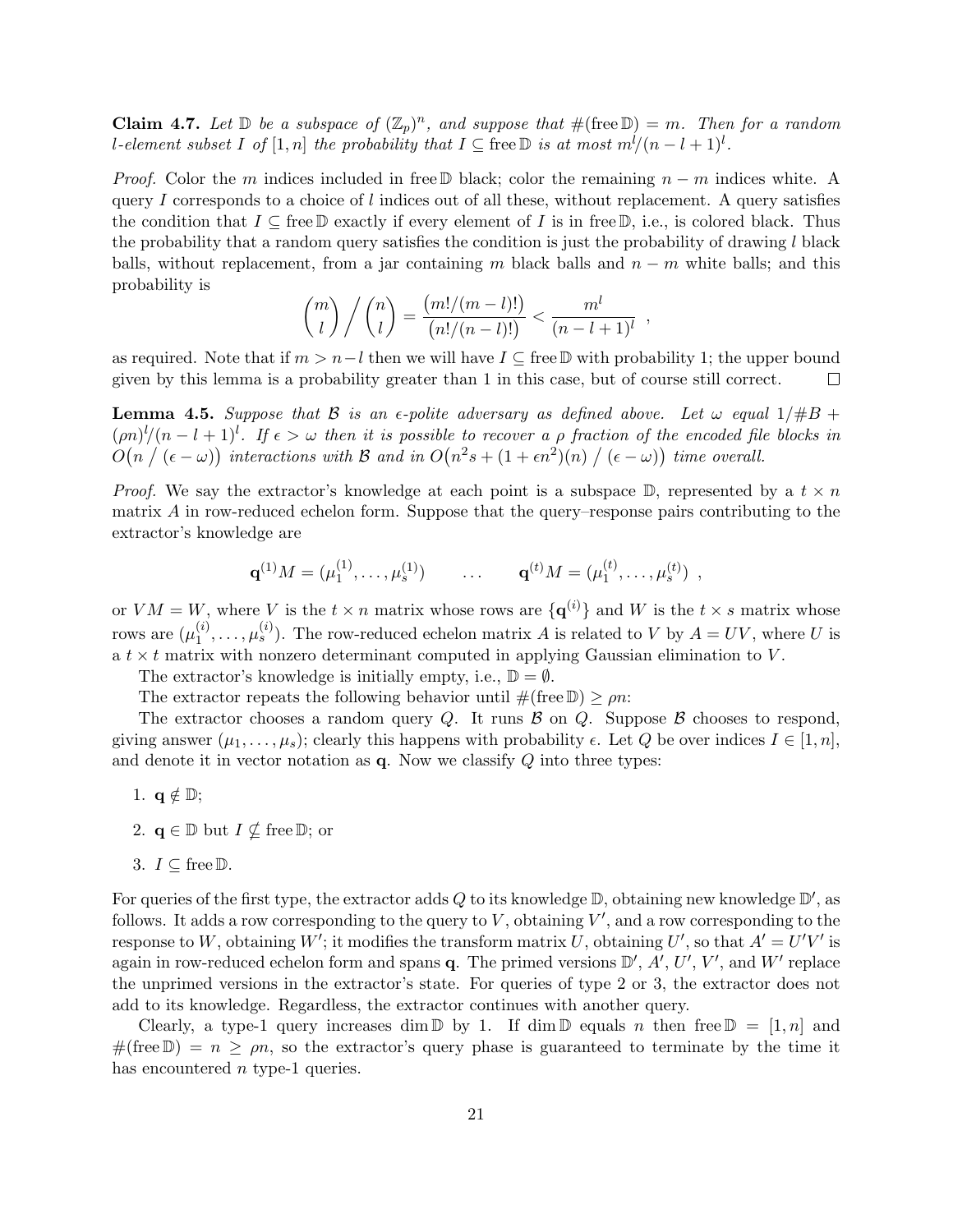We now observe that any time the simulator is in its query phase, type-1 queries make up at least a  $1 - \omega$  fraction of the query space. By Claim [4.6,](#page-19-1) type-2 queries make up at most a  $(1/\#B)$  fraction of the query space, since

$$
\Pr_{Q}[Q \text{ is type-2}] = \Pr_{Q}[\mathbf{q} \in \mathbb{D} \land I \nsubseteq \text{free } \mathbb{D}]
$$
  
= 
$$
\Pr_{Q}[\mathbf{q} \in \mathbb{D} \mid I \nsubseteq \text{free } \mathbb{D}] \cdot \Pr_{Q}[I \nsubseteq \text{free } \mathbb{D}]
$$
  

$$
\leq \Pr_{Q}[\mathbf{q} \in \mathbb{D} \mid I \nsubseteq \text{free } \mathbb{D}]
$$
  

$$
\leq 1/\#B ,
$$

where it is the last inequality that follows from the claim.<sup>[21](#page-21-0)</sup> Here the probability expressions are all over a random choice of query  $Q$ , and  $I$  and  $q$  are the index set and vector form corresponding to the chosen query.

Similarly, suppose that  $\#(\text{free } \mathbb{D}) = m$ . Then by Claim [4.7,](#page-20-0) type-3 queries make up at most an  $m^l/(n-l+1)^l$  fraction of the query space, and since  $m < \rho n$  (otherwise the extractor would have ended the query phas) this fraction is at most  $(\rho n)^{l}/(n-l+1)^{l}$ .

Therefore the fraction of the query space consisting of type-2 and type-3 queries is at most  $1/\#B + (\rho n)l/(n-l+1)^l = \omega$ . Since query type depends on the query and not on the randomness supplied to  $\mathcal{B}$ , it follows that the fraction of query-and-randomness-tape space consisting of type-1 and type-2 queries is also at most  $\omega$ . Now, B must respond correctly on an  $\epsilon$  fraction of the queryand-randomness-tape space. Even if the adversary is as unhelpful as it can be and this  $\epsilon$  fraction includes the entire  $\omega$  fraction of type-2 and type-3 queries, there remains at least an  $(\epsilon - \omega)$  fraction of the query-and-randomness-tape space to which the adversary will respond correctly and in which the query is of type 1 and therefore helpful to the extractor. (By assumption  $\epsilon > \omega$ , so this fraction is nonempty.)

Since the extractor needs at most  $n$  successful type-1 queries to complete the query phase and it obtains a successful type-1 query from an interaction with B with probability  $O(\epsilon - \omega)$ , it follows that the extractor will require at most  $O(n/(\epsilon - \omega))$  interactions.

With  $\mathbb D$  represented by a basis matrix A in row-reduced echelon form, it is possible, given a query q to which the adversary has responded, to determine efficienty which type it is. The extractor appends  $q$  to  $A$  and runs the Gaussian elimination algorithm on the new row, a process that takes  $O(n^2)$  time [\[10,](#page-30-10) Section 2.3].<sup>[22](#page-21-1)</sup> If the reduced row is not all zeros then the query is type 1; the reduction also means that the augmented matrix  $A'$  is again in row-reduced echelon form, and the steps of the reduction also give the appropriate updates to the transform matrix  $U'$ . Since the reduction need only be performed for the  $\epsilon$  fraction of queries to which  $\beta$  correctly responds, the overall running time of the query phase is  $O((1 + \epsilon n^2)(n) / (\epsilon - \omega)).$ 

Once the query phase is complete, the extractor has matrices  $A, U, V$ , and  $W$  such that  $VM = W$  (where  $M = (m_{ij})$  is the matrix consisting of encoded file blocks),  $A = UV$ , and A is in row-reduced echelon form. Moreover, there are at least  $\rho n$  free dimensions in the subspace  $\mathbb D$ spanned by A and by V. Suppose i is in free  $\mathbb D$ . Since A is in row-reduced echelon form, there must be a row in A, say row t, that equals the ith basis vector  $\mathbf{u}_i$ . Multiplying both sides of

<span id="page-21-0"></span><sup>&</sup>lt;sup>21</sup>The claim gives a condition for a single I satisfying the condition  $I \nsubseteq$  free  $\mathbb{D}$ ; the inequality here is over all such I; but if the probability never exceeds  $1/\#B$  for any specific I then it doesn't exceed  $1/\#B$  over a random choice of I, either.

<span id="page-21-1"></span><sup>&</sup>lt;sup>22</sup>More specifically,  $O(tn)$  time if A is a  $t \times n$  matrix; but of course  $t \leq n$ .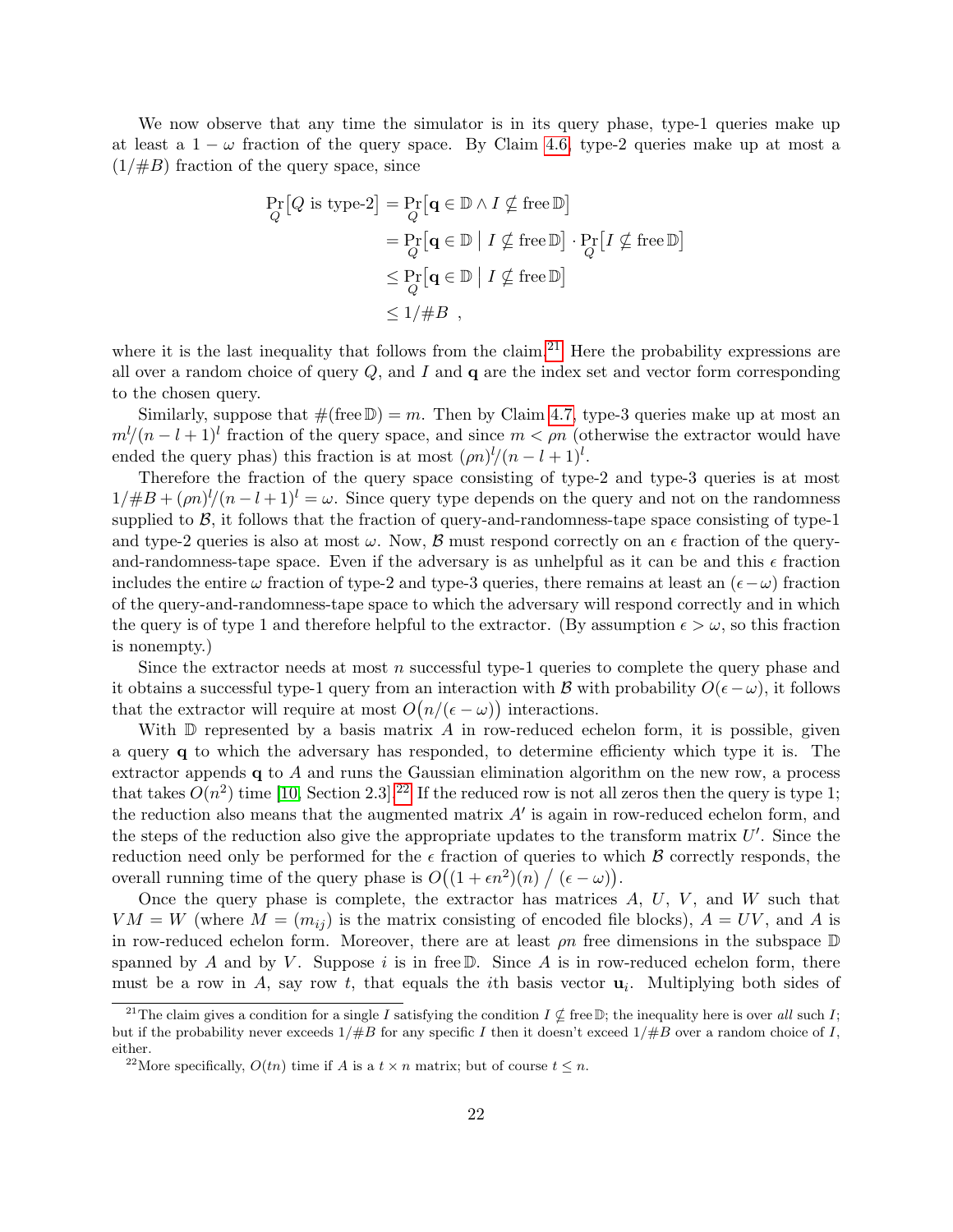$VM = W$  by U on the left gives the equation  $AM = UW$ . For any  $j, 1 \leq j \leq s$ , consider the entry at row t and column j in the matrix AM. It is equal to  $\mathbf{u}_i \cdot (m_{1,j}, m_{2,j}, \ldots, m_{n,j}) = m_{i,j}$ . If we compute the matrix product  $UW$ , we can thus read off from it every block of every sector for  $i \in \text{free } \mathbb{D}$ . Computing the matrix multiplication takes  $O(n^2s)$  time. The extractor computes the relevant rows, outputs them, and halts.  $\Box$ 

Note that while we have described the extraction algorithm as performing row reduction operations, it could instead collect n successful interactions with the cheating prover and then perform a single Gaussian elimination using an algorithm specialized for sparse matrices, reducing the asymptotic runtime substantially. We do not expect that the extraction algorithm will be used in actual outsourced storage deployments, so this improvement is not important in practice. This completes the proof of Lemma [4.5.](#page-19-0)  $\Box$ 

### 4.3 Part-Three Proof

**Theorem 4.8.** Given a  $\rho$  fraction of the n blocks of an encoded file  $M^*$ , it is possible to recover the entire original file M with all but negligible probability.

*Proof.* For rate- $\rho$  Reed-Solomon codes this is trivially true, since any  $\rho$  fraction of encoded file blocks suffices for decoding; see Appendix [A.](#page-31-6) For rate- $\rho$  linear-time codes the additional measures described in Appendix [A.1](#page-32-0) guarantee that the  $\rho$  fraction of blocks retrieved will allow decoding with overwhelming probability.  $\Box$ 

### <span id="page-22-0"></span>5 Proof for the Simple MAC Scheme

In this section we recall the simple MAC scheme described by Naor and Rothblum [\[25\]](#page-31-1) and Juels and Kaliski [\[20\]](#page-31-2) and give a formal proof for its security in the proof-of-retrievability model. We use the same common notation as in Section [3.1.](#page-9-2)

### 5.1 The Construction

Let  $f: \{0,1\}^* \times \mathcal{K}_{\text{prf}} \to \mathbb{Z}_p$  be a PRF. The construction of the simple scheme Simple is:

- **Simple.Kg**(). Choose a random MAC key  $k_{\text{mac}} \leftarrow \mathcal{K}_{\text{mac}}$ . The secret key is  $sk = (k_{\text{mac}})$ ; there is no public key.
- **Simple. St**(sk, M). Given the file M, first apply the erasure code to obtain  $M'$ ; then split M' into *n* blocks (for some *n*), each *s* sectors long:  $\{m_{ij}\}_{\substack{1 \le i \le n \\ 1 \le j \le s}}$ . Choose a random file name name from some sufficiently large domain (e.g.,  $\mathbb{Z}_p$ ). The file tag is  $t = \text{(name)}$ . Now, for each i,  $1 \leq i \leq n$ , compute

$$
\sigma_i \leftarrow \text{MAC}_{k_{\text{mac}}}(\text{name}||i||m_{i1}||\cdots||m_{is})
$$
.

The processed file  $M^*$  is  $\{m_{ij}\}, 1 \leq i \leq n, 1 \leq j \leq s$  together with  $\{\sigma_i\}, 1 \leq i \leq n$ .

**Simple.**  $V(pk, sk, t)$ . Parse sk as  $(k_{\text{mac}})$ . Parse t as (name). Pick a random *l*-element subset I of the set  $[1, n]$ . Send I to the prover.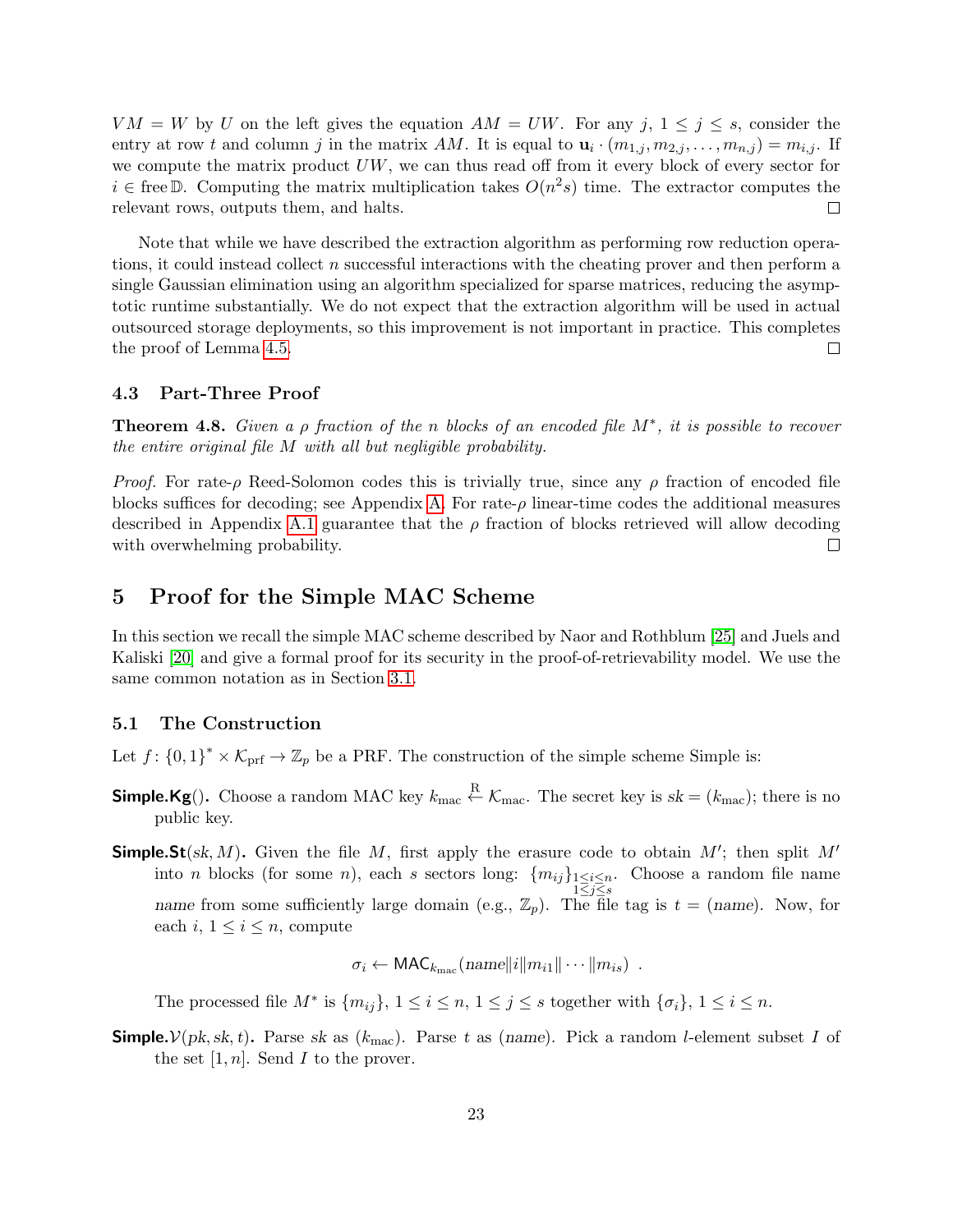Parse the prover's response to obtain  $m_{i1}, \ldots, m_{is}$  and  $\sigma_i$ , all in  $\mathbb{Z}_p$ , for each  $i \in I$ . If parsing fails, fail by emitting 0 and halting. Otherwise, check for each  $i \in I$  whether

$$
\sigma_i \stackrel{?}{=} \mathsf{MAC}_{k_{\max}}(\mathit{name}||i||m_{i1}||\cdots||m_{is}) ;
$$

if all l equations hold, output 1; otherwise, output 0.

**Simple.**  $\mathcal{P}(pk, t, M^*)$ . Parse the processed file  $M^*$  as  $\{m_{ij}\}\$ ,  $1 \leq i \leq n$ ,  $1 \leq j \leq s$ , along with  $\{\sigma_i\}\$ ,  $1 \leq i \leq n$ . Parse the message sent by the verifier as I, an l-element subset of [1, n]. Send to the prover, for each  $i \in I$ , the values  $m_{i1}, \ldots, m_{is}$  and  $\sigma_i$ .

Note that it is easy to modify the scheme and the proof to use a signature scheme instead of a MAC to obtain public verifiability.

### 5.2 The Proof

Theorem 5.1. If the MAC scheme is unforgeable then (except with negligible probability) no adversary against the soundness of the simple scheme ever causes  $\mathcal V$  to accept in a proof-of-retrievability protocol instance, except by responding with values  $\{m_{ij}\}\$  and  $\{\sigma_i\}\$  that are computed correctly, i.e., as they would be by Simple.P.

Proof. The simulator is given oracle access to the MAC; its goal is to create a forgery. The simulator plays the part of the environment in interacting with the attacker, using its MACgeneration oracle to create the  $\{\sigma_i\}$  MACs. Whenever the adversary responds in a proof-of-storage protocol instance where name is not one of the names issued by the simulator in a store query, the simulator uses its MAC verification oracle to check whether any  $\sigma_i$  sent by the adversary, for  $i \in I$ , is a valid MAC.<sup>[23](#page-23-0)</sup> Such a valid MAC would be a forgery, since the simulator never requests a MAC on a name not chosen in a store query. Whenever the adversary responds in a proof-ofstorage protocol instance on a file with tag name whose blocks are  $\{m_{ij}\}\$ and where, for some  $i \in$ I, the values  $\{m'_{ij}\}_j$  sent by the adversary are different from the values  $\{m_{ij}\}_j$  in the file, the simulator uses its MAC verification oracle to check whether the corresponding authenticator is valid. Such a valid MAC would be a forgery, since the simulator never requested a MAC on any string beginning "name $||i|| \cdots$ " except for "name $||i||m_{i1}|| \cdots ||m_{is}$ ", and  $(m_{i1}, \ldots, m_{is}) \neq (m'_{i1}, \ldots, m'_{is})$ by assumption. (Because name is drawn from a large space, each file storage query will use a different value for name, except with negligible probability.) We see that if the adversary ever causes  $V$  to accept in a proof-of-retrievability protocol instance without responding with values  ${m_{ii}}$  and  ${\sigma_i}$  computed as they would be by Simple. P, the simulator finds a MAC forgery.  $\Box$ 

As before, we say that a cheating prover  $\mathcal{P}'$  is well-behaved if it never causes V to accept in a proof-of-retrievability protocol instance except by responding with values  $\{m_{ij}\}\$  and  $\{\sigma_i\}\$  that are computed correctly, i.e., as they would be by  $\mathsf{Simple}.\mathcal{P}$ . The theorem above guarantee that all adversaries that win the soundness game with nonnegligible probability output cheating provers that are well-behaved, provided that the MAC we employ is secure. The next theorem shows that extraction always succeeds against a well-behaved cheating prover:

<span id="page-23-0"></span> $^{23}$ See Bellare, Goldreich, and Mityagin [\[7\]](#page-30-11) for why the MAC security definition incorporates verification queries.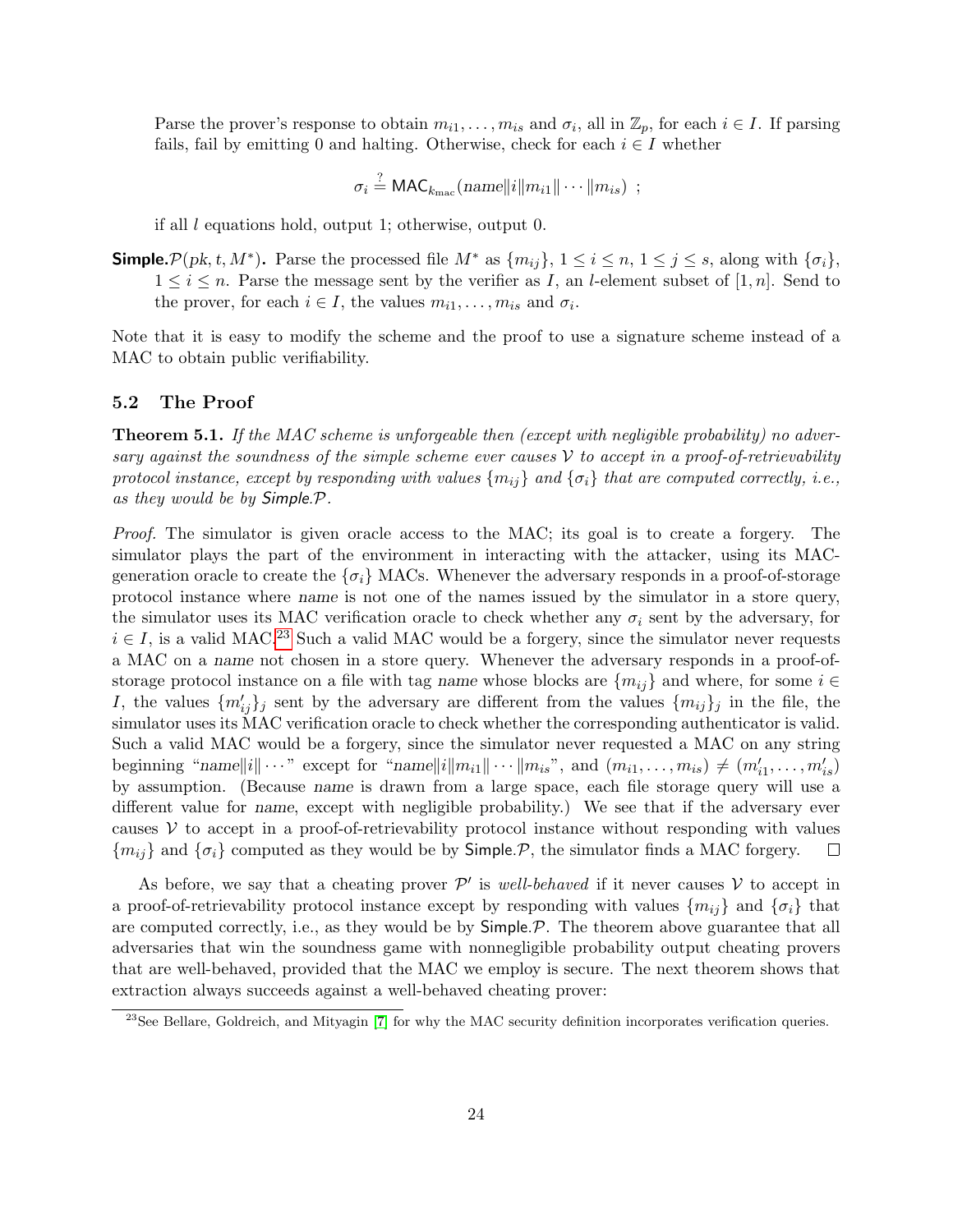**Theorem 5.2.** Suppose a cheating prover  $\mathcal{P}'$  on an n-block file M is well-behaved in the sense above, and that it is  $\epsilon$ -admissible: i.e., convincingly answers and  $\epsilon$  fraction of verification queries. Then, provided that  $\epsilon - (\rho n)^{l} / (n - l + 1)^{l}$  is positive and nonnegligible, it is possible to recover a p fraction of the encoded file blocks in  $O(pn / (\epsilon - (pn)^{l}/(n-l+1)^{l}))$  interactions with  $\mathcal{P}'$ .

*Proof.* We turn the  $\epsilon$ -admissible, well-behaved cheating prover  $\mathcal{P}'$  into an  $\epsilon$ -polite adversary  $\mathcal B$  as in the proof of Theorem [4.3,](#page-18-1) by interacting with  $\mathcal{P}'$ , checking the MACs  $\{\sigma_i\}$  on each block  $i \in I$ , and emitting  $\{m_{ij}\}\$ if all l MACS are valid,  $\perp$  otherwise.

Against an  $\epsilon$ -polite adversary the extractor works as follows. Its knowledge is a subset  $S \subseteq [1, n]$ , initially empty. If  $\#S$  ever reaches  $\rho n$ , the extractor halts. The extractor repeatedly chooses a random l-element query  $I \subset [1, n]$  and sends I to the polite adversary B. If the adversary does not output  $\bot$ , the extractor updates its knowledge as  $S' \leftarrow S \cup I$ . Regardless, the extractor continues with another query.

A query is answers as not  $\perp$  with probability  $\epsilon$ . For such a query,  $\#S$  increases by at least 1 provided that  $I \nsubseteq S$ . But if the extractor has not yet halted we have  $\#S \leq \rho n$ , and the probability that a random *l*-element subset I of  $[1, n]$  is such that  $I \subseteq S$  is at most  $(\rho n)^{l} / (n - l + 1)^{l}$ , by reasoning identical to that used in the proof of Lemma [4.7.](#page-20-0) This means that on an  $\epsilon - (\rho n)^{l} / (n - l + 1)^{l}$ fraction of the query–randomness space the adversary  $\beta$  will give a response that increases  $\#S$ . Thus  $O(pn / (\epsilon - (pn)^{l}/(n - l + 1)^{l})$  interactions with the adversary suffice to grow #S to pn elements, at which point the extractor halts.

But each element  $i \in S$  corresponds to a block i for which the extractor has learned the values  $m_{i1}, \ldots, m_{is}$  (since the adversary is polite), so the extractor will have recovered  $\rho n$  blocks of the file, as required.  $\Box$ 

**Theorem 5.3.** Given a  $\rho$  fraction of the n blocks of an encoded file  $M^*$ , it is possible to recover the entire original file M with all but negligible probability.

*Proof.* For rate- $\rho$  Reed-Solomon codes this is trivially true, since any  $\rho$  fraction of encoded file blocks suffices for decoding; see Appendix [A.](#page-31-6) For rate- $\rho$  linear-time codes the additional measures described in Appendix [A.1](#page-32-0) guarantee that the  $\rho$  fraction of blocks retrieved will allow decoding with overwhelming probability.  $\Box$ 

### <span id="page-24-0"></span>6 Construction with RSA Signatures

In this section, we show how the RSA construction of Ateniese et al. [\[3\]](#page-29-0) can be considered an instantiation of our framework for proofs of retrievability. The construction closely follows that of Ateniese et al., and the part-one proof also uses RSA techniques similar to theirs [\[4,](#page-30-8) Theorem 4.3]. The benefit of this section is to show that an RSA-based construction very similar to that of Ateniese et al. admits a full and rigorous proof of security.

#### 6.1 Construction

Let  $\lambda$  be the security parameter, and let  $\lambda_1$  be a bitlength such that the difficulty of factoring a  $(2\lambda_1 - 1)$ -bit modulus is appropriate to the security parameter  $\lambda$ . Let max B be the largest element in B, and let  $\lambda_2$  be a bitlength equal to  $\lg(l \cdot \max B)$  + 1.

The construction of the private verification scheme PubRSA is: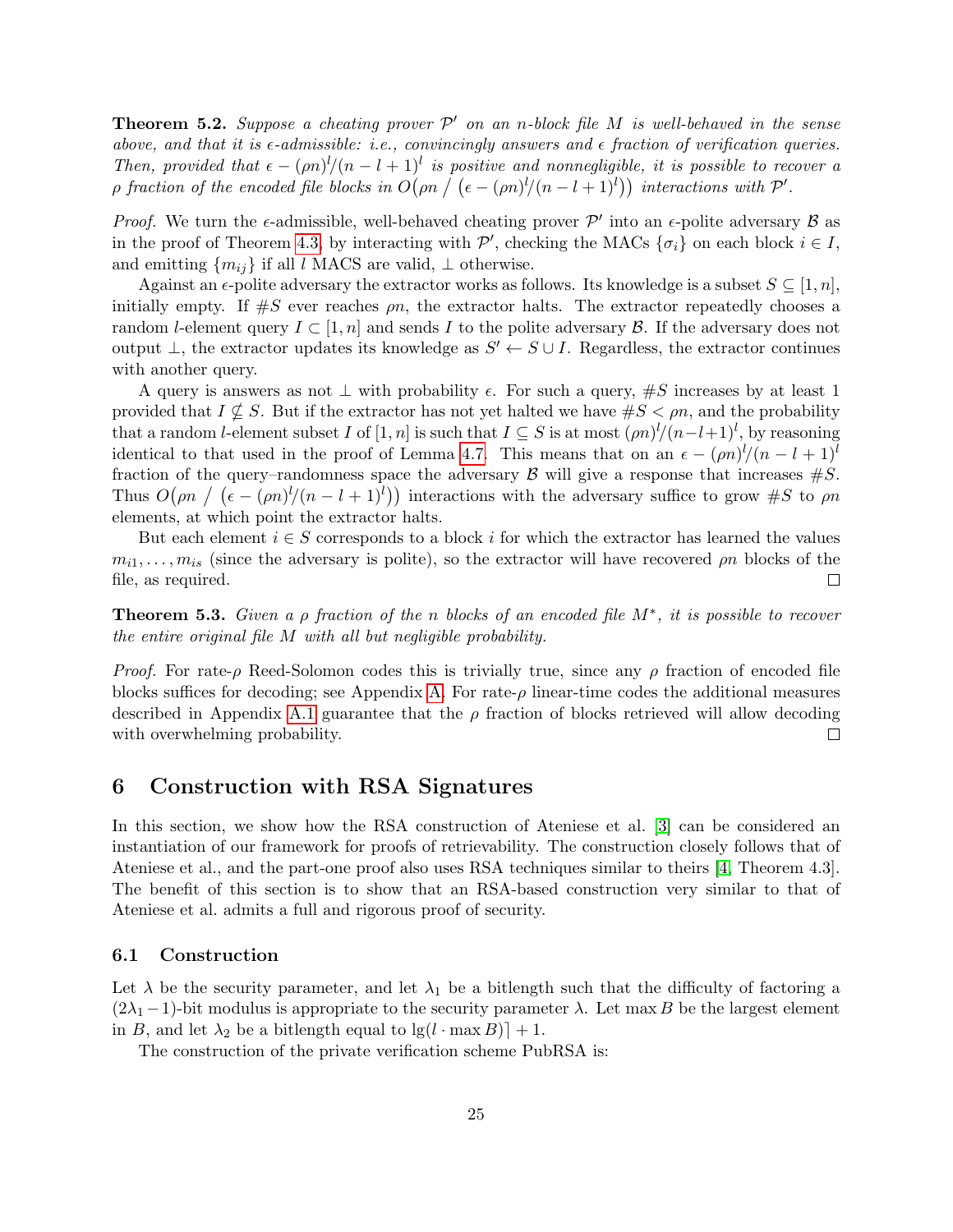- **PubRSA.Kg**(). Generate a random signing keypair  $(spk, ssk) \stackrel{R}{\leftarrow}$  SKg. Choose two random primes p and q in the range  $[2^{\lambda_1-1}, 2^{\lambda_1}-1]$ . Let  $N = pq$  be the RSA modulus; we have  $2^{2\lambda_1-2}$  <  $N < 2^{2\lambda_1}$ . Let  $H: \{0, 1\}^* \to \mathbb{Z}_N^*$  be a full-domain hash, which we treat as a random oracle.<sup>[24](#page-25-0)</sup> Choose a random  $2\lambda_1 + \lambda_2$ -bit prime e, and set  $d = e^{-1} \mod \phi(N)$ . The secret key is  $sk = (N, d, H, ssk);$  the public key is  $pk = (N, e, H, spk).$
- **PubRSA.St**(sk, M). Given the file M, first apply the erasure code to obtain  $M'$ ; then split M' into *n* blocks (for some *n*), each s sectors:  $\{m_{ij}\}_{1 \le i \le n}$ . Each sector  $m_{ij}$  is an element of  $\mathbb{Z}_N$ . Now 1≤j≤s parse sk as  $(N, d, H, ssk)$ . Choose a random file name name from some sufficiently large domain (e.g.,  $\mathbb{Z}_N$ ). Choose s random elements  $u_1, \ldots, u_s \stackrel{R}{\leftarrow} \mathbb{Z}_N^*$ . Let  $t_0$  be "name $||n||u_1|| \cdots ||u_s"$ ; the file tag t is  $t_0$  together with a signature, on  $t_0$  under private key ssk:  $t \leftarrow t_0 \|\mathsf{SSig}_{ssk}(t_0)$ . Now, for each  $i, 1 \leq i \leq n$ , compute

$$
\sigma_i \leftarrow \left( H(\text{name}||i) \cdot \prod_{j=1}^s u_j^{m_{ij}} \right)^d \mod N.
$$

The processed file  $M^*$  is  $\{m_{ij}\}, 1 \leq i \leq n, 1 \leq j \leq s$  together with  $\{\sigma_i\}, 1 \leq i \leq n$ .

**PubRSA.** $V$ (*pk, sk, t*). Parse *pk* as  $(N, e, H, sph)$ . Use *spk* to verify the signature on on t; if the signature is invalid, reject by emitting 0 and halting. Otherwise, parse t, recovering name,  $n$ , and  $u_1, \ldots, u_s$ . Now pick a random *l*-element subset I of the set [1, n], and, for each  $i \in I$ , a random element  $\nu_i \stackrel{\text{R}}{\leftarrow} B$ . Let  $Q$  be the set  $\{(i, \nu_i)\}$ . Send  $Q$  to the prover.

Parse the prover's response to obtain  $\mu_1, \ldots, \mu_s$  and  $\sigma \in \mathbb{Z}_N$ . Check that each  $\mu_j$  is in the range  $[0, l \cdot N \cdot \max B]$ . If parsing fails or the  $\{\mu_i\}$  values are not in range, fail by emitting 0 and halting. Otherwise, check whether

$$
\sigma^e \stackrel{?}{=} \prod_{(i,\nu_i) \in Q} H(\text{name}||i)^{\nu_i} \cdot \prod_{j=1}^s u_j^{\mu_j} \mod N ;
$$

if so, output 1; otherwise, output 0.

**PubRSA.** $\mathcal{P}(pk, t, M^*)$ . Parse the processed file  $M^*$  as  $\{m_{ij}\}\$ ,  $1 \leq i \leq n, 1 \leq j \leq s$ , along with  $\{\sigma_1\}, 1 \leq i \leq n$ . Parse the message sent by the verifier as Q, an l-element set  $\{(i, \nu_i)\}\$ , with the *i*'s distinct, each  $i \in [1, n]$  and each  $\nu_i \in B$ .

For each  $j, 1 \leq s \leq j$ , compute

$$
\mu_j \leftarrow \sum_{(i,\nu_i)\in Q} \nu_i m_{ij} \in \mathbb{Z} ,
$$

where the sum is computed in  $\mathbb{Z}$ , without modular reduction. In addition, compute

$$
\sigma \leftarrow \prod_{(i,\nu_i)\in Q} \sigma_i^{\nu_i} \bmod N .
$$

Send to the prover in response the values  $\mu_1, \ldots, \mu_s$  and  $\sigma$ .

<span id="page-25-0"></span><sup>&</sup>lt;sup>24</sup>The hash H can be instantiated using a hash onto all of  $\mathbb{Z}_N$ ; a value not in  $\mathbb{Z}_N^*$  would disclose the factorization of N and thus will never appear in practice.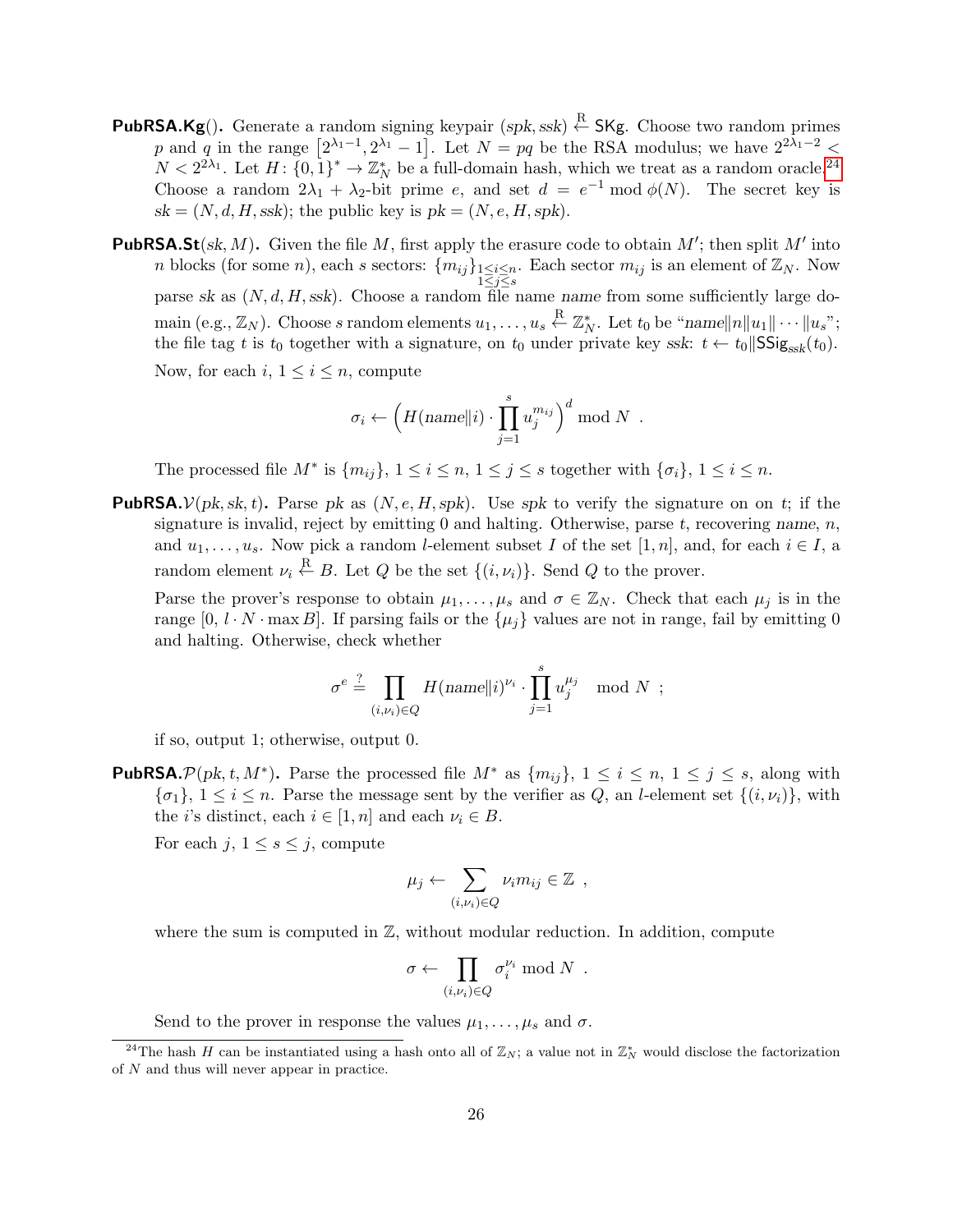#### 6.2 Part-One Proof

We now give the part one proof of our scheme.

We begin with technical observations about  $\mathbb{Z}_N^*$  that will be of use below. For e relatively prime to  $\phi(N)$ , the map  $x \mapsto x^e \mod N$  is an isomorphism of  $\mathbb{Z}_N^*$ ; since e as chosen above is prime and larger than N, it must be relatively prime to  $\phi(N)$ , as required. For  $c \in \mathbb{Z}_N^*$ , the map  $x \mapsto cx \mod N$  is also an isomorphism of  $\mathbb{Z}_N^*$ . Thus for  $x \in \mathbb{Z}_N^*$ , the value  $cx$  for a random  $c \in \mathbb{Z}_N^*$ is information-theoretically independent of x. In addition, we will use the following lemma (see [\[18\]](#page-30-12) and Lemma 1 of [\[13\]](#page-30-13)):

<span id="page-26-0"></span>**Lemma 6.1.** Given  $x, y \in \mathbb{Z}_N$ , along with  $a, b \in \mathbb{Z}$  such that  $x^a = y^b$  and  $gcd(a, b) = 1$ , one can efficiently compute  $\bar{x} \in \mathbb{Z}_N$  such that  $\bar{x}^a = y$ .

<span id="page-26-1"></span>Theorem 6.2. If the signature scheme used for file tags is existentially unforgeable and the RSA problem with large public exponents is hard, then, in the random oracle model, except with negligible probability no adversary against the soundness of our public-verification scheme ever ever causes V to accept in a proof-of-retrievability protocol instance, except by responding with values  $\{\mu_i\}$  and  $\sigma$  that are computed correctly, i.e., as they would be by PubRSA.  $\mathcal{P}$ .

Once more, we prove the theorem as a series of games.

Game 0. The first game, Game 0, is simply the challenge game defined in Section [2.](#page-6-0) By assumption, the adversary A wins with nonnegligible probability.

Game 1. Game 1 is the same as Game 0, with one difference. The challenger keeps a list of all signed tags ever issued as part of a store-protocol query. If the adversary ever submits a tag t either in initiating a proof-of-storage protocol or as the challenge tag, that (1) has a valid signature under ssk but (2) is not a tag signed by the challenger, the challenger declares failure and aborts.

Clearly, if there is a difference in the adversary's success probability between Games 0 and 1, we can use the adversary to construct a forger against the signature scheme.

Game 2. Game 2 is the same as Game 1, with one difference. The challenger keeps a list of its responses to St queries made by the adversary. Now the challenger observes each instance of the proof-of-storage protocol with the adversary — whether because of a proof-of-storage query made by the adversary, or in the test made of  $\mathcal{P}'$ , or as part of the extraction attempt by Extr. If in any of these instances the adversary is successful (i.e.,  $\mathcal V$  outputs 1) but either

- 1. the adversary's aggregate signature  $\sigma$  is not equal to  $\prod_{(i,\nu_i)\in Q} \sigma_i^{\nu_i}$  mod N (where Q is the challenge issued by the verifier and  $\sigma_i$  are the signatures on the blocks of the file considered in the protocol instance) or
- 2. at least one the adversary's aggregate block values  $\mu'_1, \ldots, \mu'_s$  is not equal to the expected block value  $\mu_j = \sum_{(i,\nu_i)\in Q} \nu_i m_{ij},$

the challenger declares failure and aborts.

Before analyzing the difference in success probabilities between Games 1 and 2, we will establish some notation and draw a few conclusions. Suppose the file that causes the abort is  $n$  blocks long, has name name, has generating exponents  $\{u_j\}$ , and contains sectors  $\{m_{ij}\}$ , and that the block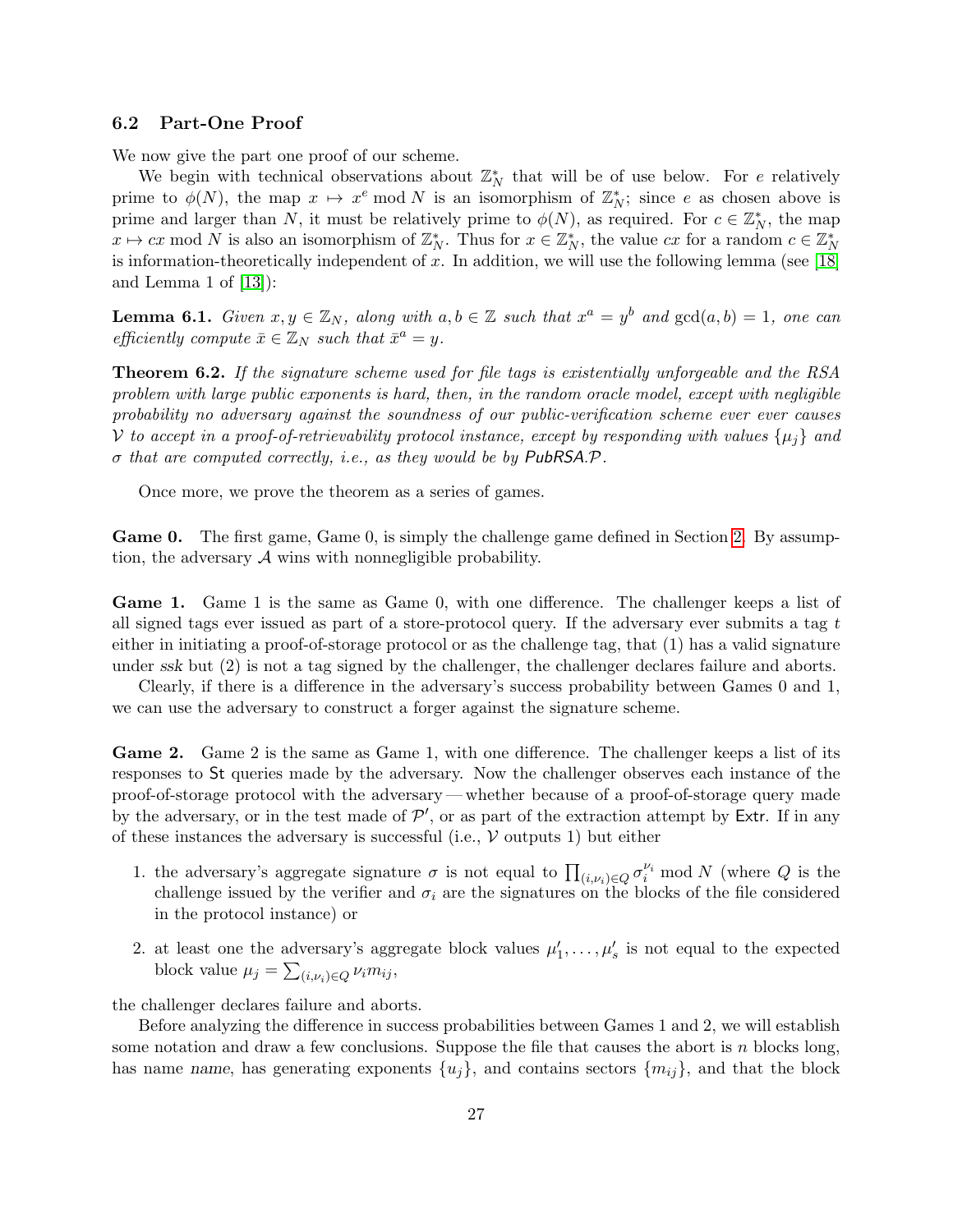signatures issued by St are  $\{\sigma_i\}$ . Suppose  $Q = \{(i, \nu_i)\}\$ is the query that causes the challenger to abort, and that the adversary's response to that query was  $\mu'_1, \ldots, \mu'_s$  together with  $\sigma'$ . Let the expected response — i.e., the one that would have been obtained from an honest prover — be  $\mu_1,\ldots,\mu_s$  and  $\sigma$ , where  $\sigma = \prod_{(i,\nu_i)\in Q} \sigma_i^{\nu_i}$  mod N and  $\mu_j = \sum_{(i,\nu_i)\in Q} \nu_i m_{ij}$  for  $1 \leq j \leq s$ . By the correctness of the scheme, we know that the expected response satisfies the verification equation, i.e., that

$$
\sigma^{e} = \prod_{(i,\nu_i)\in Q} H(\text{name}||i)^{\nu_i} \cdot \prod_{j=1}^{s} u_j^{\mu_j} ;
$$

Because the challenger aborted, we know that  $\sigma'$  and  $\mu'_1, \ldots, \mu'_s$  passed the verification equation, i.e., that

$$
(\sigma')^e = \prod_{(i,\nu_i)\in Q} H(\text{name}||i)^{\nu_i} \cdot \prod_{j=1}^s u_j^{\mu'_j}
$$

.

(Note that if  $\sigma'$  is in  $\mathbb{Z}_N \setminus \mathbb{Z}_N^*$  then so is  $(\sigma')^e$ , whereas the right-hand side of the verification equation is in  $\mathbb{Z}_N^*$ . Thus the verification equation will not hold unless  $\sigma'$  is in  $\mathbb{Z}_N^*$ , which is why no separate check in  $V$  that is required that  $\sigma'$  is relatively prime to N.)

Now observe that condition 1, above, implies condition 2, which means that having the simulator abort on either condition 1 or 2 is the same as having it abort on just condition 2: if condition 2 doesn't hold then  $\mu'_j = \mu_j$  for each j, and it follows from the verification equation that  $(\sigma')^e = \sigma^e$ . Because V checked that  $\sigma'$  is in  $\mathbb{Z}_N$  and because, as noted, the verification equation requires that  $\sigma'$ , like  $\sigma$ , is in  $\mathbb{Z}_N^*$ , the fact that exponentiation by e is an isomorphism of  $\mathbb{Z}_N^*$  means that  $(\sigma')^e = \sigma^e$  implies  $\sigma' = \sigma$ , so condition 1 doesn't hold, either.

Therefore, if we define  $\Delta \mu_j \stackrel{\text{def}}{=} \mu'_j - \mu_j$  for  $1 \leq j \leq s$ , it must be the case that if the simulator aborts at least one of  $\{\Delta \mu_i\}$  is nonzero.

With this in mind, we now show that if there is a nonnegligible difference in the adversary's success probabilities between Games 1 and 2 we can construct a simulator that solves the RSA problem when the public exponent e is large.

The simulator is given as inputs a  $2\lambda_1$ -bit modulus N and a  $(2\lambda_1 + \lambda_2)$ -bit public exponent e, along with a value  $y \in \mathbb{Z}_N^*$ ; its goal is to output  $x \in \mathbb{Z}_N^*$  such that  $x^e = y$ . The simulator behaves like the Game 1 challenger, with the following differences:

- In generating a public key, it sets the modulus and public exponent to  $N$  and  $e$ ; it does not know the corresponding secret modulus d.
- $\bullet$  The simulator programs the random oracle  $H$ . It keeps a list of queries and responses to answers consistently. In answering the adversary's queries it responds with a random  $g \stackrel{R}{\leftarrow} \mathbb{Z}_N^*$ . The simulator also answers queries of the form  $H(name||i)$  in a special way, as we will see below.
- When asked to store some file whose coded representation comprises the n blocks  $\{m_{ij}\},$  $1 \leq i \leq n, 1 \leq j \leq s$ , the simulator behaves as follows. It chooses a name name at random. Because the space from which names are drawn is large, it follows that, except with negligible probability, the simulator has not chosen this name before for some other file and a query has not been made to the random oracle at namelli for any i.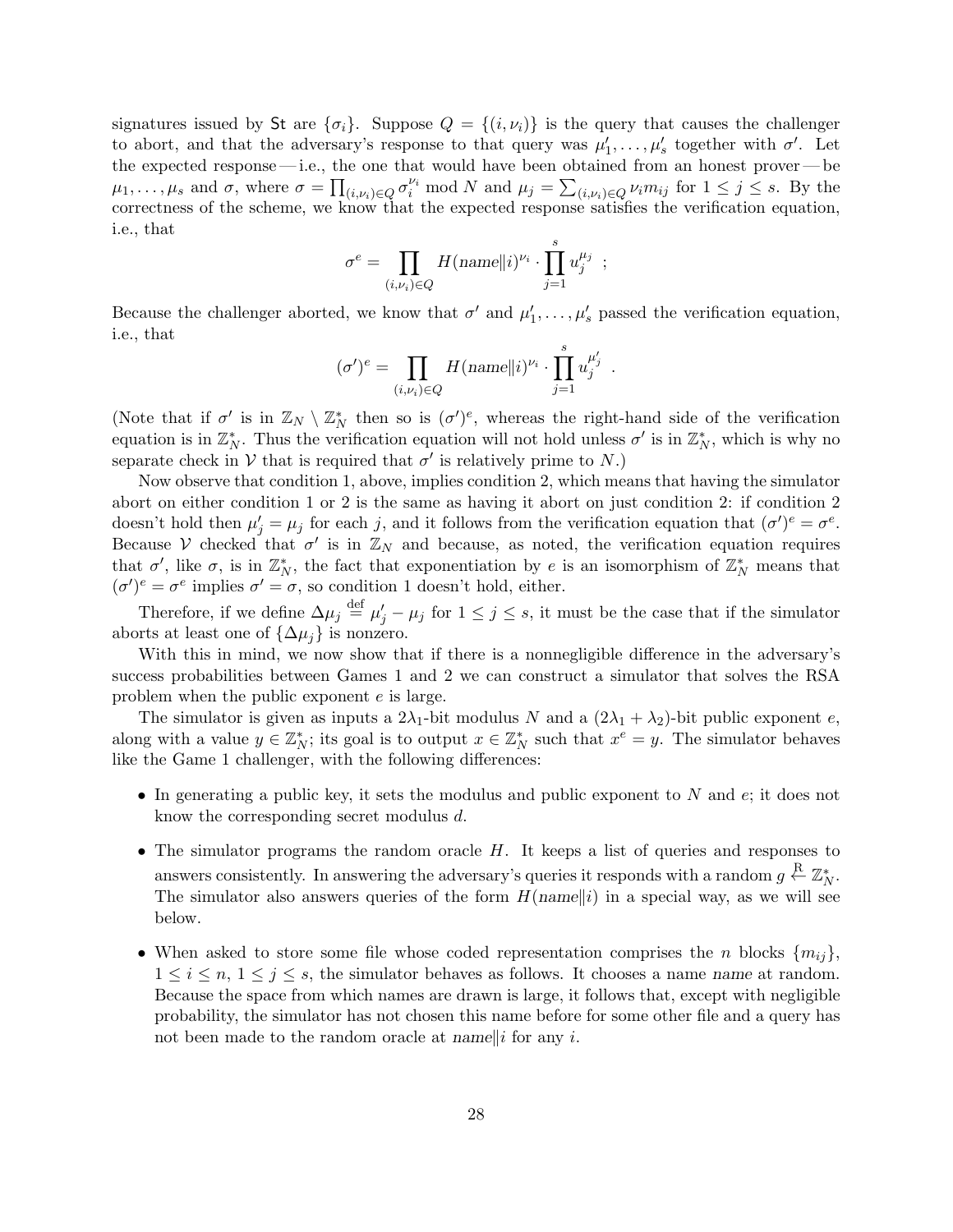For each  $j, 1 \leq j \leq s$ , the simulator chooses a random  $g_j \stackrel{\text{R}}{\leftarrow} \mathbb{Z}_N^*$  and  $\beta_j \stackrel{\text{R}}{\leftarrow} [1, 2^{\lambda}]$  and sets  $u_j \leftarrow g_j^e y^{\beta_j}$ . For each  $i, 1 \leq i \leq n$ , the simulator chooses a random value  $h_i \stackrel{\text{R}}{\leftarrow} \mathbb{Z}_N^*$ , and programs the random oracle at i as

$$
H(\text{name}||i) = h_i^e / \prod_{j=1}^s u_j^{m_{ij}}.
$$

Now the simulator can compute  $\sigma_i$ , since we have

$$
H(\text{name}||i) \cdot \prod_{j=1}^{s} u_j^{m_{ij}} = h_i^e ;
$$

if the simulator sets  $\sigma_i = h_i$ , we will have  $\sigma_i^e = h_i^{e \cdot r_i} = H(\text{name}||i) \cdot \prod_{j=1}^s u_j^{m_{ij}}$  $j^{m_{ij}}$ , as required.

• The simulator continues interacting with the adversary until the condition specified in the definition of Game 2 occurs: the adversary, as part of a proof-of-storage protocol, succeeds in responding with a signature  $\sigma'$  that is different from the expected signature  $\sigma$ .

The change made from Game 0 to Game 1 establishes that the parameters associated with this protocol instance — name, n,  $\{u_i\}$ ,  $\{m_{ij}\}$ , and  $\{\sigma_i\}$  — were generated by the simulator as part of a St query; otherwise, execution would have already aborted. This means that these parameters were generated according to the simulator's procedure described above. Now, dividing the verification equation for the forged signature  $\sigma'$  by the verification equation for the expected signature  $\sigma$ , we obtain

$$
(\sigma'/\sigma)^e = \prod_{j=1}^s u_j^{\Delta \mu_j} = \left[ \prod_{j=1}^s (g_j^e)^{\beta_j \Delta \mu_j} \right] \cdot y^{\sum_{j=1}^s \beta_j \Delta \mu_j} ;
$$

rearranging terms yields

<span id="page-28-0"></span>
$$
\[ \left( \sigma' / \sigma \right) \cdot \prod_{j=1}^{s} g_j^{\beta_j \Delta \mu_j} \right]^e = y^{\sum_{j=1}^{s} \beta_j \Delta \mu_j} ; \tag{2}
$$

Now, provided that  $gcd(e, \sum_{j=1}^s \beta_j \Delta \mu_j) = 1$ , we can compute, using Lemma [6.1,](#page-26-0) a value x from [\(2\)](#page-28-0) such that  $x^e = y$ .

It remains only to argue that  $gcd(e, \sum_{j=1}^s \beta_j \Delta \mu_j) \neq 1$  occurs with negligible probability. First, we noted already that not all of  $\{\Delta \mu_j\}$  can be zero. Second, the values of  $\{\beta_j\}$  are sta-tistically hidden from the adversary.<sup>[25](#page-28-1)</sup> Third, the verification equation checks that each  $\mu'_j$  is in the range  $[0, l \cdot N \cdot \max B]$ , and each  $\mu_j$  is also in the same range; thus for each j we have

$$
|\Delta \mu_j| = |\mu'_j - \mu_j| \le l \cdot N \cdot \max B < 2^{\lceil \lg N \rceil} \cdot 2^{\lceil \lg(l \cdot \max B) \rceil} < 2^{2\lambda_1} \cdot 2^{\lambda_2} < e \enspace ,
$$

and since e is prime this means that  $gcd(\Delta \mu_j, e)$  must equal 1. Now, because e is prime,  $gcd(e, \sum_{j=1}^s \beta_j \Delta \mu_j) \neq 1$  means that e divides  $\sum_{j=1}^s \beta_j \Delta \mu_j$ , i.e., that  $\sum_{j=1}^s \beta_j \Delta \mu_j \equiv 0$ 

<span id="page-28-1"></span><sup>&</sup>lt;sup>25</sup>Hidden because they are used to compute only the values  $\{u_j\}$  in the adversary's view, and thus are informationtheoretically hidden by the  $\{g_j^e\}$  multipliers.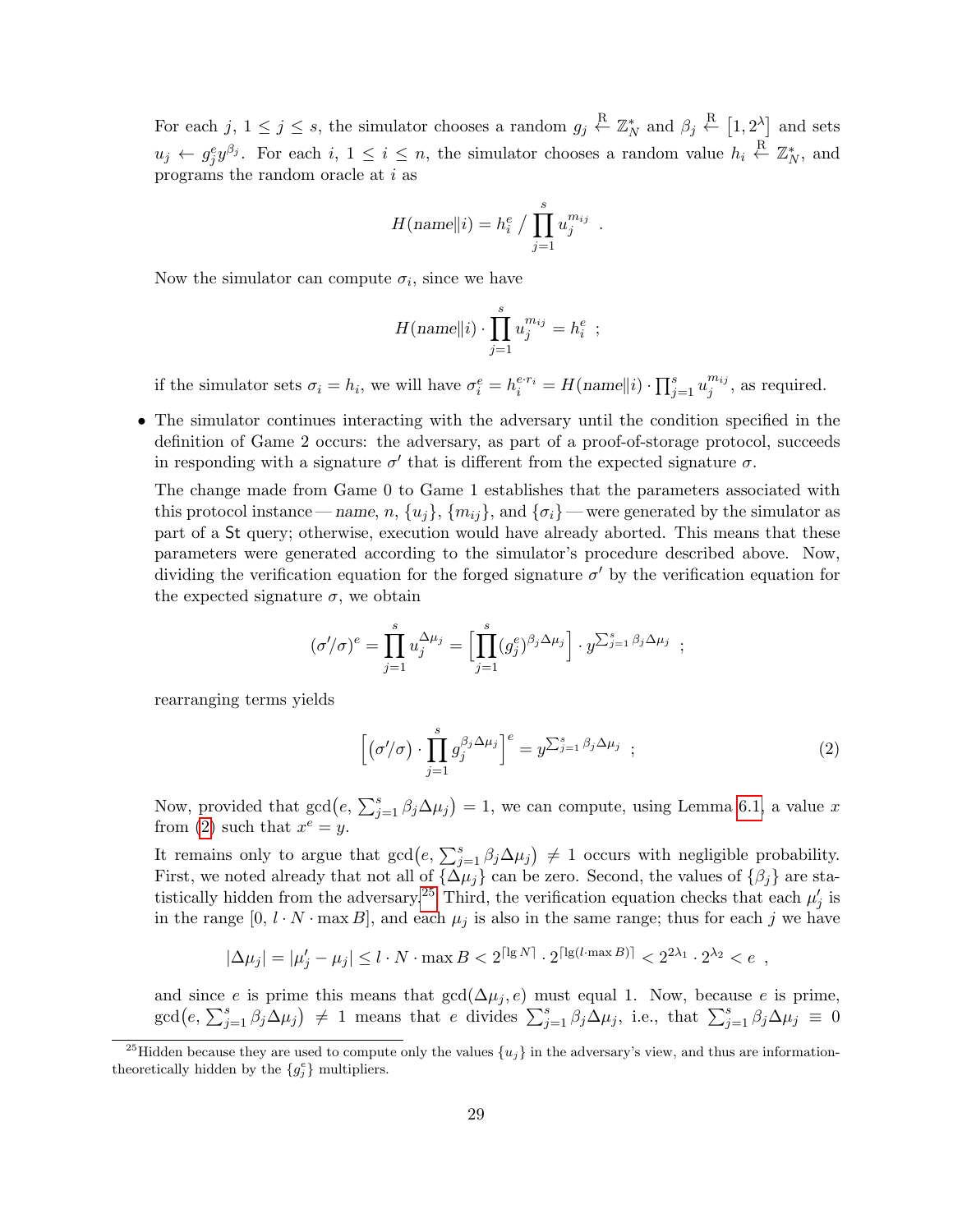mod e. For any particular fixed choice of  $\{\Delta \mu_i\}$  values, the probability that this happens, over the independent random choices of each  $\beta_j$  from  $[1, 2^{\lambda}]$ , is at most  $2^{-\lambda}$ , which is negligible. (Let j<sup>\*</sup> be some index such that  $\Delta \mu_{j^*} \neq 0$  and fix  $\{\beta_j\}_{j \neq j^*}$ . Then let  $c \equiv \sum_{j \neq j^*} \beta_j \Delta \mu_j$  mod  $e$ ; then  $\sum_{j=1}^{s} \beta_j \Delta \mu_j \equiv c + \beta_{j^*} \Delta \mu_{j^*}$ ; and this is congruent to 0 modulo e for exactly one value of  $\beta_{j^*}$ , namely  $\beta_{j^*} = -(c)(\Delta \mu_{j^*}^{-1})$  mod e; since  $\beta_{j^*}$  is drawn from the range  $[1, 2^{\lambda}]$ , the probability that it takes on this value is at most  $1/2^{\lambda}$ .)

Thus if there is a nonnegligible difference between the adversary's probabilities of success in Games 1 and 2, we can construct a simulator that uses the adversary to solve the RSA problem, as required.

Wrapping up. Assuming the signature scheme used for file tags is secure, and that the RSA problem with large public exponent is hard, we see that any adversary that wins the soundness game against our public-verification scheme responds in proof-of-storage protocol instance with values  $\{\mu_j\}$  and  $\sigma$  that are computed according to Pub. P, which completes the proof of Theorem [6.2.](#page-26-1)  $\Box$ 

### 6.3 Part-Two and Part Three Proofs

It is easy to see that the Part-Two proof of Section [4.2](#page-18-0) carries over unchanged to the case where blocks are drawn from  $\mathbb{Z}_N$  instead of  $\mathbb{Z}_p$ . All the matrix operations require is that inversion be efficiently computable, and this is, of course, the case in  $\mathbb{Z}_N$  using Euclid's algorithm, provided we never encounter values in  $\mathbb{Z}_N \setminus \mathbb{Z}_N^*$ ; but such a value would allow us to factor N, so they occur with negligible probability provided the RSA problem — and therefore factoring — is hard.

Similarly, erasure decoding works just as well when blocks are drawn from  $\mathbb{Z}_N$ ; and because nothing in the proof requires that blocks be distributed uniformly in all of  $\mathbb{Z}_N$ , we could treat each  $m_{ij}$  as an element of  $\mathbb{Z}_{p_0}^t$  where  $p_0$  is some prime convenient for whatever erasure code we employ and t is the largest integer such that  $p_0^t < N$ .

### Acknowledgements

We thank Dan Boneh, Guy Rothblum, and Moni Naor for helpful discussions about this work; Eric Rescorla for detailed comments on the manuscript; Giuseppe Ateniese for his suggested improvements to our RSA construction; attendees of the MIT Cryptography and Information Security Seminar and the UC Irvine Crypto Seminar for their questions and comments; and the anonymous Crypto and Asiacrypt reviewers.

# References

- <span id="page-29-2"></span>[1] M. Aigner and G. Ziegler. Proofs from The Book. Springer-Verlag, 3rd edition, 2004.
- <span id="page-29-1"></span>[2] N. Alon and M. Luby. A linear time erasure-resilient code with nearly optimal recovery. IEEE Trans. Info. Theory, 42(6):1732–6, Nov. 1996.
- <span id="page-29-0"></span>[3] G. Ateniese, R. Burns, R. Curtmola, J. Herring, L. Kissner, Z. Peterson, and D. Song. Provable data possession at untrusted stores. In S. De Capitani di Vimercati and P. Syverson, editors, Proceedings of CCS 2007, pages 598–609. ACM Press, Oct. 2007.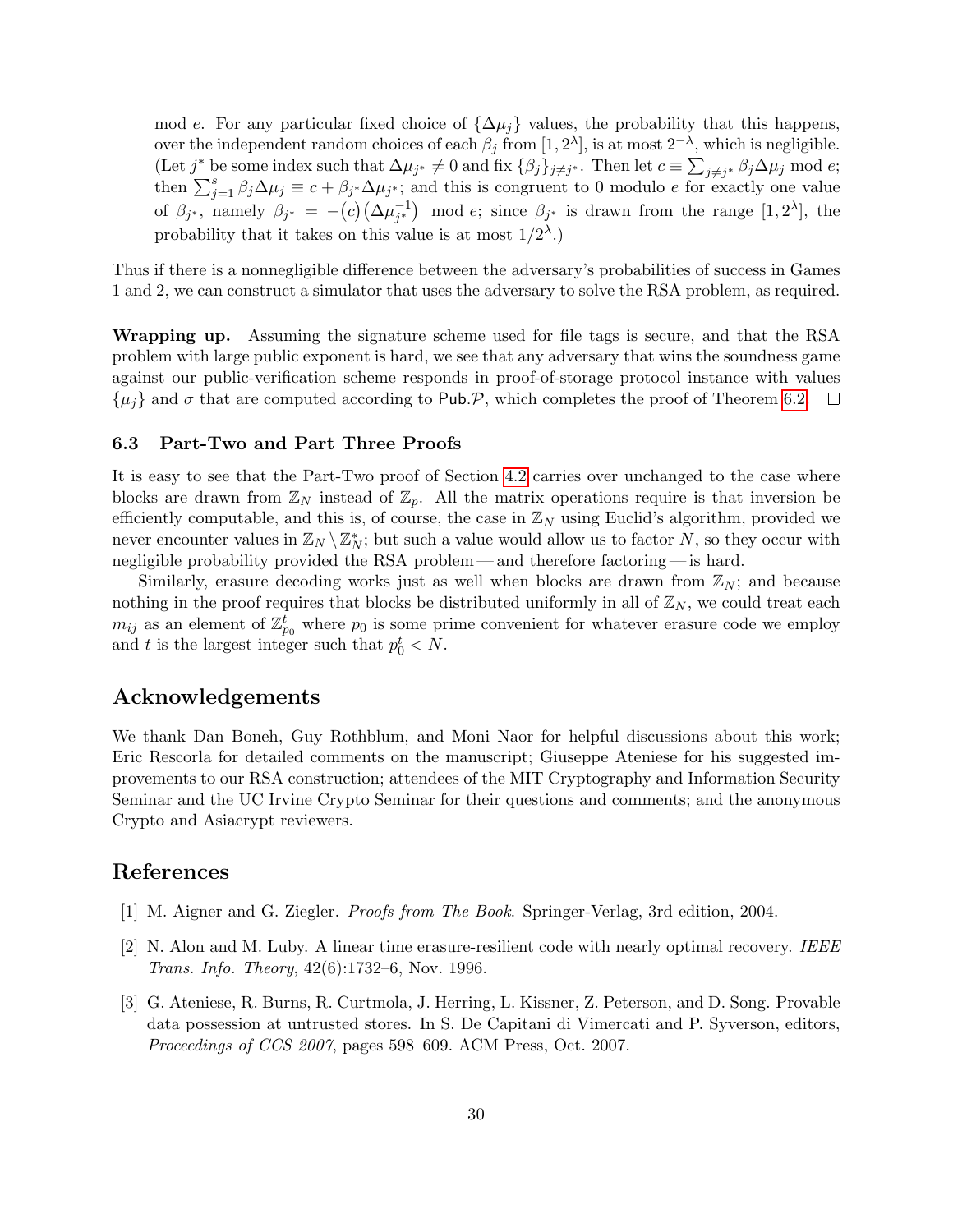- <span id="page-30-8"></span>[4] G. Ateniese, R. Burns, R. Curtmola, J. Herring, L. Kissner, Z. Peterson, and D. Song. Provable data possession at untrusted stores. Cryptology ePrint Archive, Report 2007/202, 2007. Online: <http://eprint.iacr.org/>. Version of 7 Dec. 2007; visited 10 Feb. 2008.
- <span id="page-30-3"></span>[5] G. Ateniese, R. Di Pietro, L. Mancini, and G. Tsudik. Scalable and efficient provable data possession. In P. Liu and R. Molva, editors, Proceedings of SecureComm 2008, pages 1–10. ICST, Sept. 2008.
- <span id="page-30-5"></span>[6] P. Barreto and M. Naehrig. Pairing-friendly elliptic curves of prime order. In B. Preneel and S. Tavares, editors, Proceedings of SAC 2005, volume 3897 of LNCS, pages 319–31. Springer-Verlag, 2006.
- <span id="page-30-11"></span>[7] M. Bellare, O. Goldreich, and A. Mityagin. The power of verification queries in message authentication and authenticated encryption. Cryptology ePrint Archive, Report 2004/309, 2004. <http://eprint.iacr.org/>.
- <span id="page-30-4"></span>[8] D. Boneh, B. Lynn, and H. Shacham. Short signatures from the Weil pairing. J. Cryptology, 17(4):297–319, Sept. 2004. Extended abstract in Proceedings of Asiacrypt 2001.
- <span id="page-30-7"></span>[9] K. D. Bowers, A. Juels, and A. Oprea. Proofs of retrievability: Theory and implementation. Cryptology ePrint Archive, Report 2008/175, 2008. <http://eprint.iacr.org/>.
- <span id="page-30-10"></span>[10] H. Cohen. A Course in Computational Algebraic Number Theory, volume 138 of Graduate Texts in Mathematics. Springer-Verlag, 1993.
- <span id="page-30-14"></span>[11] J.-S. Coron. On the exact security of full domain hash. In M. Bellare, editor, Proceedings of Crypto 2000, volume 1880 of LNCS, pages 229–35. Springer-Verlag, Aug. 2000.
- <span id="page-30-2"></span>[12] R. Cramer, G. Hanaoka, D. Hofheinz, H. Imai, E. Kiltz, R. Pass, abhi shelat, and V. Vaikuntanathan. Bounded CCA2-secure encryption. In K. Kurosawa, editor, Proceedings of Asiacrypt  $2007$ , volume 4833 of *LNCS*, pages 502–18. Springer-Verlag, Dec. 2007.
- <span id="page-30-13"></span>[13] R. Cramer and V. Shoup. Signature schemes based on the strong RSA assumption. ACM Trans. Info. & System Security, 3(3):161–85, 2000.
- <span id="page-30-9"></span>[14] R. Cramer and V. Shoup. Design and analysis of practical public-key encryption schemes secure against adaptive chosen ciphertext attack. SIAM J. Computing, 33(1):167–226, 2003.
- <span id="page-30-0"></span>[15] Y. Deswarte, J.-J. Quisquater, and A. Saïdane. Remote integrity checking. In S. Jajodia and L. Strous, editors, Proceedings of IICIS 2003, volume 140 of IFIP, pages 1–11. Kluwer Academic, Jan. 2004.
- <span id="page-30-6"></span>[16] D. Freeman, M. Scott, and E. Teske. A taxonomy of pairing-friendly elliptic curves. Cryptology ePrint Archive, Report 2006/372, 2006. <http://eprint.iacr.org/>.
- <span id="page-30-1"></span>[17] D. Gazzoni Filho and P. Barreto. Demonstrating data possession and uncheatable data transfer. Cryptology ePrint Archive, Report 2006/150, 2006. <http://eprint.iacr.org/>.
- <span id="page-30-12"></span>[18] L. Guillou and J.-J. Quisquater. A practical zero-knowledge protocol fitted to security microprocessor minimizing both transmission and memory. In C. Günther, editor, *Proceedings of* Eurocrypt 1988, volume 330 of LNCS, pages 123–8. Springer-Verlag, May 1988.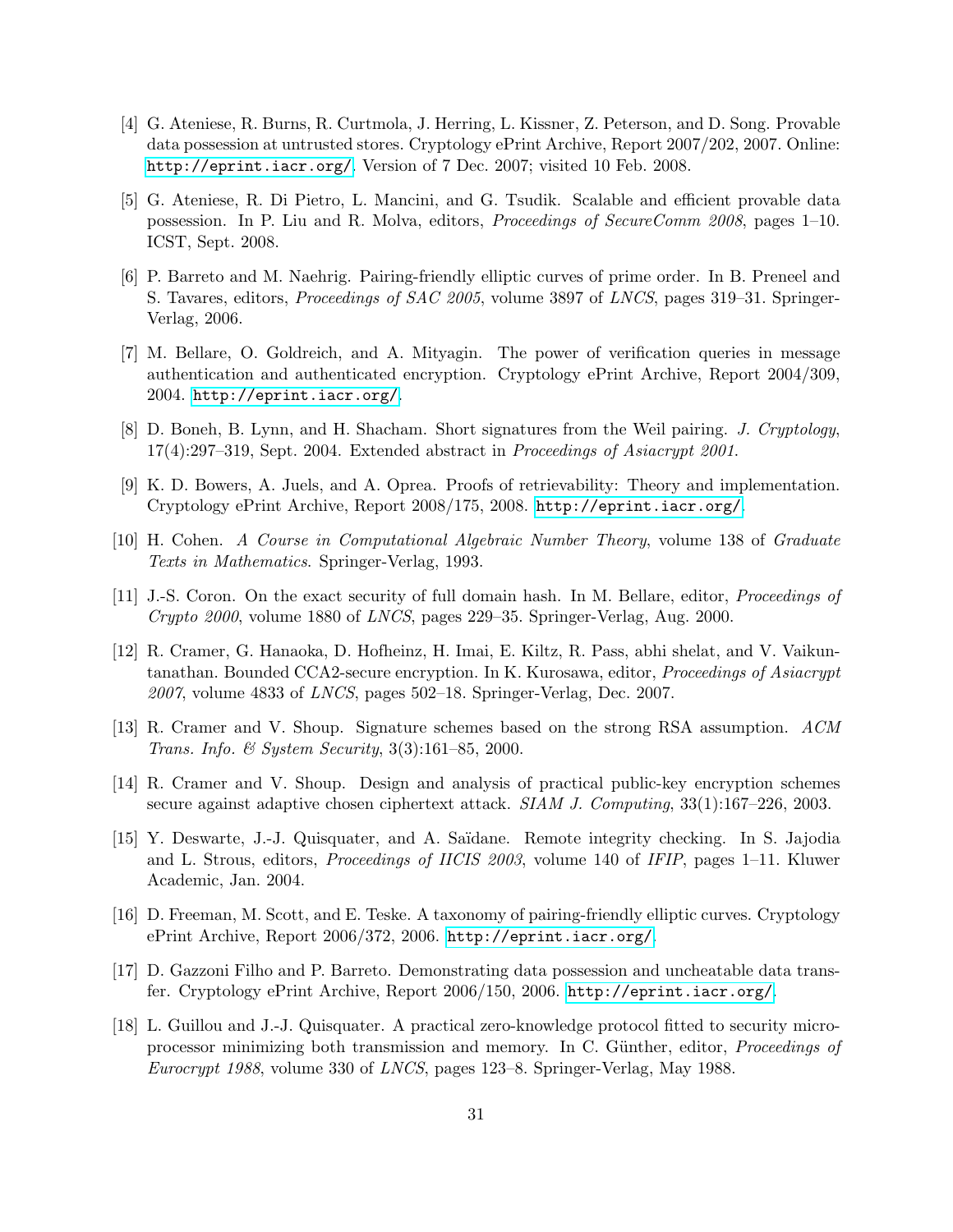- <span id="page-31-4"></span>[19] S.-H. Heng and K. Kurosawa. k-resilient identity-based encryption in the standard model. IEICE Trans. Fundamentals, E89-A.1(1):39–46, Jan. 2006. Originally published at CT-RSA 2004.
- <span id="page-31-2"></span>[20] A. Juels and B. Kaliski. PORs: Proofs of retrievability for large files. In S. De Capitani di Vimercati and P. Syverson, editors, Proceedings of CCS 2007, pages 584–97. ACM Press, Oct. 2007. Full version: [http://www.rsa.com/rsalabs/staff/bios/ajuels/publications/](http://www.rsa.com/rsalabs/staff/bios/ajuels/publications/pdfs/POR-preprint-August07.pdf) [pdfs/POR-preprint-August07.pdf](http://www.rsa.com/rsalabs/staff/bios/ajuels/publications/pdfs/POR-preprint-August07.pdf).
- <span id="page-31-11"></span>[21] M. Krohn, M. Freedman, and D. Mazières. On-the-fly verification of rateless erasure codes for efficient content distribution. In D. Wagner and M. Waidner, editors, *Proceedings of IEEE* Security & Privacy 2004, pages 226–40. IEEE Computer Society, May 2004.
- <span id="page-31-3"></span>[22] M. Lillibridge, S. Elnikety, A. Birrell, M. Burrows, and M. Isard. A cooperative Internet backup scheme. In B. Noble, editor, Proceedings of USENIX Technical 2003, pages 29–41. USENIX, June 2003.
- <span id="page-31-12"></span>[23] M. Liskov, R. Rivest, and D. Wagner. Tweakable block ciphers. In M. Yung, editor, Proceedings of Crypto 2002, volume 2442 of LNCS, pages 31–46. Springer-Verlag, Aug. 2002.
- <span id="page-31-10"></span>[24] P. Maymounkov. Online codes. Technical Report TR2002-833, NYU, 2002.
- <span id="page-31-1"></span>[25] M. Naor and G. Rothblum. The complexity of online memory checking. In E. Tardos, editor, Proceedings of FOCS 2005, pages 573–84. IEEE Computer Society, Oct. 2005.
- <span id="page-31-7"></span>[26] M. Rabin. Efficient dispersal of information for security, load balancing, and fault tolerance. J. ACM, 36(2):335–48, Apr. 1989.
- <span id="page-31-9"></span>[27] L. Rizzo. Effective erasure codes for reliable computer communication protocols. ACM SIG-COMM Computer Communication Rev., 27(2):24–36, Apr. 1997.
- <span id="page-31-0"></span>[28] T. Schwarz and E. Miller. Store, forget, and check: Using algebraic signatures to check remotely administered storage. In M. Ahamad and L. Rodrigues, editors, Proceedings of ICDCS 2006. IEEE Computer Society, July 2006.
- <span id="page-31-5"></span>[29] M. Shah, R. Swaminathan, and M. Baker. Privacy-preserving audit and extraction of digital contents. Cryptology ePrint Archive, Report 2008/186, 2008. <http://eprint.iacr.org/>.

### <span id="page-31-6"></span>A Erasure Codes

It is easier to verify that a server is storing *half* the blocks of a file — or any other constant fraction  $r$ —than to verify that it is storing all the blocks of a file: probabilistic checks are unlikely to uncover a single file block's being dropped. Before storing it on the server, we would therefore like to encode an *n*-block file into a 2*n*-block file — or, more generally  $(n/r)$ -block file — with the encoding done in such a way that any  $n$  blocks suffice for recovering the original file.

Erasure codes are the codes that provide this property  $[26, 2]$  $[26, 2]$ . The parameter r is called the rate. Some erasure codes are *rateless* in that, for an *n*-block file, they allow the generation of arbitrarily many blocks, any n of which suffice for decoding.<sup>[26](#page-31-8)</sup>

<span id="page-31-8"></span><sup>&</sup>lt;sup>26</sup>Some erasure codes, called *nearly-optimal*, require somewhat more than *n* blocks for decoding:  $n(1 + \epsilon)$  blocks, where  $\epsilon$  is a parameter; a choice of  $\epsilon$  has an effect on other code parameters.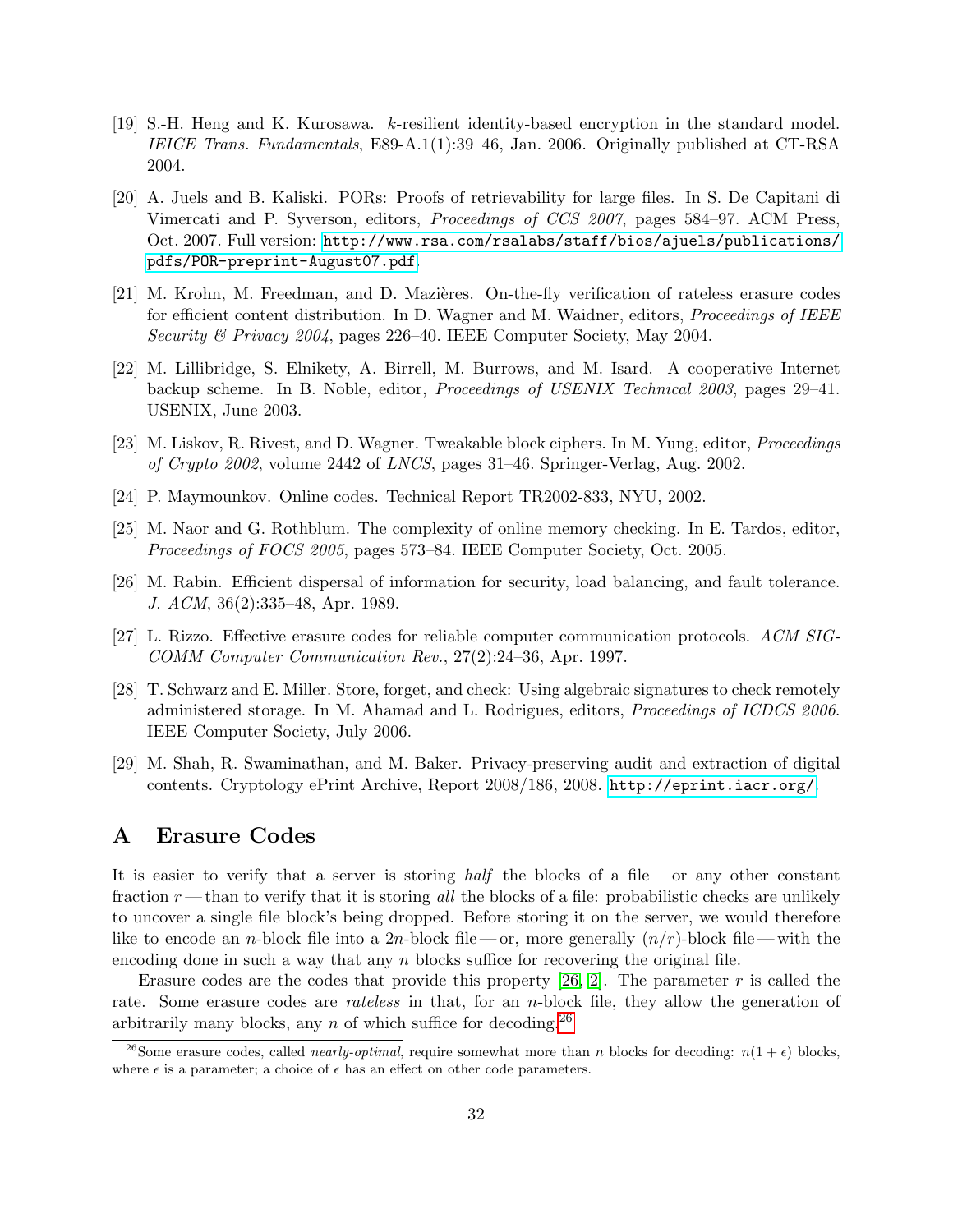An important property of erasure codes is the efficiency of their encoding and decoding procedures. Ideally, one would like both procedures to have performance linear in  $n$ . This is especially important for our application, where  $n$  can be very large. For example, if a block is 1000 bytes and the file being stored is 1 GB, then we have  $n \approx 2^{20}$ . A code where encoding and decoding take  $O(n^2)$  time would be unpleasantly slow.

Another important property of erasure codes is what sort of erasures they can correct. Ideally, we would like the code to correct against arbitrary erasures:  $any\ n$  blocks should suffice for recovering the original file. Some codes, however, correct only against random erasures: any  $n$  blocks suffice for decoding with overwhelming probability, whereas an adversarially selected n block set will not suffice.

Unfortunately, no codes are known that provide linear decoding time in the presence of arbitrary erasure. As we show below, we can still make use of codes that correct random erasures only, but in this case additional secret preprocessing is required that makes public retrievability impossible.

### <span id="page-32-0"></span>A.1 Codes for Public Retrievability

Traditional Reed-Solomon–style erasure codes can be constructed for arbitrary rates allowing recovery of the original file from any r fraction of the encoded file blocks  $[27]$ . The encoding and decoding procedures will take  $O(n^2)$  time. The code matrix used can be made public and any user can apply the decoding procedure. This provides public retrievability.

We recommend that a *systematic* code be used: one in which the first  $m$  blocks of the encoded file are in fact the encoded file itself. This makes recovering the file from a server that isn't malicious much more efficient: simply ask for the first  $m$  blocks.

### A.2 Efficient Codes for Private Retrievability

To employ codes with linear-time encoding and decoding procedures, we will need to take additional measures to transform adversarial erasure to random erasure.

Given a file  $M$ , encrypt  $M$  using a semantically-secure symmetric encryption scheme under a key  $k_{\text{encl}}$ . Now apply the erasure code to the encrypted, permuted file. Assuming the encryption was secure, this is indistinguishable (to any efficient adversary) from applying the erasure code to a random bitstring of the same length as M.

Each block in the erasure-encoded file  $M^*$  depends on some subset of the blocks in the unencoded, encrypted file. Which blocks, precisely, depends on the code family and the particular key used to instantiate a code from that family. Let the unencoded file consist of blocks with indices in the range  $[1, m]$ , and the encoded file of blocks with indices in the range  $[1, n]$ . For  $i \in [1, n]$ , let  $\pi_k(i) \subseteq [1,m]$  be the pre-encoding blocks on which encoded block i depends for a choice k of code key. Suppose that the erasure code is such that:

- 1. The distribution of  $\pi_k(i)$  is independent of the distributions for  $\pi_k(j)$  for all  $j \neq i$ . More precisely, the conditional distribution of  $\{\pi_k(i)\}_k$  over keys k satisfying a specific assignment for  $\pi_k(j)$  for all  $j \neq i$  is statistically indistinguishable from the distribution  $\{\pi_k(i)\}_k$  over all keys k.
- 2. Each block in the encoded file depends on all blocks in the unencoded file with equal probability. More precisely, for all  $a, b \in [1, m]$  and for all  $i \in [1, n]$ ,  $Pr_k[a \in \pi_k(i)] = Pr_k[b \in \pi_k(i)]$ .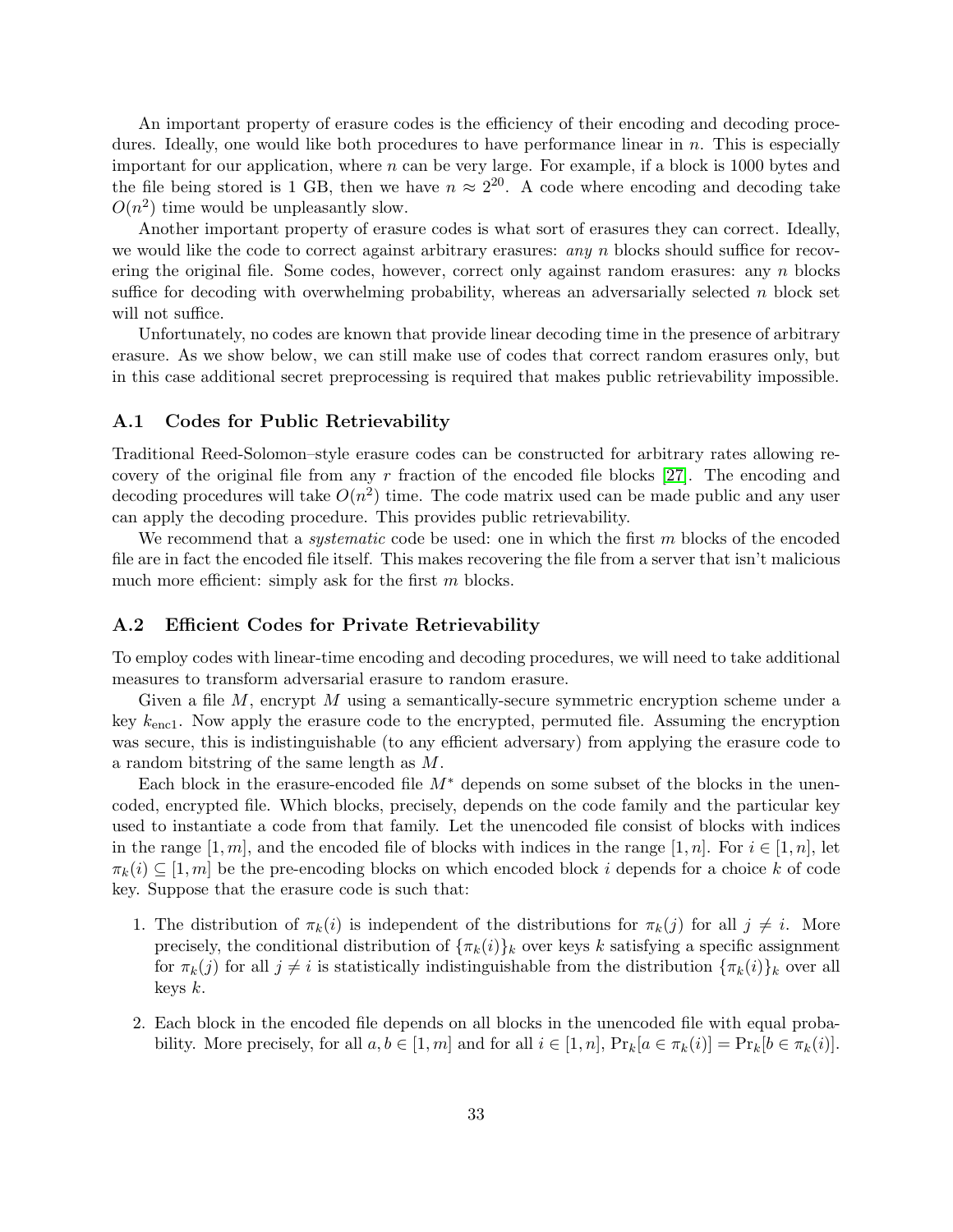Such a code would necessarily have a long key, but that key can be generated from a short seed using a secure pseudorandom generator. In fact, it is easy to see that the two properties above are provided by Online Codes [\[24,](#page-31-10) [21\]](#page-31-11), a simple nearly-optimal linear-time code.

Now, for any code that provides the two properties above, an adversary could determine which blocks in the encoded file depend on which blocks in the unencoded file only using the contents of the encoded blocks. This is because, ignoring the block contents,

Let the encoded blocks be  $\eta_1, \ldots, \eta_n$ . We encrypt each block independently under key  $k_{\text{enc2}}$ , using a tweakable block cipher [\[23\]](#page-31-12), with the tweak for the encryption of  $\eta_i$  being the block index i; the blocks output by this procedure,  $m_1, \ldots, m_n$  are those stored on the server. Assuming the cipher is secure, the contents of these blocks are indistinguishable from random and independent of each other.

It is now clear that, without knowledge of  $k_{\text{enc1}}$ , k, or  $k_{\text{enc2}}$ , the encoded file  $m_1, \ldots, m_n$  reveals no information about the code used, and, specifically, about which code blocks depend on which pre-encoding blocks. Thus no adversary that erases blocks can do better than random erasure, which is exactly the property we require for decoding to work with overwhelming probability.

# <span id="page-33-0"></span>B Can We Eliminate B Coefficients?

In both schemes proposed in Section [3,](#page-9-0) the verifier sends with each index  $i$  of a query a coefficient  $\nu_i$  from a set B. If we could avoid sending these coefficients — equivalently, if we could set  $B = \{1\}$ , then we would obtain a scheme that is more efficient in several respects:

- the verifier would need to flip fewer coins in generating a query;
- the query would be shorter by  $l \cdot \lg \# B$  bits;
- the prover's computation would be greatly reduced: essentially, one multiplication instead of  $l + 1$  multiplications in the first scheme; one exponentiation instead of  $l + 1$  exponentiations in the second scheme<sup>[27](#page-33-1)</sup>; and
- the verifier's computation would also be reduced, though not so dramatically.

Unfortunately, it is clear from Lemma [4.5](#page-19-0) that the proof techniques of Section [4.2](#page-18-0) cannot apply when  $\#B = 1$ , since we will not then have  $\epsilon > 1/\#B$ , however large the adversary's success probability  $\epsilon$  is.

This is not just a proof problem. Below, we present an attack on the schemes of Section [3](#page-9-0) when  $B = \{1\}$ . In the attack, the server stores  $n-1$  blocks instead of n, can answer a nonnegligible fraction of all queries, yet no extraction technique can recover any of the original blocks.

A note on notation. In this section, we will make some simplifications to the notation for the sake of brevity and clarity. First, obseve that the Part-1 proofs of Section [4.1](#page-12-1) do apply in the case that  $B = \{1\}$ . We will thus elide the authenticators  $\{\sigma_i\}$  in our attack; this allows us to address both the scheme with private verification and the scheme with public verification simultaneously. Second, we will set the number of sectors per block, s, to 1. Our attack easily generalizes to the case  $s > 1$ , but this simplification allows us to eliminate a subscript and simplify the presentation.

<span id="page-33-1"></span> $27$ The l element summation computed by the prover in the first scheme requires work comparable to a multiplication when  $l \approx \lg p$ .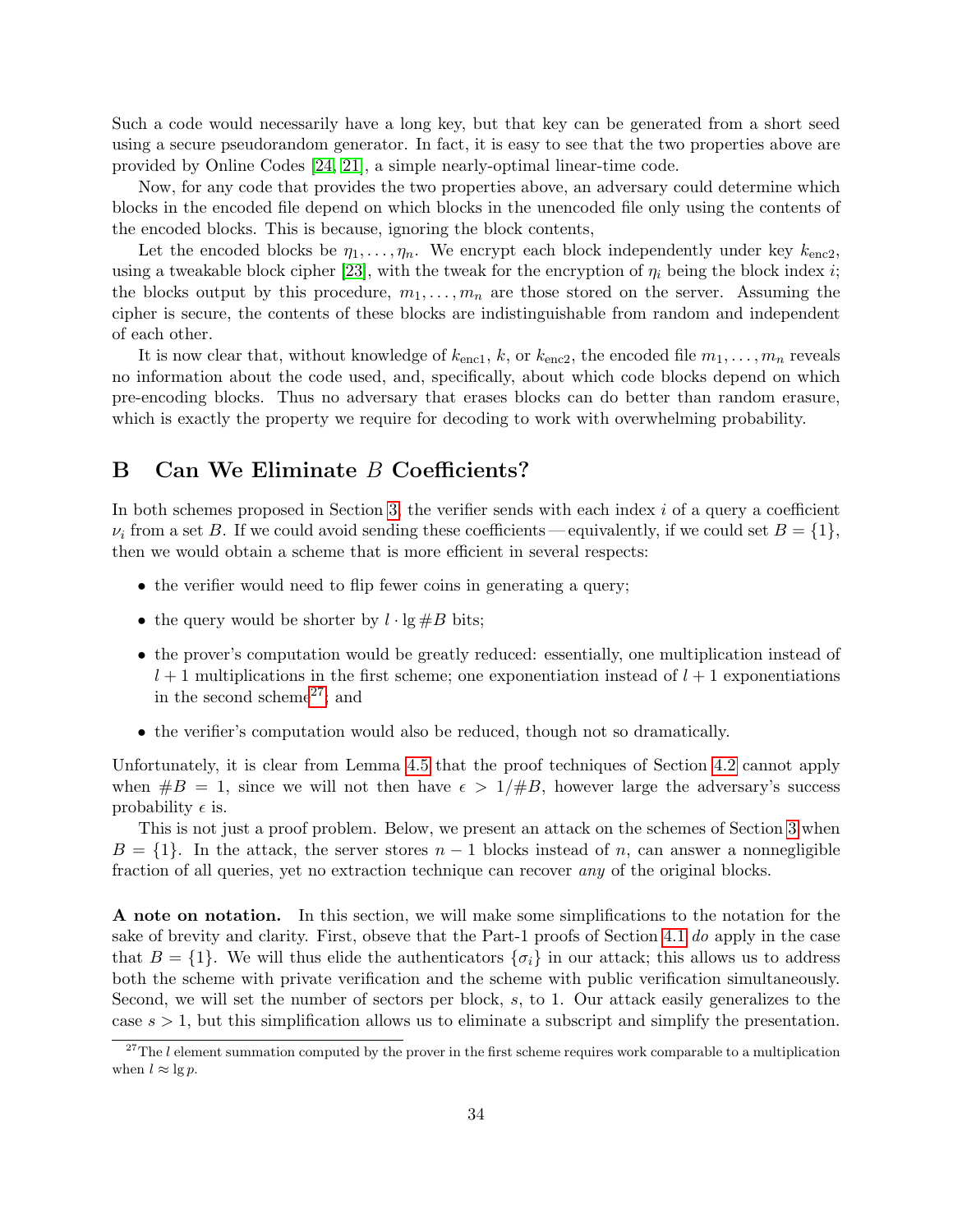**The attack.** With the simplifications above, consider an *n*-block file with blocks  $(m_1, \ldots, m_n)$ . A query will consist of l indices  $I \subset [1, n]$ ; the response will be  $\mu = \sum_{i \in I} m_i$ . We assume that l is even.[28](#page-34-0)

The adverary chooses an index  $i^*$  at random from [1, n]. For each  $i \neq i^*$ , he chooses  $\tau_i \stackrel{\text{R}}{\leftarrow}$  ${-1,+1}$  and sets

$$
m'_i \leftarrow m_i + \tau_i m_{i^*} \enspace .
$$

Now the adversary remembers  $(m'_1, \ldots, m'_{i^*-1}, m'_{i^*+1}, m'_n)$ . Clearly, the adversary needs to store one less block than an honest server would.

Now, consider a query I. If  $i^* \notin I$ , the adversary responds with  $\mu' = \sum_{i \in I} m'_i$ . Otherwise,  $i^* \in I$ , and the adversary responds with  $\mu' = \sum_{i \in I \setminus \{i^*\}} m'_i$ .

In our analysis, we will use the following simple lemma:

**Lemma B.1** ([\[1\]](#page-29-2), p. 12). For  $k \geq 2$  we have  $\binom{k}{k}$  $\binom{k}{|k/2|} \geq 2^k/k$ .

Proof.  $\binom{k}{k}$  $\binom{k}{\lfloor k/2 \rfloor}$  is the largest of the k values  $\binom{k}{1}$  $_{1}^{k}), (_{2}^{k}$  $\binom{k}{2}, \ldots, \binom{k}{k-1}$  $_{k-1}^{k}$ ), and  $_{0}^{k}$  $\binom{k}{0} + \binom{k}{l}$  $\binom{k}{l}$ ; and so it must be at least as large as their average,  $2^k/k$ .  $\Box$ 

In the case  $i^* \notin I$ ,  $\mu'$  will be correct provided that we have  $\sum_{i \in I} \tau_i = 0$ . But this happens when the number of +1s and the number of  $-1$ s are equal in  $\{\tau_i\}_{i\in I}$ , and this happens with probability

$$
\binom{l}{l/2} \cdot \left(\frac{1}{2}\right)^{l/2} \cdot \left(\frac{1}{2}\right)^{l/2} \ge \left(\frac{2^l}{l}\right) \cdot \left(\frac{1}{2^l}\right) = \frac{1}{l}.
$$

In the case  $i^* \in I$ ,  $\mu'$  will be correct provided we have  $\sum_{i \in I \setminus \{i^*\}} \tau_i = 1$ . This happens when there are  $l/2 - 1$  -1s and  $l + 1s$  in  $\{\tau_i\}_{i \in I \setminus \{i^*\}}$ , and this happens with probability

$$
\binom{l-1}{l/2-1} \cdot \left(\frac{1}{2}\right)^{l/2-1} \cdot \left(\frac{1}{2}\right)^{l/2} = \binom{l-1}{\lfloor (l-1)/2 \rfloor} \cdot \left(\frac{1}{2}\right)^{l-1} \ge \left(\frac{2^{l-1}}{l-1}\right) \cdot \left(\frac{1}{2^{l-1}}\right) = \frac{1}{l-1} > \frac{1}{l}.
$$

Thus the adversary can respond to  $1/l$  fraction of queries where  $i^* \in I$  and to a  $1/l$  fraction of queries where  $i^* \notin I$ ; so he can respond to a 1/l fraction of all queries, which is clearly nonnegligible.

But now it is impossible for any extraction strategy to recover any block, let alone a  $\rho$  fraction of all blocks. This is because the subspace known to the adverary is insufficient to determine any block. Indeed, the adversary's knowledge is consistent with any value for any block. Fix  $(m'_1, \ldots, m'_{i^*-1},$  $m'_{i^*+1}, m'_n$ ) where  $m'_i = m_i + \tau_i m_{i^*}$ . Suppose we believe that  $m_{i^*} = a$  for any value a. This fixes  $m_i$ for each  $i \neq i^*$ , as  $m_i = m'_i - \tau_i m_{i^*}$ . If we believe, for some index  $\lambda \neq i^*$ ,  $m_\lambda = a$ , then  $m_{i^*}$  is fixed because  $m'_\lambda = m_\lambda + \tau_\lambda m_{i^*}$  implies  $m_{i^*} = (\tau_\lambda)(m'_\lambda - a)$ , and the argument proceeds as before. Since the adversary's knowledge is consistent with any choice of value for any (single) block, it cannot be the case that it allows recovery of the value of any block.

### C Extensions

In this section we discuss a few possible extensions to our scheme.

<span id="page-34-0"></span><sup>&</sup>lt;sup>28</sup>If l is odd, the adversary can set  $m'_i \leftarrow m_i + (l^{-1} \mod p)(m_{i^*})$ , which allows him to respond to that  $l/n$  fraction of queries where  $i^* \in I$ .